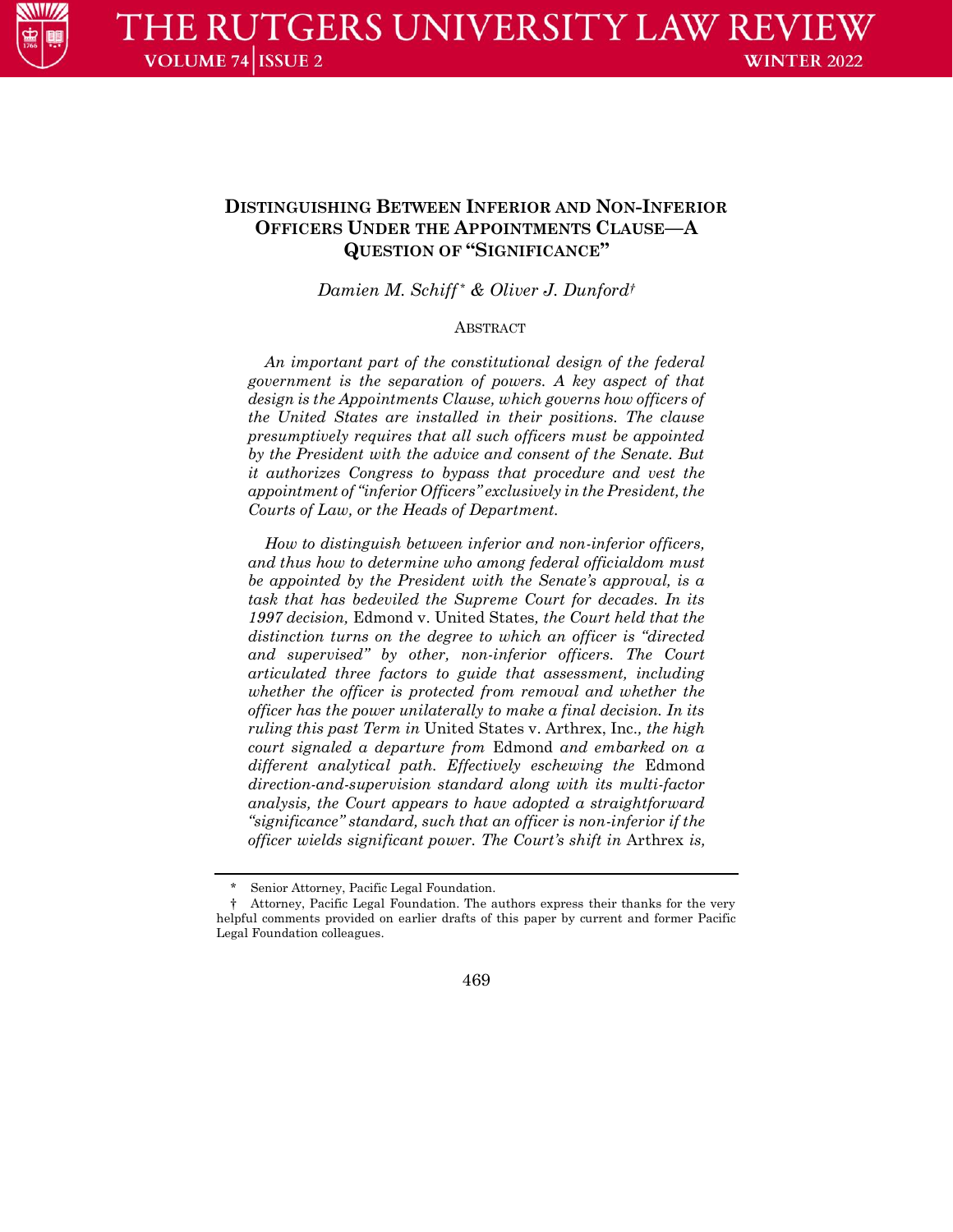*however, more implicit than explicit, given the precedential constraints of* Edmond *and other cases that have employed "significance" as the standard to distinguish officers from nonofficers, rather than inferior from non-inferior officers. Consequently, the Court's analysis in* Arthrex *is set forth using the terms of* Edmond*. But* Arthrex*'s essentially exclusive reliance on the* Edmond *"final decision" factor—coupled with its emphasis on the importance of maintaining accountability for official action that, like the patent dispute at issue in* Arthrex*, can have tremendous impact on the property rights and other liberties of private parties—suggests that the Court's allegiance to* Edmond *is superficial and strategic.*

*If, then, the Court is moving towards a plain significance standard—and our review of the Court's ruling concludes that it is—then this shift should be applauded. It makes the Court's Appointments Clause case law better cohere with that clause's original meaning, which does not use significance to distinguish officers from non-officers, but likely does so to distinguish inferior from non-inferior officers. It also better furthers the policy of democratic accountability, a policy that the Court's recent cases concerning the Appointments Clause—including*  Arthrex*—as well as those concerning the coordinate issue of the President's power to remove officers, have stressed, and which animates the Constitution's rules and checks governing the selection and control of the Executive officer corps.*

TABLE OF CONTENTS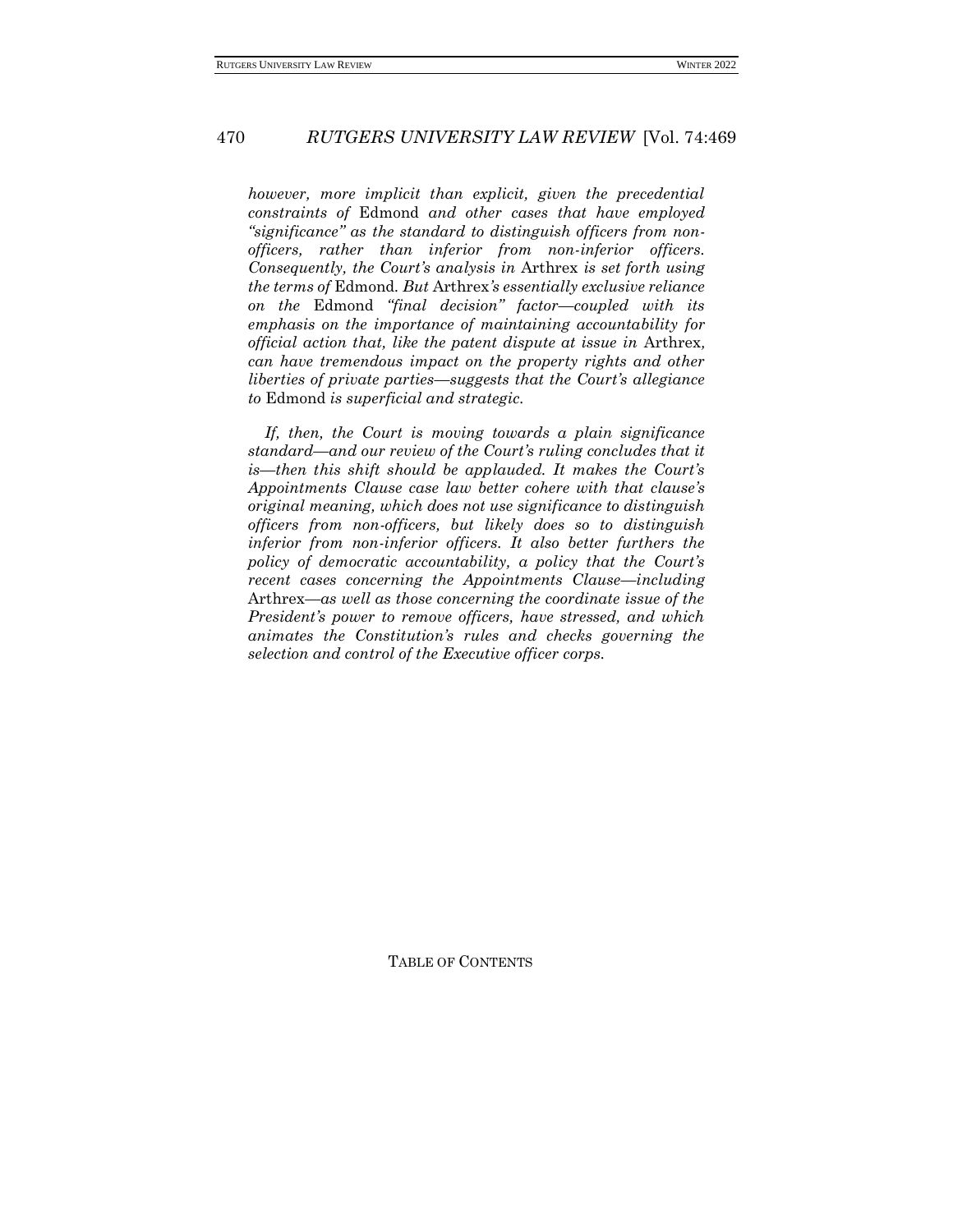# 2022] *A QUESTION OF "SIGNIFICANCE"* 471 I. INTRODUCTION [..............................................................................](#page-3-0) 472 II. THE ORIGINS AND EARLY U[NDERSTANDING OF THE](#page-7-0)  APPOINTMENTS CLAUSE [................................................................](#page-7-0) 476 *A*. *[English Precedent, the Articles of Confederation,](#page-7-1)  [Early State Practice, and the Convention of 1787](#page-7-1)*............... 476 *B. [An Assessment of the Convention Evidence](#page-18-0)* ......................... 487 *C. [Post-Convention Congressional Evidence](#page-20-0)* ............................ 489 *D. A Relevant Digression[—The Meaning of "Officers of](#page-23-0)  the United States"* [.................................................................](#page-23-0) 492 III. SUPREME COURT CASE LAW: FROM N[INETEENTH](#page-24-0)-CENTURY EFFORTS TO DEFINE AN "OFFICE," TO RECENT A[TTEMPTS TO](#page-24-0)  RECONCILE THE MODERN A[DMINISTRATIVE](#page-24-0) STATE WITH DEMOCRATIC A[CCOUNTABILITY AND](#page-24-0) PRESIDENTIAL CONTROL OF EXECUTIVE OFFICIALS[..............................................................](#page-24-0) 493 *A. [The Early Appointments Clause Cases](#page-24-1)—Tenure, [Duration, Emolument, and Duties](#page-24-1)*....................................... 493 *B.* Buckley v. Valeo*[: The Re-Emergence of Appointments](#page-28-0)  [Clause Litigation in the Modern Era](#page-28-0) and the Birth [of the "Significant Authority" Test](#page-28-0)* ....................................... 497 *C. Developing the Officer–[Employee Distinction:](#page-30-0)* Freytag *&* [Lucia..................................................................................](#page-30-0) 499 1. *Freytag v. [Commissioner of Internal Revenue \(1991\)](#page-30-1)* ... 499 2. *Lucia v. SEC (2018)* [........................................................](#page-32-0) 501 *D. [Struggling to Distinguish Inferior Officer vs. Non-Inferior](#page-32-1)  Oficers:* Morrison *and* Edmond [............................................](#page-32-1) 501 1. *Morrison v. Olson (1988)* [................................................](#page-32-2) 501 2. *Edmond* [Effectively Replaces](#page-36-0) *Morrison* with Justice Scalia's *Morrison* [Dissent and Turns the](#page-36-0)  Focus to a "Subordinating" [Supervision-and-Control](#page-36-0)  Standard [..........................................................................](#page-36-0) 505 *E.* Free Enterprise Fund *[Emphasizes the Accountability](#page-38-0)  [of Powerful Executive-Branch Officials](#page-38-0)* ............................... 507 *F.* Arthrex *[Reveals that Final Decision-Making Authority is](#page-39-0)  a Strong—[and in Some Cases](#page-39-0)—Decisive Factor [Indicating Non-Inferior-Officer Status](#page-39-0)* ................................ 508 IV. S[IGNIFICANCE AS THE](#page-41-0) KEY DISTINCTION BETWEEN NON-INFERIOR AND INFERIOR OFFICERS [......................................](#page-41-0) 510 *A.* Arthrex *[Signals a Shift from](#page-41-1)* Edmond *by a Re-Conceptualization of* Buckley*['s "Significance" Standard](#page-41-1)*... 510 *B. Additional Considerations[—How the Court's Invigoration](#page-48-0)*

*[of the President's Removal Power Supports the Court's](#page-48-0)*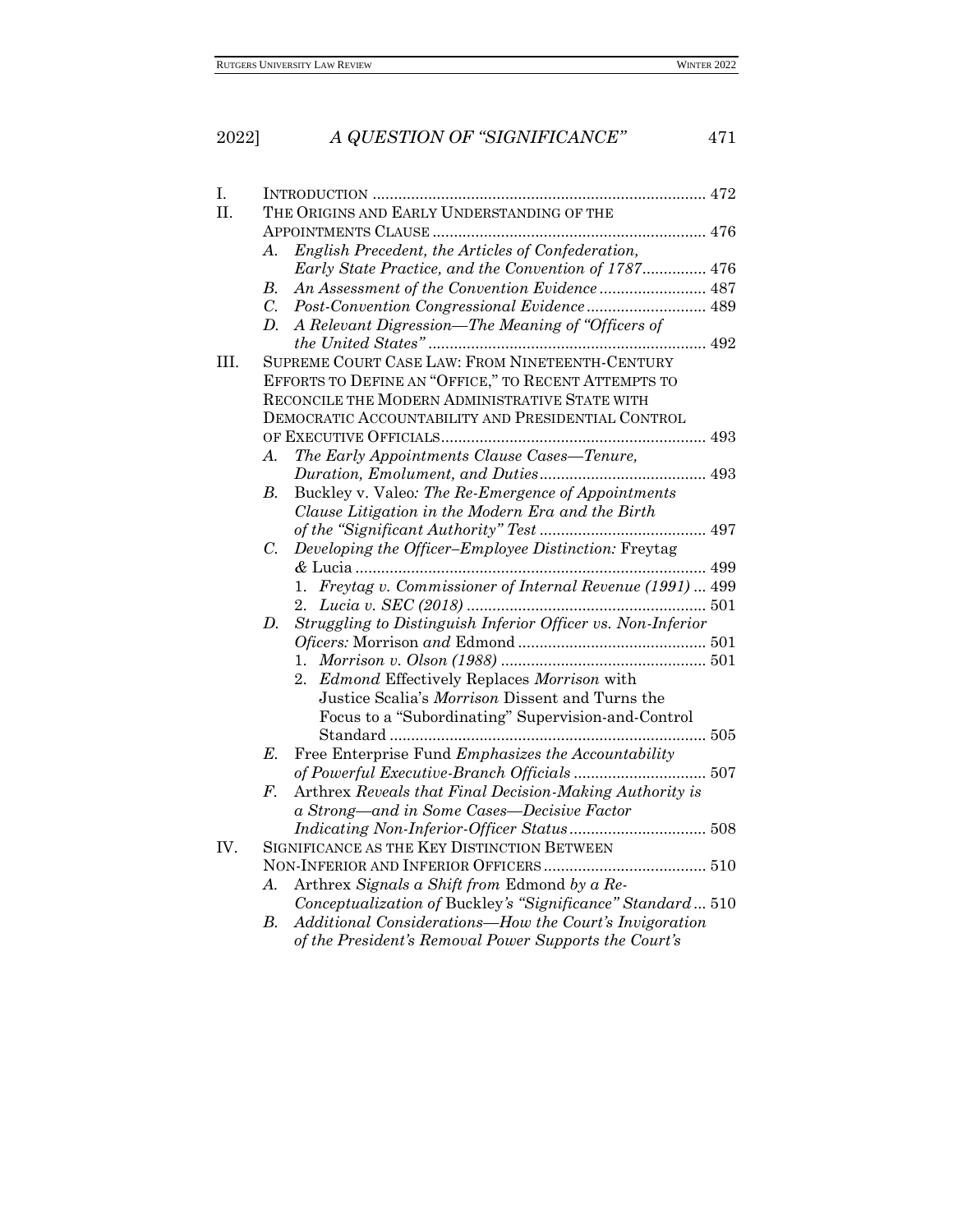#### I. INTRODUCTION

<span id="page-3-0"></span>In their design of the federal government, the Founders ordained a separation of powers enhanced by carefully calibrated checks and balances.<sup>1</sup> An important part of their design is the Appointments Clause,<sup>2</sup> which directs how officers of the United States are to be installed in their positions.<sup>3</sup> The Appointments Clause provides:

<span id="page-3-1"></span>[The President] shall nominate, and by and with the Advice and Consent of the Senate, shall appoint Ambassadors, other public Ministers and Consuls, Judges of the supreme Court, and all other Officers of the United States, whose Appointments are not herein otherwise provided for, and which shall be established by Law: but the Congress may by Law vest the Appointment of such inferior Officers, as they think proper, in the President alone, in the Courts of Law, or in the Heads of Departments.<sup>4</sup>

The clause makes two distinctions that have attracted significant attention from courts, litigants, and commentators.

One important distinction is that which the clause impliedly makes between officers and non-officers (such as federal employees and contractors): the former require appointment, while the latter evidently do not. To distinguish these two types of functionaries, the Supreme

<sup>1.</sup> *See, e.g*., Perez v. Mortg. Bankers Ass'n, 575 U.S. 92, 117–18 (2015) (Thomas, J., concurring) ("When the Framers met for the Constitutional Convention, they understood the need for greater checks and balances to reinforce the separation of powers.").

<sup>2.</sup> U.S. CONST. art. II, § 2, cl. 2.

<sup>3.</sup> *See generally* Theodore Y. Blumoff, *Separation of Powers and the Origins of the Appointments Clause*, 37 SYRACUSE L. REV. 1037, 1061–70 (1987) ("The framers came to Philadelphia mindful of the colonial legacy of monarchical appointment abuses, yet equally fearful of legislative tyranny. . . . The compromise that the members of the Convention effected [through the Appointments Clause] was an effort to alleviate these . . . concerns . . . ."); *cf*. THE FEDERALIST No. 76, at 510–13 (Alexander Hamilton) (Jacob E. Cooke ed., 1961). The Appointments Clause recognizes that "one man of discernment is better fitted to [analyze] and estimate the peculiar qualities adapted to particular offices," but guards against "a spirit of favoritism in the President" by presumptively requiring Senate confirmation. *Id.*

<sup>4.</sup> U.S. CONST. art. II, § 2, cl. 2.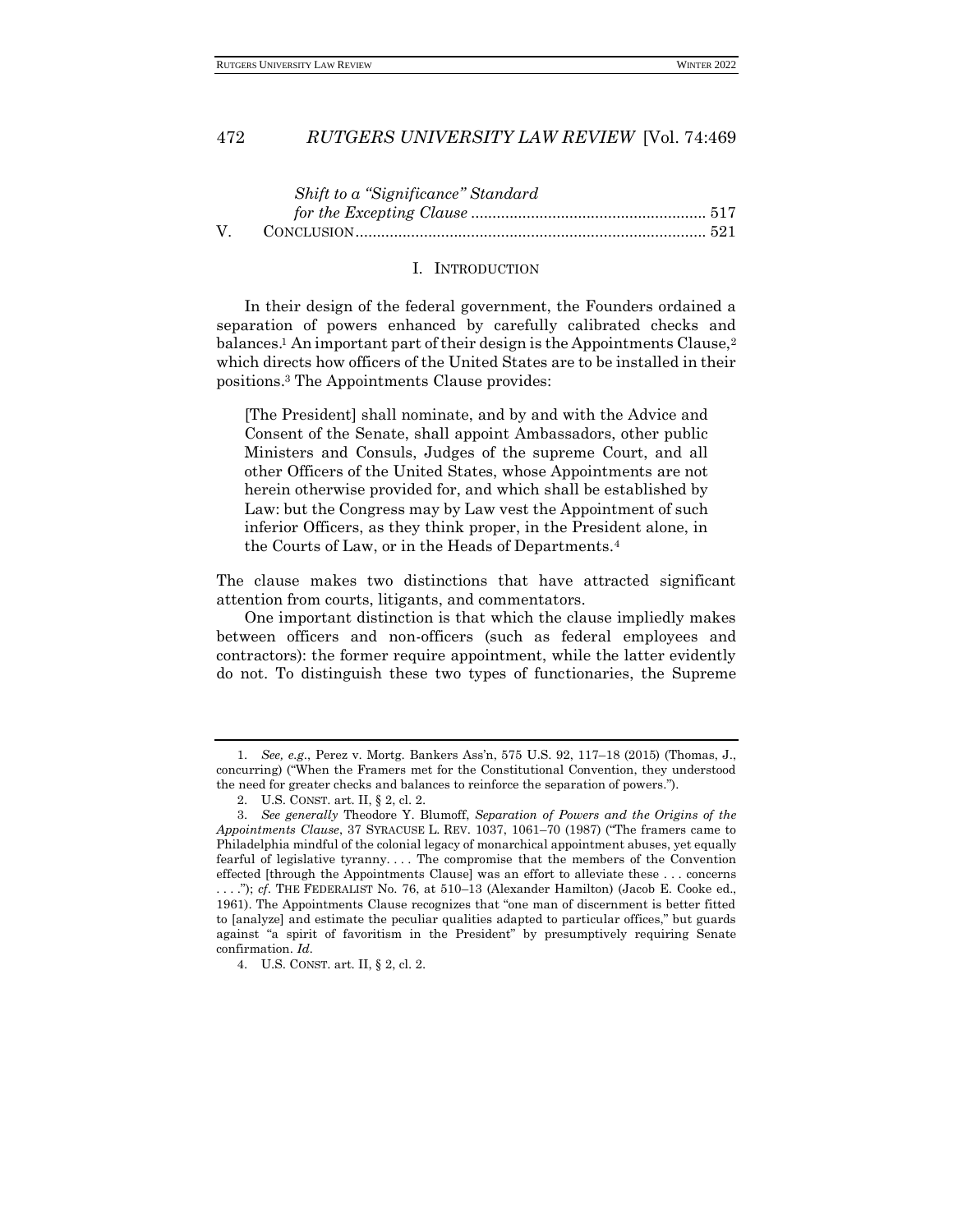Court has, since at least the 1970s, employed a "significance" standard: if a federal official exercises "significant" authority, then he is an officer.<sup>5</sup>

A second noteworthy distinction—this one express—is made by the clause's Excepting Clause, according to which non-inferior officers must be appointed by the President with the advice and consent of the Senate.<sup>6</sup> In contrast, "inferior" officers may, if Congress so ordains, be appointed without the Senate's or even the President's involvement.<sup>7</sup>

How to distinguish between inferior and non-inferior officers was the central issue in the Supreme Court's 1997 decision in *Edmond v. United States*. In that case, the Court held that the key to determining whether an officer is inferior is the extent to which the officer is directed and supervised by other non-inferior officers.<sup>8</sup> In making that assessment, three factors are to be considered: the extent to which (1) the official is protected from removal, (2) the official's day-to-day work is overseen by others, and (3) the official has the power to issue a final decision without approval from the official's superiors.<sup>9</sup> Since *Edmond*, the removal factor has figured most prominently in the case law—that is, if an officer enjoys substantial protection against removal, the officer is very likely to be viewed as non-inferior, even if the officer's day-to-day work is supervised or guided by others.<sup>10</sup>

In its recent decision in *United States v. Arthrex, Inc.*, <sup>11</sup> the Supreme Court appeared to signal a shift in the *Edmond* analysis. As we shall see,

7. As the Supreme Court has explained, the "prescribed manner of appointment for [non-inferior] officers"—Presidential appointment and Senate confirmation—"is also the default manner of appointment for inferior officers." Edmond v. United States, 520 U.S. 651, 660 (1997). Pursuant to its authority under the Excepting Clause, Congress may "by Law" allow inferior officers to be appointed in a different manner. *Id.* at 659–60.

<sup>5.</sup> Buckley v. Valeo, 424 U.S. 1, 126 (1976) (per curiam).

<sup>6.</sup> An aside on nomenclature: although existing convention uses "principal" to denote those officers not subject to the Excepting Clause, we believe that the preferable term is "superior," given its strong historical provenance, as well as the fact that the term "principal officer" occurs in the Constitution but not in the Appointments Clause. *See* United States v. Arthrex, Inc., 141 S. Ct. 1970, 1979 (2021) ("Only the President, with the advice and consent of the Senate, can appoint noninferior officers, called 'principal' officers as shorthand in our cases."); Steven G. Calabresi & Gary Lawson, *Why Robert Mueller's Appointment as Special Counsel Was Unlawful*, 95 NOTRE DAME L. REV. 87, 135–38 (2019); U.S. CONST. art. II, § 2, cl. 2; *id.* amend. XXV, § 4. As a compromise, we usually use here the term "non-inferior officer."

<sup>8.</sup> *Id.* at 661–63.

<sup>9.</sup> *Id.* at 661–65.

<sup>10.</sup> *See, e.g.*, Free Enter. Fund v. Pub. Co. Acct. Oversight Bd., 561 U.S. 477, 510 (2010); Intercollegiate Broad. Sys., Inc. v. Copyright Royalty Bd., 684 F.3d 1332, 1336–41 (D.C. Cir. 2012); *cf.* Arthrex, Inc. v. Smith & Nephew, Inc., 941 F.3d 1320, 1332–34 (Fed. Cir. 2019), *vacated and remanded sub nom.*, United States v. Arthrex, Inc., 141 S. Ct. 1970 (2021).

<sup>11.</sup> 141 S. Ct. 1970 (2021).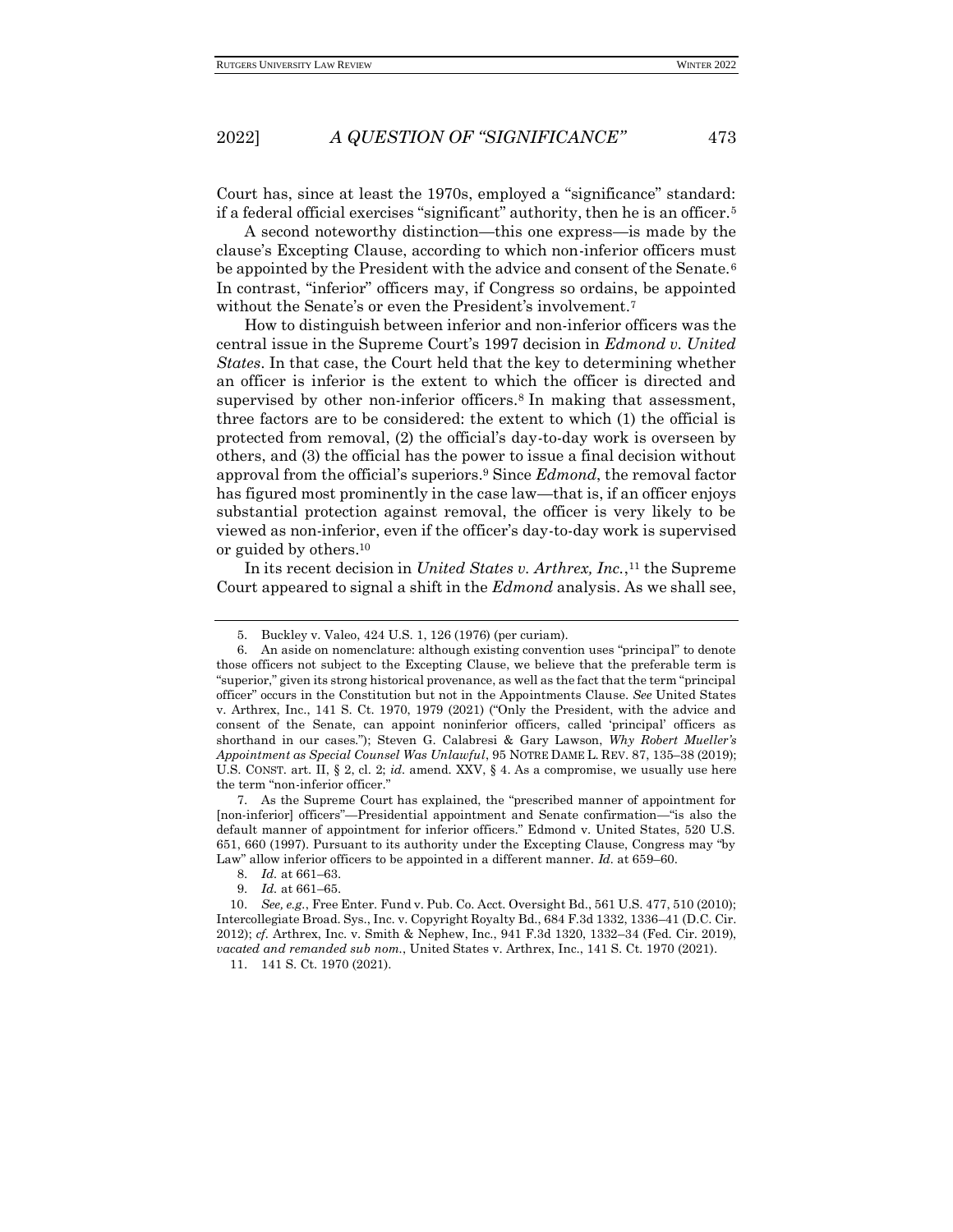neither the day-to-day supervision nor the removal factor played any meaningful role in the Court's analysis of whether the federal officials there were inferior, <sup>12</sup> despite the prominence of those factors in the Federal Circuit's decision below. <sup>13</sup> Instead, what the Supreme Court found decisive was that the officers at issue could render a final decision for the Executive Branch on important federal matters—in *Arthrex*, whether a patent worth billions of dollars should be canceled.<sup>14</sup> Very nearly on that basis alone, the Court concluded that the officers were non-inferior.<sup>15</sup> The third *Edmond* factor thus appears to have become a determinative consideration.

We endeavor in this article to show that, although *Arthrex* does mark an important development in the Court's Appointments Clause case law, it is not one that a casual follower of that jurisprudence would likely notice. Such an observer might well conclude that *Arthrex* merely indicates that, as is true of multi-factor tests in other areas of the law,<sup>16</sup> one or another of the *Edmond* factors may in any given case be determinative. But a closer analysis of the decision reveals that the ruling represents a deeper development, one that presages a general departure from *Edmond*'s focus on supervision—with a stress on removal protections—towards a focus on the *significance* of the authority wielded—which, as *Arthrex* itself demonstrates, does not exclude consideration of the *Edmond* factors. If we are right about the Court's thinking, then this development is desirable for at least two reasons.

First, it melds better with the original meaning of the Appointments Clause. That point is shown both negatively and positively. As for the *via negativa*: the historical evidence is fairly clear that, notwithstanding the Court's modern Appointments Clause rulings leading up to *Arthrex*, 17 "significance" ought *not* to mark the dividing line between officer and

<sup>12.</sup> *Id.* at 1985–87.

<sup>13.</sup> *See Arthrex, Inc.*, 941 F.3d at 1331–34.

<sup>14.</sup> *See Arthrex, Inc.*, 141 S. Ct. at 1976, 1981–82.

<sup>15.</sup> *See id.* at 1988.

<sup>16.</sup> *See, e.g.*, County of Maui v. Haw. Wildlife Fund, 140 S. Ct. 1462, 1477 (2020) (stating as to whether an indirect discharge of a pollutant to regulated waters will itself be regulated under the Clean Water Act, "[t]ime and distance will be the most important factors in most cases, but not necessarily every case.").

<sup>17.</sup> *See, e.g.*, Buckley v. Valeo, 424 U.S. 1, 126 (1976) (per curiam) (establishing "significant authority" test to distinguish officer from non-officer); Lucia v. SEC, 138 S. Ct. 2044, 2051 (2018) (applying *Buckley*'s "significant authority" test to determine whether the SEC's ALJs are "Officers of the United States" or simply employees of the federal government).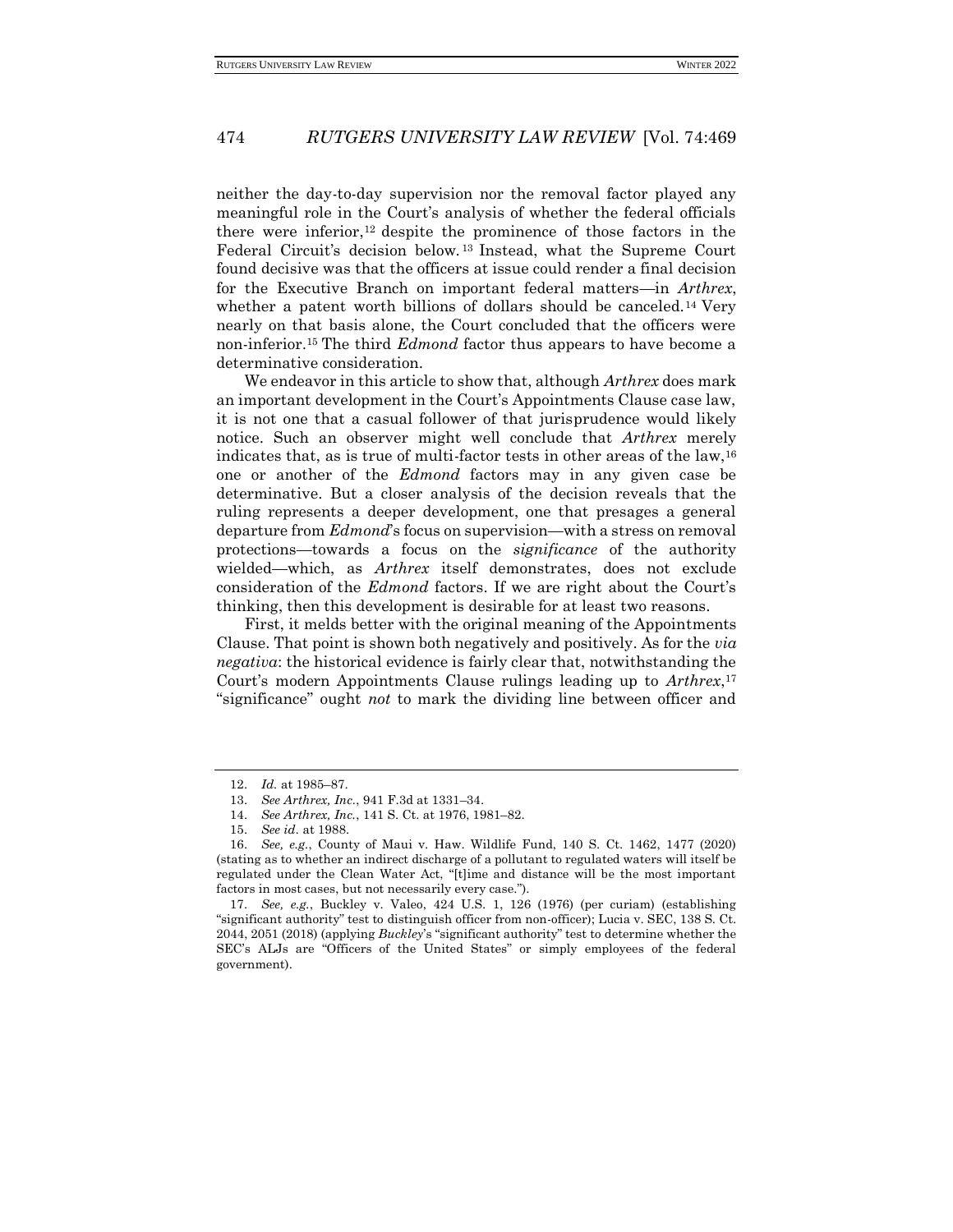non-officer.<sup>18</sup> Positively, although the original public understanding of "inferior officer" is not, as we shall see, pellucid, to the extent that the history speaks at all, it suggests that significance was intended to mark the distinction between inferior and non-inferior officers.

Second, a significance-based test better coheres than *Edmond* with the Appointments Clause's purpose of preserving accountability for the actions of federal officers. That is a policy consideration that motivated the Framers.<sup>19</sup> It is also a policy that the Court has long emphasized, in both its Appointments Clause and removal-power cases,<sup>20</sup> and one which it again highlighted in *Arthrex*. *Edmond*'s focus on mere supervision and control does not fit well with that policy because the democratic relevance of accountability depends more on the importance of the power wielded than on the officer's removability or the number of supervisors the officer has. To be sure, a superficial reading of *Arthrex* and its emphasis on *Edmond*'s final-decision-making factor might lead one to conclude that the decision suffers, like *Edmond*, from a lack-of-fit defect between the factors to be considered and the accountability policy to be furthered. Indeed, just because a federal official has final-decision-making authority does not mean that the official wields significant power and thus ought to be democratically accountable.<sup>21</sup> But one must bear in mind that the Court in *Arthrex* was constrained by the precedential framework of *Edmond*. In light of that limitation, the Court had to express itself, at least nominally, through the *Edmond* factors.<sup>22</sup> Yet if one looks closely at how the Court actually employed—and largely ignored—those factors, it becomes clear that the finality factor was given a starring role precisely because it highlighted the significance of the authority under review, a significance that was the real driver in the Court's conclusion that the officials at issue were exercising powers reserved to non-inferior officers.<sup>23</sup>

<sup>18.</sup> *See, e.g.*, *Lucia*, 138 S. Ct. at 2056 (Thomas, J., concurring) ("The Founders likely understood the term 'Officers of the United States' to encompass all federal civil officials who perform an ongoing, statutory duty—no matter how important or significant the duty.").

<sup>19.</sup> *See infra* Part II.

<sup>20.</sup> *See infra* Part III. By "removal-power cases," we refer to those cases in which the Court, relying variously on the Constitution's Vesting or Take Care Clause, or both, has invalidated limitations on the President's power to remove officers from their posts. *See*  U.S. CONST. art. II, § 1, cl. 1; *id.* art. II, § 3.

<sup>21.</sup> For example, a federal official may have the power to decide whether to purchase a pencil on behalf of the government, but that decision, despite its finality, is obviously not significant.

<sup>22.</sup> *See* United States v. Arthrex, Inc., 141 S. Ct. 1970, 1981–82, 1985–87 (2021).

<sup>23.</sup> *See id.* at 1983.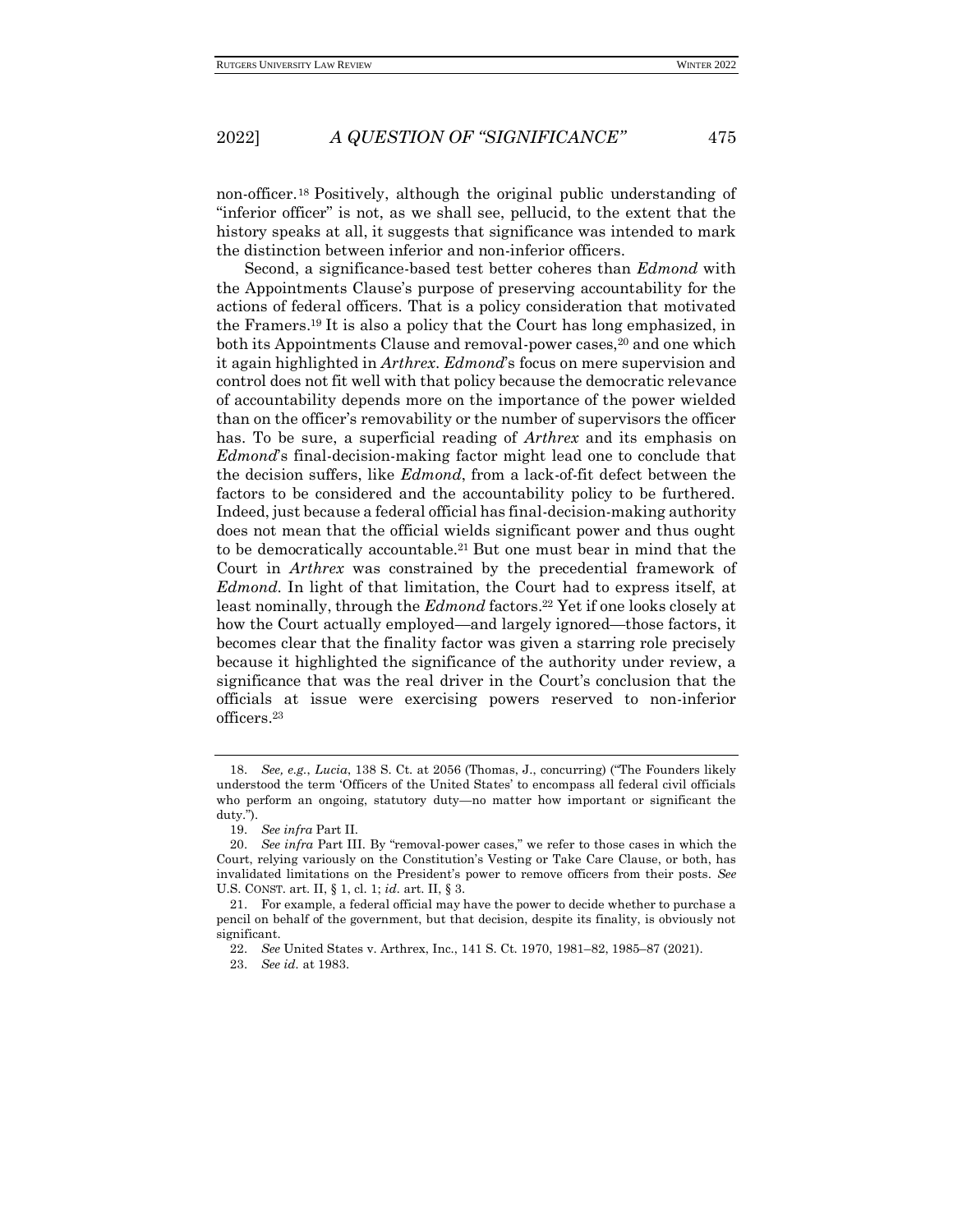Our article proceeds as follows. Given the Supreme Court's view that "the historical understanding of the [Appointments] Clause is key to its contemporary interpretation and application $[$ , $]$ "<sup>24</sup> we begin with a deep review of the Clause's origins.<sup>25</sup> We then move to a discussion of the Clause's occasional appearance in litigation during the nineteenth century, in which the distinction between officer and non-officer was paramount.<sup>26</sup> Next, we detail the Clause's prominent re-emergence in high-profile litigation in the latter half of the twentieth century to today, paying particular attention to the Court's decision in *Arthrex*. <sup>27</sup> Following this recounting of the case law, we explain how *Arthrex*, in conjunction with coordinate decisions dealing with the President's power to remove officers from their posts, signals that the Court is moving toward—but, to be sure, has not quite arrived at the point of—explicitly adopting significance as the criterion for distinguishing between inferior and non-inferior officers.<sup>28</sup> We then conclude with a few thoughts as to why that move—however embryonic it may be—should be welcomed.<sup>29</sup>

# <span id="page-7-0"></span>II. THE ORIGINS AND EARLY UNDERSTANDING OF THE APPOINTMENTS CLAUSE

#### <span id="page-7-1"></span>*A. English Precedent, the Articles of Confederation, Early State Practice, and the Convention of 1787*

Although by no means the most politically significant matter for the delegates at Philadelphia, "there would prove to be few more difficult issues for the Convention to resolve than determining the proper locus of the appointing power." <sup>30</sup> As James Madison with characteristically trenchant adumbration put it, "[a]n *absolute* appointment [by the President] to all offices—to some offices—to no offices, formed the scale of opinions . . . ."<sup>31</sup> In this section we review the record of the Convention

<span id="page-7-2"></span><sup>24.</sup> *See* Jennifer L. Mascott, *Who Are "Officers of the United States"?*, 70 STAN. L. REV. 443, 450 (2018).

<sup>25.</sup> *See infra* Part II.

<sup>26.</sup> *See infra* Part III.

<sup>27.</sup> *See infra* Part IV.

<sup>28.</sup> *See infra* Part V.

<sup>29.</sup> *See infra* Part VI.

<sup>30.</sup> Blumoff, *supra* not[e 3,](#page-3-1) at 1057.

<sup>31.</sup> 3 THE RECORDS OF THE FEDERAL CONVENTION OF 1787, at 133 (Max Farrand ed., 1911) [hereinafter, 3 THE RECORDS OF THE FEDERAL CONVENTION].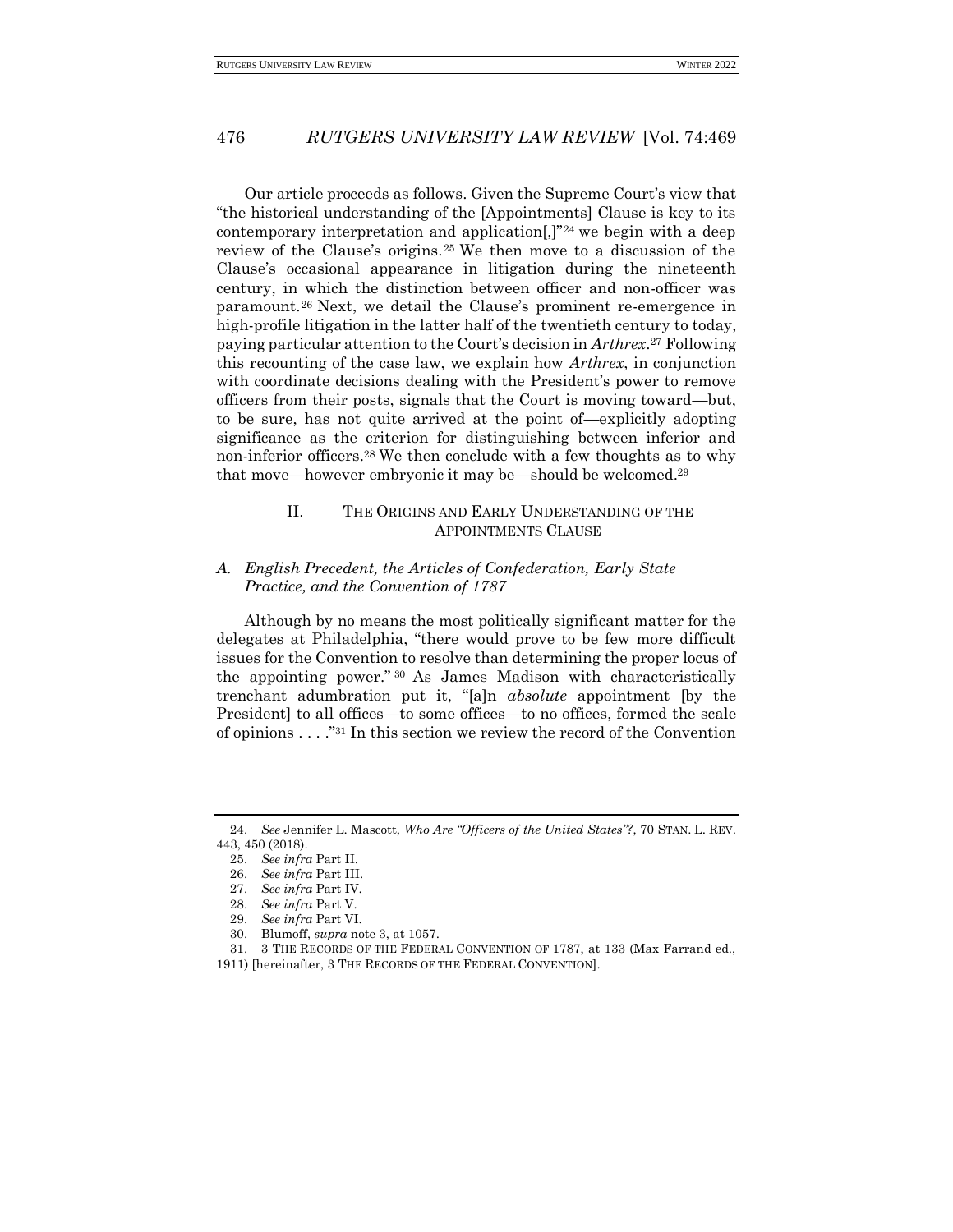debates,<sup>32</sup> to seek guidance on how the Framers intended to distinguish inferior from non-inferior officers.<sup>33</sup>

But before we arrive at Philadelphia, we must first visit Westminster, for English practice formed the backdrop for how the Framers chose to assign and check the appointing power.<sup>34</sup> In medieval England, the grant of an office had much the same effect as the grant of land: "it conferred on the grantee an estate in the office, and (usually more important) in its emoluments."<sup>35</sup> Although some offices within the king's *curia* were hereditary, as time went on and the desire for administrative efficiency and control increased, great powers were assigned to newly created, non-hereditary offices like those of the justiciar and chancellor.<sup>36</sup> These officials, who included nearly all who performed judicial functions, were selected by the king and served at his

<sup>32.</sup> These principally come from Madison's own notes of his attendance at the Convention, in which "[t]he whole of every thing said and done there was taken down . . . with a labor and exactness beyond comprehension." *Id.* at 421 (Letter of Thomas Jefferson to John Adams). We acknowledge that some weighty authorities have dismissed the exegetical value of Madison's notes, as well as of the records of the Convention generally. *See, e.g.*, John F. Manning, *The Role of the Philadelphia Convention in Constitutional Adjudication*, 80 GEO. WASH. L. REV. 1753, 1754 (2012) (contending that the Convention records "have relatively little to tell us about constitutional meaning[,]" given the challenges of deriving group intent from individual statements of purpose, and the fact that they were not publicly available until decades after the Constitution's ratification). We are of a different view, but even if we were not, we should still rely on those records, in light of the large role that they have played in how the Supreme Court has interpreted the Constitution, including the Appointments Clause. *See, e.g.*, Buckley v. Valeo, 424 U.S. 1, 128–31 (1976) (per curiam); Morrison v. Olson, 487 U.S. 654, 674–75 (1988). Additionally, given that our main purpose is to demonstrate that the Court is altering—for the better, in our view—its inferior-officer jurisprudence, showing how the Convention records may or may not support that shift is pertinent to our larger endeavor.

<sup>33.</sup> For one—and certainly the most substantive—of the three discussions of the clause in the supplementary records of the Convention compiled in Farrand's Records, see John M. Burkoff, *Appointment and Removal Under the Federal Constitution: The Impact of* Buckley v. Valeo, 22 WAYNE L. REV. 1335, 1341 & n.28 (1976). We also direct the reader's attention to Luther Martin's remarks in *Genuine Information*, which was delivered to the Maryland Legislature. 3 THE RECORDS OF THE FEDERAL CONVENTION, *supra* note 31, at 218 ("It was said, that the person who *nominates* will always in reality *appoint*, and that this was giving the President a power and influence, which, together with the other powers bestowed upon him, would place him above all restraint or control."). During the Convention, Martin spoke strongly in favor of the Senate having sole power over the appointment of judges. *See* 2 THE RECORDS OF THE FEDERAL CONVENTION OF 1787, at 41 (Max Farrand ed., 1911) [hereinafter, 2 THE RECORDS OF THE FEDERAL CONVENTION].

<sup>34.</sup> *See* Myers v. United States, 272 U.S. 52, 118 (1926) (relying upon the prerevolutionary English practice to construe the President's power to remove officers).

<sup>35.</sup> C. H. McIlwain, *The Tenure of English Judges*, 7 AM. POL. SCI. REV. 217, 218 (1913). 36. *Id.* at 218–19.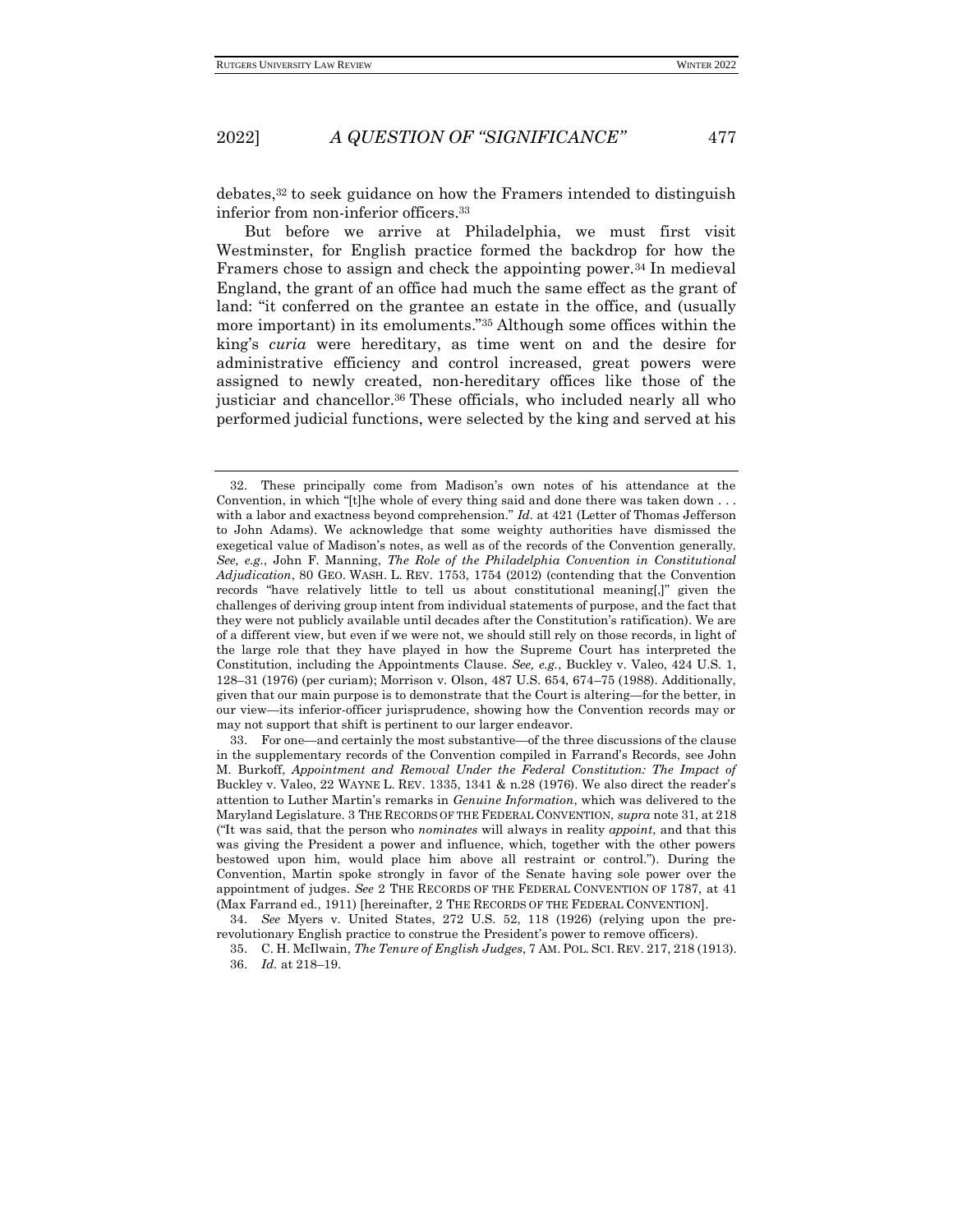pleasure.<sup>37</sup> The disputes between the Stuarts and Parliament during the seventeenth century eventually led, in the Act of Settlement of 1701, to a guarantee that, for judicial officers, their patents to hold office would still come from the king but they would be held during good behavior.<sup>38</sup> This tenure was not extended to curial officials generally, who still held their offices from the monarch at his pleasure.<sup>39</sup>

After independence, the thirteen former colonies were understandably not very keen to follow British governmental models that smacked of monarchy. Hence, early state constitutions almost without exception vested officer-appointing authority in the legislature.<sup>40</sup> This practice was incorporated into the Articles of Confederation of 1781.<sup>41</sup> The Articles dealt with officer appointments in two sections: Article VII provided that militia officers below the rank of colonel were to be appointed by their respective legislatures,<sup>42</sup> whereas Article IX assigned all federal civil officer-appointing power, including for judges, and most federal military officer-appointing power, to Congress and committees established by it.<sup>43</sup>

The appointment model of the Articles of Confederation was carried over to the fifteen resolutions that William Randolph of Virginia submitted to the Constitutional Convention at Philadelphia in May, 1787.<sup>44</sup> The first scheme for the federal government introduced at the

<sup>37.</sup> *Id.*; *see* Edward S. Corwin, *Tenure of Office and the Removal Power Under the Constitution*, 27 COLUM. L. REV. 353, 383 (1927) ("The power of the British Crown in the appointment and removal of officers is an historical outgrowth of and is still intimately involved with a much wider prerogative in the creation of offices.").

<sup>38.</sup> McIlwain, *supra* note 35, at 224. Removal could be effected in three ways: judicial process through a writ *scire facias* to prove that the conditions of the patent had not been met, impeachment and removal by the House of Lords, or by the crown following a request ("address") from both houses of Parliament. *Id.* at 225.

<sup>39.</sup> *See id.* at 219.

<sup>40.</sup> Burkoff, *supra* note 33, at 1338–39.

<sup>41.</sup> *Id.*

<sup>42.</sup> ARTICLES OF CONFEDERATION of 1777, art. VII, para. 1.

<sup>43.</sup> *Id.* art. IX, para. 5.

<sup>44.</sup> 1 THE RECORDS OF THE FEDERAL CONVENTION OF 1787, at 20–22 (Max Farrand ed., 1911) [hereinafter, 1 THE RECORDS OF THE FEDERAL CONVENTION]. The same day that the Virginia Plan was introduced, Charles Pinckney of South Carolina offered his own, but nothing more substantive is recorded of its consideration by the Convention. 3 THE RECORDS OF THE FEDERAL CONVENTION, *supra* note 31, at 595. An original of the plan has not been found. 1 THE RECORDS OF THE FEDERAL CONVENTION, *supra* note 44, at xxi, but it has been reconstructed from the papers of the Convention's Committee of Detail and elsewhere. 3 THE RECORDS OF THE FEDERAL CONVENTION, *supra* note 31, at 604. Like the Virginia Plan, the Pinckney Plan gave Congress the exclusive appointing power for judges but, unlike the Virginia Plan (as amended), the Pinckney Plan gave Congress the power to appoint officers in all of the major executive departments. *Id.* at 608.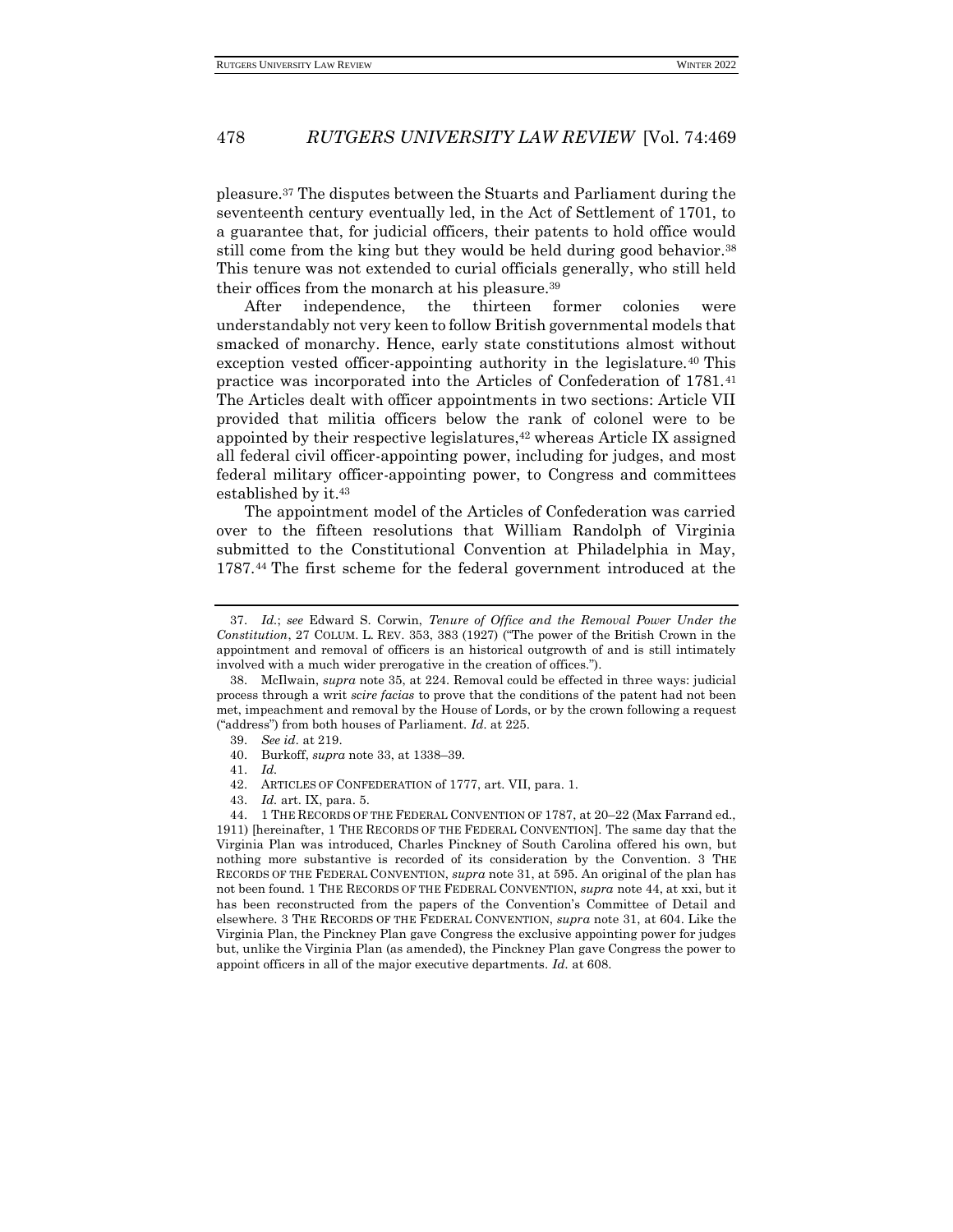Convention, the Randolph Resolutions—also known as the Virginia Plan—proposed that the new federal government's Executive, as well as its judges, be appointed by Congress.<sup>45</sup> But the Virginia Plan also ceded to the Executive Branch "the Executive rights vested in the Congress by the Confederation[,]" which might be interpreted to include the power to appoint executive officers.<sup>46</sup>

The first discussion of the Plan's design for appointments occurred on June 1, 1787, when the Committee of the Whole took up consideration of Randolph's seventh resolution, concerning the Executive.<sup>47</sup> Most of the debate focused on whether the Executive should be single or plural and how the Executive should be chosen.<sup>48</sup> Shortly after the Committee had agreed to accept "that a national Executive . . . be instituted"—without, however, specifying the number—Madison moved to amend the resolution to specify the prerogatives of the Executive, *viz.*, "[(1)] to carry into effect<sup>[]</sup> the national laws<sup>[1]</sup> [(2)] to appoint to offices in cases not otherwise provided for, and [(3)] to execute such other powers . . . as may from time to time be delegated by the national Legislature."<sup>49</sup> In response to an objection to the final clause of his amendment, Madison appeared willing to forgo it, because in his view both it and clause two were fairly implied by clause one.<sup>50</sup> The Committee approved deleting clause three by a vote of seven to three, and then approved clauses one and two including the residual executive-appointing power—with all states in favor except Connecticut, whose representation was divided.<sup>51</sup>

The next appearance of appointments in the Committee's work occurred on June 5,  $1787.52$  The debate focused this time on judges.<sup>53</sup> James Wilson of Pennsylvania wanted federal judges to be appointed by

48. 1 THE RECORDS OF THE FEDERAL CONVENTION, *supra* note 4[431,](#page-7-2) at 65–66, 68–69.

<sup>45.</sup> 1 THE RECORDS OF THE FEDERAL CONVENTION, *supra* note 44, at 21 (Resolution proposed by Mr. Randolph in Convention).

<sup>46.</sup> *Id.*

<sup>47.</sup> *See id.* at 62–64. Resolving into a Committee of the Whole was a "mechanism [that] had developed in the English Parliament to expedite business [and that] had been extensively used in early Congresses . . . ." John R. Vile, *The Critical Role of Committees at the U.S. Constitutional Convention of 1787*, 48 AM. J. LEGAL HIST. 147, 153–54 (2006). Because a bill could not be passed when the legislative body was in such form, Randolph resubmitted his resolutions, as amended by the Committee and now numbering nineteen, when the Convention took up the Committee's work on June 13. *Id.* at 154.

<sup>49.</sup> *Id.* at 67.

<sup>50.</sup> *Id.*

<sup>51.</sup> *Id.* at 67, 226, 230 (listing resolutions approved by the Committee of the Whole through June 12). Voting at the Convention was, as with the Congress of the Articles of Confederation, by state. *Id.* at 8.

<sup>52.</sup> *Id.* at 119.

<sup>53.</sup> *Id.*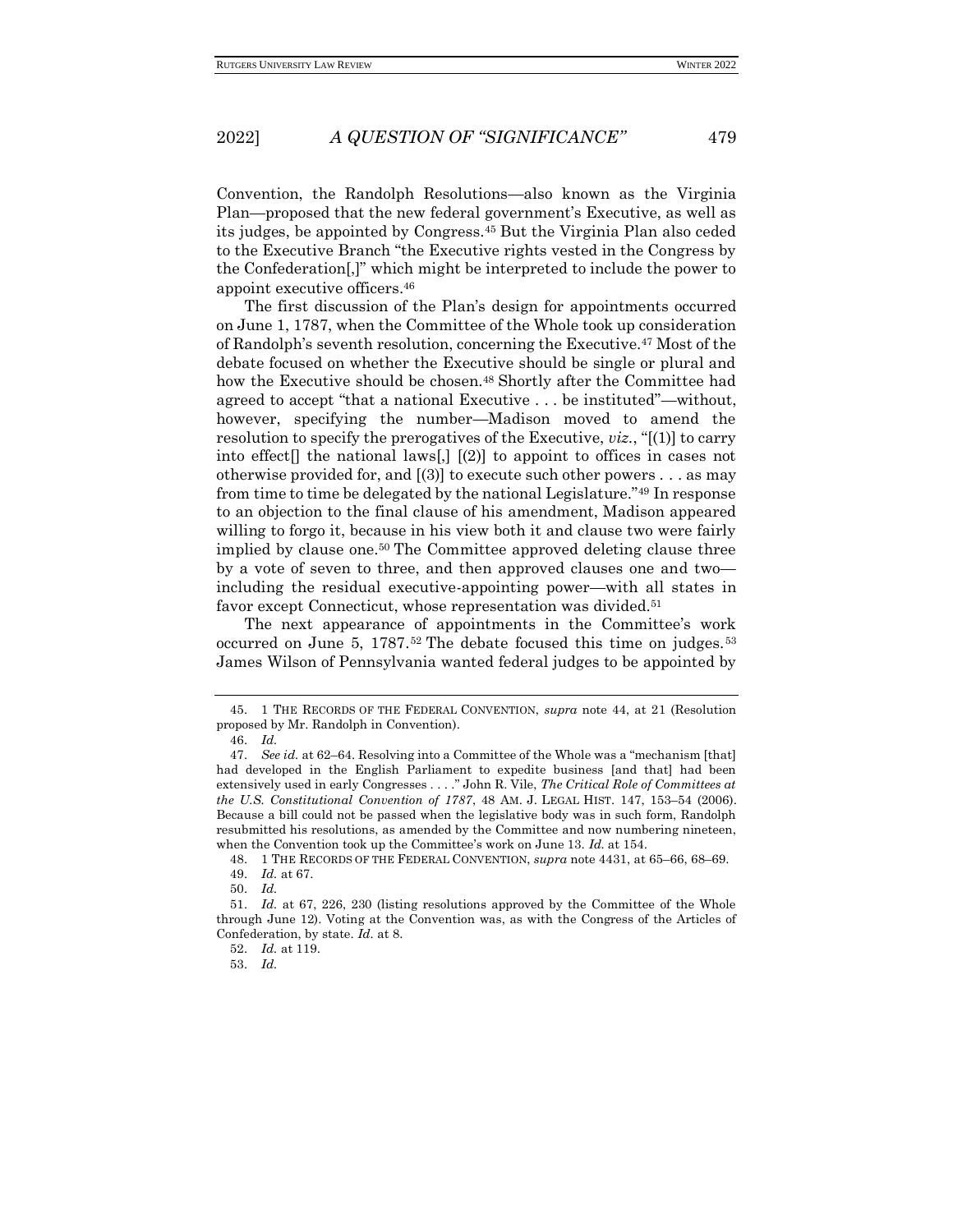the Executive, because "[e]xperience shewed the impropriety of such [appointments] by numerous bodies."<sup>54</sup> John Rutledge of South Carolina was against Executive appointment, fearing that "[t]he people will think we are leaning too much towards Monarchy."<sup>55</sup> Charles Pinckney, also of South Carolina, favored legislative appointment,<sup>56</sup> whereas Alexander Hamilton expressed interest in Executive appointment with the Senate's consent.<sup>57</sup> Madison opposed general legislative appointment, but he was not keen on executive appointment either, and so tentatively suggested a compromise position: appointment by the Virginia Plan's proposed second branch of the federal legislature.<sup>58</sup> He then moved that the Plan's assignment of judicial appointing power to the Legislature be deleted, and a blank left for further discussion on how that should be filled. <sup>59</sup> The motion passed nine to two. <sup>60</sup> A little more than a week later, the Committee again took up judicial appointments.<sup>61</sup> Pinckney, joined by Roger Sherman of Connecticut, urged that the appointment power remain with the Legislature generally, but, following an evidently persuasive speech by Madison, the Committee unanimously approved appointment by the Senate.<sup>62</sup>

On June 15, William Paterson of New Jersey introduced his plan as a small-state alternative to the Randolph Resolutions.<sup>63</sup> With respect to appointments, <sup>64</sup> the Paterson Plan differed from the Randolph Resolutions in giving the judicial appointing power to the Executive,<sup>65</sup> but it followed the latter, as amended, in assigning to the Executive the

60. *Id.*

62. *Id.* at 232–33, 236–37.

64. Certainly the most significant difference between the plans was the manner of representation in the new Congress. *See* Wesberry v. Sanders, 376 U.S. 1, 10–11 (1964). The Virginia Plan envisioned representation in both Houses based on population whereas the Paterson Plan followed the Articles of Confederation by making state representation in Congress of equal voting weight. *Id.*

65. *Compare* 1 THE RECORDS OF THE FEDERAL CONVENTION, *supra* note 44, at 244 (Paterson Resolution No. 5), *with id.* at 236–37 (Randolph Resolution No. 11).

<sup>54.</sup> *Id.*

<sup>55.</sup> *Id.*

<sup>56.</sup> *Id.* at 121.

<sup>57.</sup> *Id.* at 128.

<sup>58.</sup> *Id.* at 120, 128, 260. This was an inchoate Senate, although one in which the members were to be selected by the lower House and representation was to be based on quotas of contribution or population. *See id.* at 20–21 (Resolution Nos. 2, 3, 5).

<sup>59.</sup> *Id.* at 120.

<sup>61.</sup> *Id.* at 232.

<sup>63.</sup> *Id.* at 242.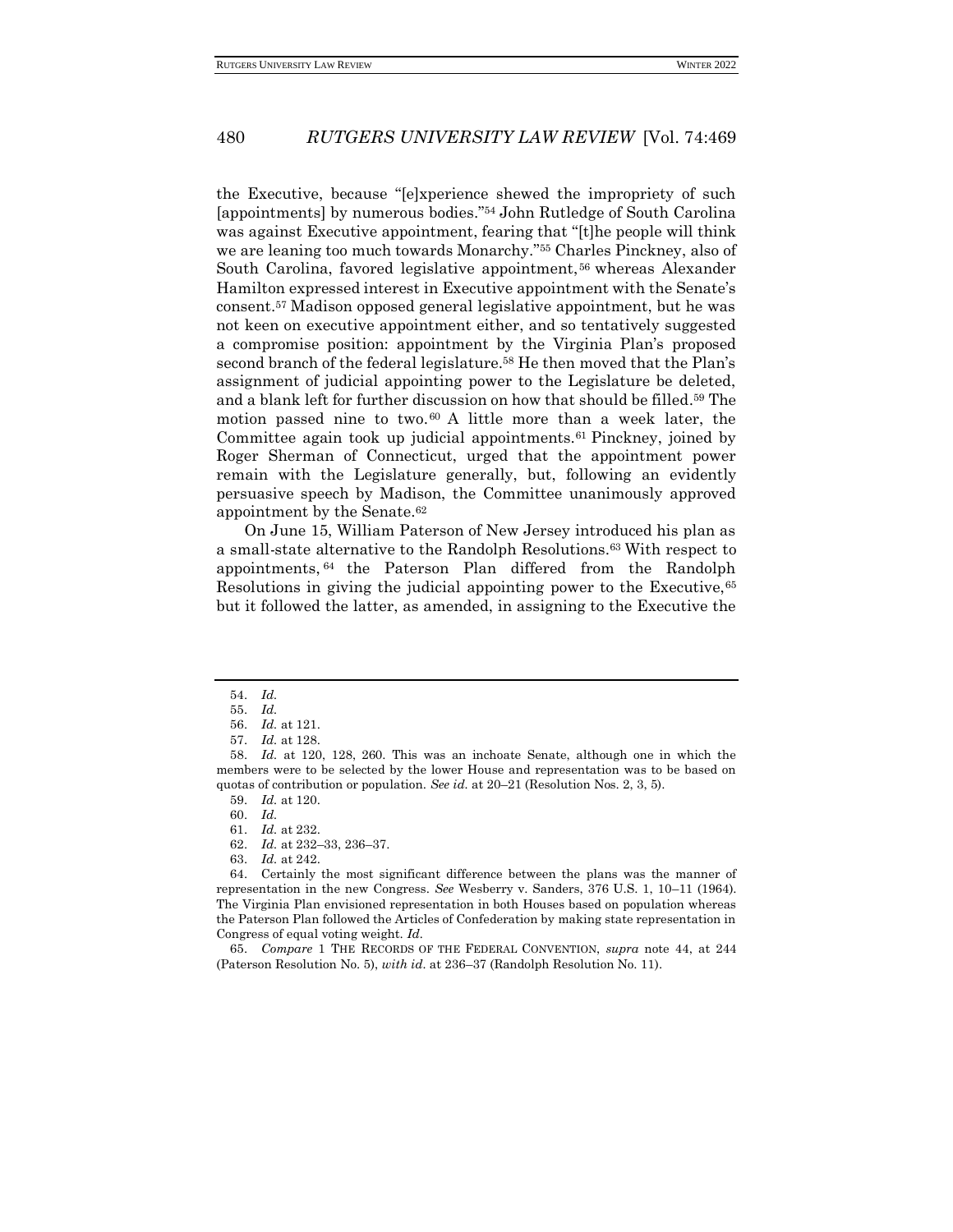power "to appoint all federal officers not otherwise provided for."<sup>66</sup> The Plan was rejected a few days later.<sup>67</sup>

On June 18, Hamilton proposed his own plan, which gave the Executive "the sole appointment of the heads or chief officers of the departments of Finance, War and Foreign Affairs; to have the nomination of all other officers (Ambassadors to foreign Nations included) subject to the approbation or rejection of the Senate." 68 Although Hamilton's plan—with its strong monarchical and nationalistic tone—never received any serious consideration from the Committee, its conception of the appointing power is the closest of all the proposals, theretofore offered, to the final form of the Appointments Clause.

By June 20, the Convention had abandoned the device of the Committee of the Whole and began consideration of the Randolph Resolutions as reported out of the Committee.<sup>69</sup>

On July 17, <sup>70</sup> the Convention voted on a number of matters pertaining to the Executive—including approving unanimously, with apparently no discussion—Madison's Committee amendment to the Virginia Plan to assign to the Executive the power "to appoint to offices in cases not otherwise provided for."<sup>71</sup>

The following day, the Convention saw a lengthy debate on judicial appointments. Nathaniel Gorham of Massachusetts urged adoption of his state's model of appointment by the Executive with the concurrence of the Senate, a method that "was found to answer perfectly well."<sup>72</sup> Wilson, joined by Gouverneur Morris of Pennsylvania, renewed his desire for Executive appointment, whereas Luther Martin of Maryland and Sherman urged for appointment by the Senate. <sup>73</sup> Madison supported Gorham, arguing that Senatorial advice and consent "would unite the advantage of responsibility in the Executive with the security afforded in the [second] branch [against] any incautious or corrupt nomination by the Executive."<sup>74</sup> Randolph noted that when the Committee of the Whole had approved Senatorial appointment, the Senate was not expected to

<sup>66.</sup> *Id.* at 244 (Paterson Resolution No. 4).

<sup>67.</sup> *Id.* at 312.

<sup>68.</sup> *Id.* at 292.

<sup>69.</sup> *Id.* at 312, 334.

<sup>70.</sup> The day prior, the Convention had narrowly acceded to the Great Compromise, which assigned proportional representation to the first branch of Congress but equal state representation in its second branch. 2 THE RECORDS OF THE FEDERAL CONVENTION, *supra*  note 33, at 13–16.

<sup>71.</sup> *Id.* at 23.

<sup>72.</sup> *Id.* at 41.

<sup>73.</sup> *Id.*

<sup>74.</sup> *Id.* at 42–43.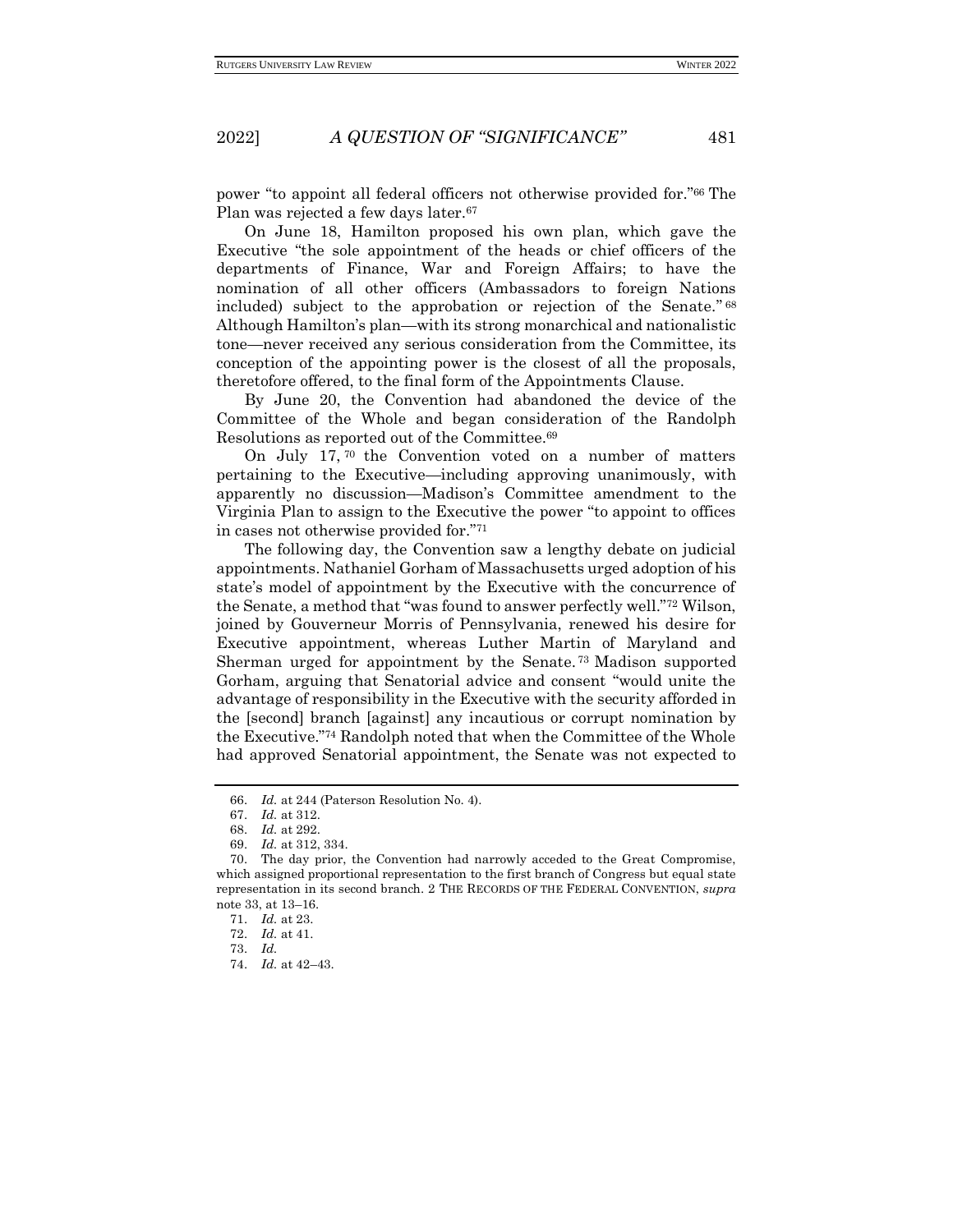operate according to an equality of votes, but even so he still preferred Senatorial appointment.<sup>75</sup> Gunning Bedford of Delaware objected to the idea that the Executive could really be held accountable for bad nominations, but Gorham replied that the Executive "would certainly be more answerable for a good appointment, as the whole blame of a bad one would fall on him alone."<sup>76</sup> Gorham's motion was voted down two to six. <sup>77</sup> Gorham then followed up with a proposal for Executive appointment with Senatorial advice and consent, on which the Convention split four to four.<sup>78</sup>

The debate continued on the 21st, when Madison put forth a revised Gorham proposal whereby the Executive appointment of judges would take effect unless two-thirds of the Senate were to object. <sup>79</sup> He, like Randolph, excused his change of position on the Senate's role in judicial appointments in light of the Great Compromise:

[T]hat as the [second branch] was very differently constituted when the appointment of the Judges was formerly referred to it, and was now to be composed of equal votes from all the States, the principle of compromise which had prevailed in other instances required in this that their [sic] [should] be a concurrence of two authorities, in one of which the people, in the other the states, should be represented.<sup>80</sup>

The delegates then rehashed their arguments from prior debates, positions based on which branch—the Executive or Legislative—would be more likely to succumb to jealousies or intrigue.<sup>81</sup> Although Madison amended his motion to allow for Senatorial veto on a majority vote,<sup>82</sup> the motion was defeated three to six, and the assignment of the judicial appointment power to the Senate was reaffirmed six to three.<sup>83</sup>

On July 26, the Convention approved six to three the amended Randolph resolution concerning the Executive, including the residual appointment power,<sup>84</sup> and then recessed for several days.<sup>85</sup> The recess

<sup>75.</sup> *Id.* at 43.

<sup>76.</sup> *Id.*

<sup>77.</sup> *Id.* at 44.

<sup>78.</sup> *Id.*

<sup>79.</sup> *Id.* at 80.

<sup>80.</sup> *Id.* at 80–81.

<sup>81.</sup> *Id.* at 81–82.

<sup>82.</sup> *Id.* at 82.

<sup>83.</sup> *Id.* at 83. 84. *Id.* at 116.

<sup>85.</sup> *Id.* at 118.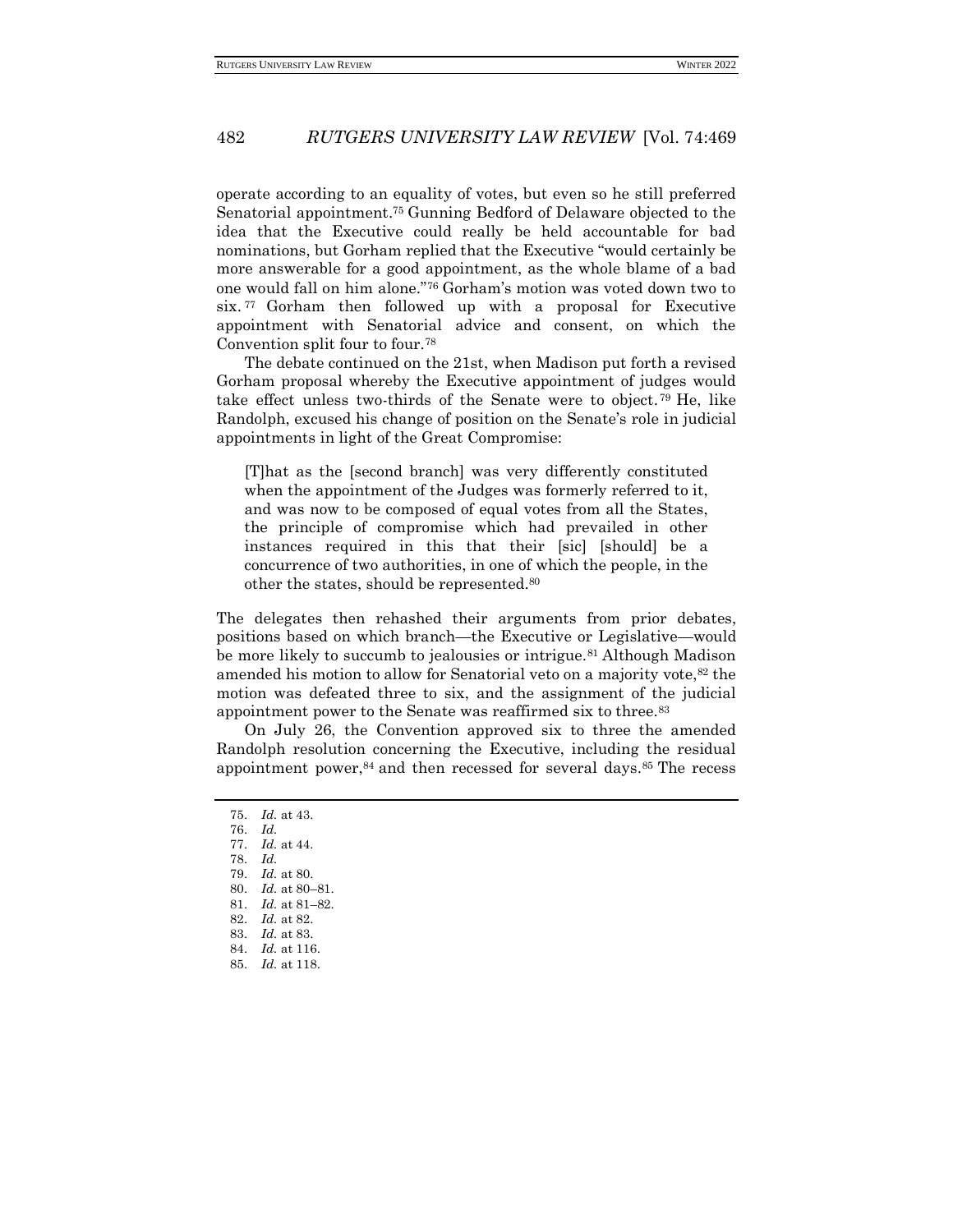was to give the Committee of Detail, which had been appointed a few days earlier, the necessary time to set down in orderly fashion the various resolutions—including those pertaining to the appointment power86—that the Convention had adopted from the Committee of the Whole and other, smaller ad hoc committees.<sup>87</sup>

The Committee of Detail produced its written report, the first true draft constitution, on August 6. <sup>88</sup> It contained both the judicial and residual appointment powers already agreed to. Article IX, section 1 provided that the "[S]enate of the United States shall have power to make treaties, and to appoint Ambassadors, and Judges of the supreme Court." <sup>89</sup> Section 2 of Article X provided that the President "shall commission all the officers of the United States; and shall appoint officers in all cases not otherwise provided for by this Constitution."<sup>90</sup>

The Convention then commenced consideration of the draft, getting to Article IX on August 23.<sup>91</sup> Morris and Wilson renewed their objection to appointment by the Senate,<sup>92</sup> but the matter was tabled to allow for debate on the Senate's treaty-making role. <sup>93</sup> The following day the Convention took up consideration of Article X.<sup>94</sup> Sherman objected to giving the Executive so broad of a residual appointment power, being particularly concerned about the selection of high-ranking military officers, but his amendment to that effect was defeated one to nine. <sup>95</sup> Madison then successfully moved that "officers" be substituted by "to offices," so as to avoid the inference that the Executive "might appoint officers without a previous creation of the offices by the Legislature."<sup>96</sup> John Dickinson of Delaware then successfully moved to add language specifying that the Executive's residual appointing power extend to

<sup>86.</sup> *Id.* at 132.

<sup>87.</sup> 1 THE RECORDS OF THE FEDERAL CONVENTION, *supra* note 44, at xiii, xxii–xxiii.

<sup>88.</sup> 2 THE RECORDS OF THE FEDERAL CONVENTION, *supra* note 33, at 176.

<sup>89.</sup> *Id.* at 183.

<sup>90.</sup> *Id.* at 185.

<sup>91.</sup> *Id.* at 389.

<sup>92.</sup> *Id.*

<sup>93.</sup> *Id.* The Convention did approve expanding the Senate's diplomat-appointing power to "other public ministers." *Id.* at 383.

<sup>94.</sup> *Id.* at 401.

<sup>95.</sup> *Id.* at 405.

<sup>96.</sup> *Id.* As we shall see, this change was not carried forward into the report of the Committee of Eleven on the appointing power, *see id.* at 495, despite Madison's being a member, *see* Vile, *supra* note 47, at 170.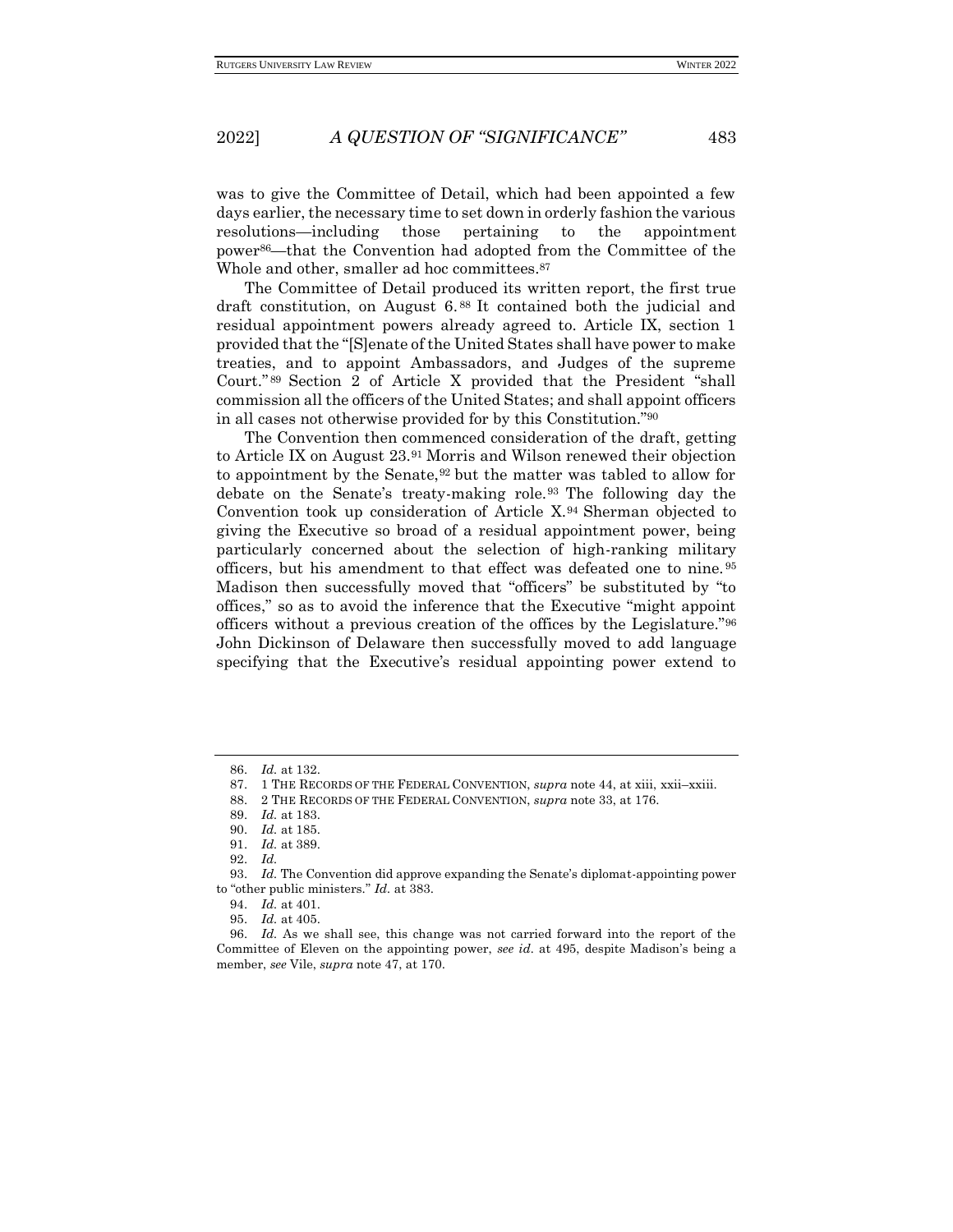offices created by law.<sup>97</sup> But Dickinson's effort to authorize Congress to vest some appointments in state bodies or officials was rejected 3-6-1.<sup>98</sup>

On August 31, the Convention appointed a Committee of Eleven—one representative from each state—for addressing "such parts of the Constitution as have been postponed, and such parts of reports as have not been acted on,"<sup>99</sup> including the President's appointing power. As we have seen, from the earliest days of the Convention, nearly all of the delegates appeared to be in general agreement that the Executive should retain a residual appointing power, and a majority of the states were in agreement to give the Senate sole control over judicial—and more lately—diplomatic appointments. Yet the Committee of Eleven's main report,<sup>100</sup> presented to the Convention on September 4, provided that the "[P]resident . . . shall nominate and by and with the advice and consent of the Senate shall appoint Ambassadors and other public Ministers, Judges of the supreme Court, and all other officers of the U. S. whose appointments are not otherwise herein provided for." <sup>101</sup> The proposal appears to be the Committee's attempt to broker a compromise between those who wanted appointing power vested in the President and those who wanted it somewhere in Congress. The former would be pleased by the President's role in the appointment of judges and diplomatic officials, the latter in the legislative check on all appointments, whereas the former would be disappointed by the President's loss of an absolute residual appointment power, the latter in the Senate's loss of the sole appointing power over judges and diplomats.

The Convention took up the Committee of Eleven's proposed appointing power on September 6. <sup>102</sup> Consistent with his earlier expressed antipathy toward legislative appointment, Wilson strongly criticized the draft's expanded Senatorial control over appointments:

According to the plan as it now stands, the President will not be the man of the people as he ought to be, but the Minion of the Senate. He cannot even appoint a tide-waiter without the

<sup>97.</sup> 2 THE RECORDS OF THE FEDERAL CONVENTION, *supra* note 33, at 405–06. This conformed the Committee of Detail's draft to the language previously approved by the Committee of the Whole. *See* 1 THE RECORDS OF THE FEDERAL CONVENTION, *supra* note 44, at 226, 230.

<sup>98.</sup> 2 THE RECORDS OF THE FEDERAL CONVENTION, *supra* note 33, at 418–19.

<sup>99.</sup> *Id.* at 473.

<sup>100.</sup> The Committee made a partial prior report that successfully proposed what became the Incompatibility and Ineligibility Clauses. *See* Vile, *supra* note 47, at 170.

<sup>101.</sup> 2 THE RECORDS OF THE FEDERAL CONVENTION, *supra* note 33, at 495.

<sup>102.</sup> *Id.* at 523–24.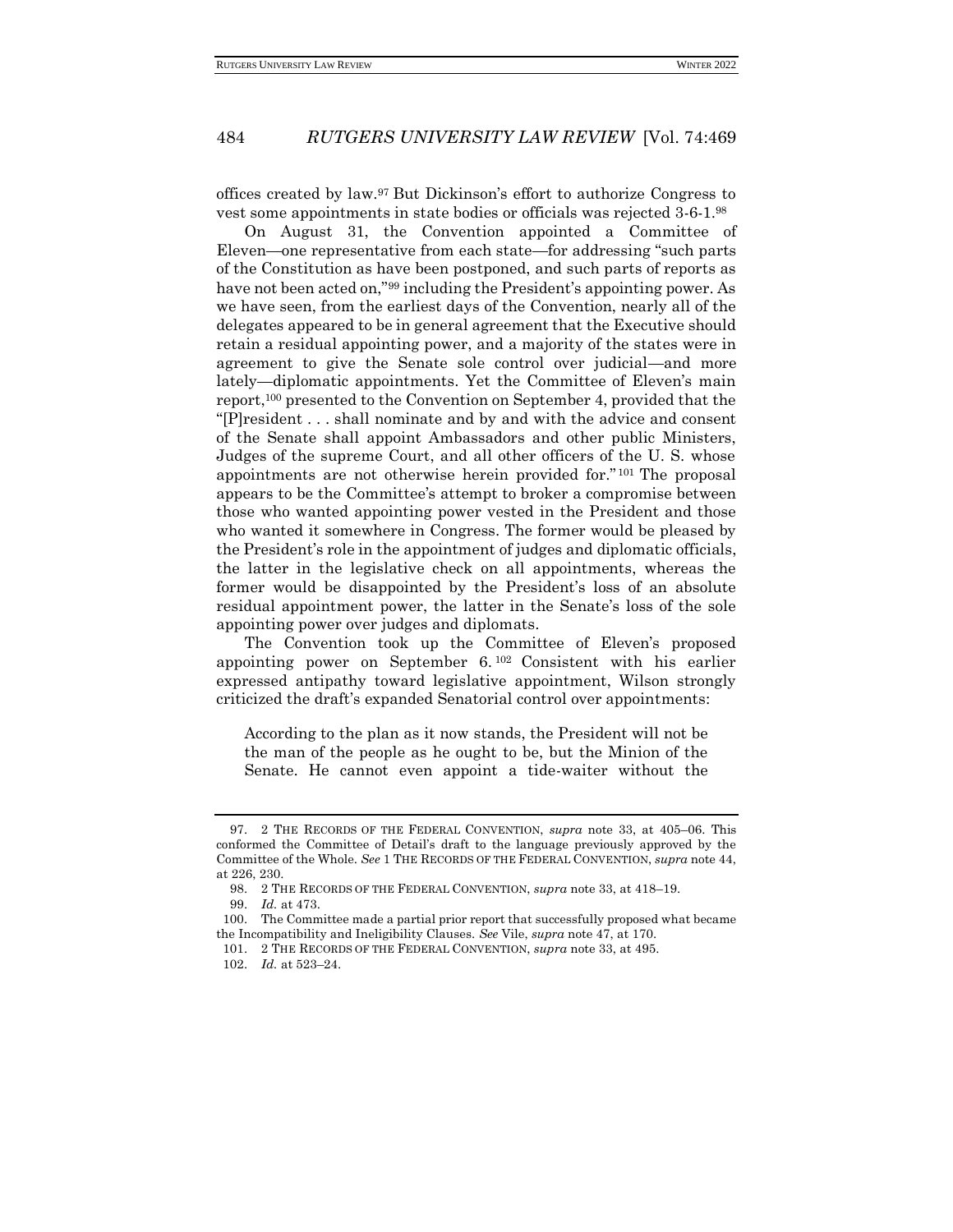Senate—He had always thought the Senate too numerous a body for making appointments to office.<sup>103</sup>

Morris acknowledged that the Committee of Eleven's report departed from the Committee of Detail's report in giving a role to the President in the appointment of judges, <sup>104</sup> and George Clymer of Pennsylvania objected as too aristocratic the Committee of Detail's report giving the Senate the power to appoint.<sup>105</sup>

The following day the Convention resumed debate.<sup>106</sup> George Mason of Virginia offered the idiosyncratic proposal that the Senate as a whole should not have a role in appointment except for ambassadors, and that all other officers should be appointed by the President following approval of a council of state comprising six rotating senators.<sup>107</sup> He thought that this proposal was superior to outright appointment by the Senate because that body was "too unwieldy [and] expensive for appointing officers, especially the smallest, such as tide waiters[]." <sup>108</sup> Wilson repeated his objection to giving the Senate a role in all appointments, as "there can be no good Executive without a responsible appointment of officers to execute,"<sup>109</sup> and he agreed with Mason except that his proposed council should not be obligatory. <sup>110</sup> Pinckney wanted the appointing power only in the President, save for ambassadors.<sup>111</sup> Morris repeated his support for a blended appointment power: "[A]s the President was to nominate, there would be responsibility, and as the Senate was to concur, there would be security." <sup>112</sup> Interestingly, Rufus King of Massachusetts—who had served on the Committee of Detail—stated that, on his reading, the Committee's report did not give the Senate authority over "minute" appointments, which instead would be handled by "the higher officers of the departments to which they belong."<sup>113</sup>

105. *Id.* at 524.

109. *Id.* at 538–39.

<sup>103.</sup> *Id.* at 523. A "tide-waiter" oversaw the landing of goods at customs. Mascott, *supra* note 24, at 498.

<sup>104.</sup> 2 THE RECORDS OF THE FEDERAL CONVENTION, *supra* note 33, at 523–24.

<sup>106.</sup> *Id.* at 532.

<sup>107.</sup> *Id.* at 537.

<sup>108.</sup> *Id.* at 537–38.

<sup>110.</sup> *Id.* at 539.

<sup>111.</sup> *Id.* This was a shift from his previous position in favor of senatorial control over judicial appointments. *See* 1 THE RECORDS OF THE FEDERAL CONVENTION, *supra* note 44, at 121.

<sup>112.</sup> 2 THE RECORDS OF THE FEDERAL CONVENTION, *supra* note 33, at 539.

<sup>113.</sup> *Id.*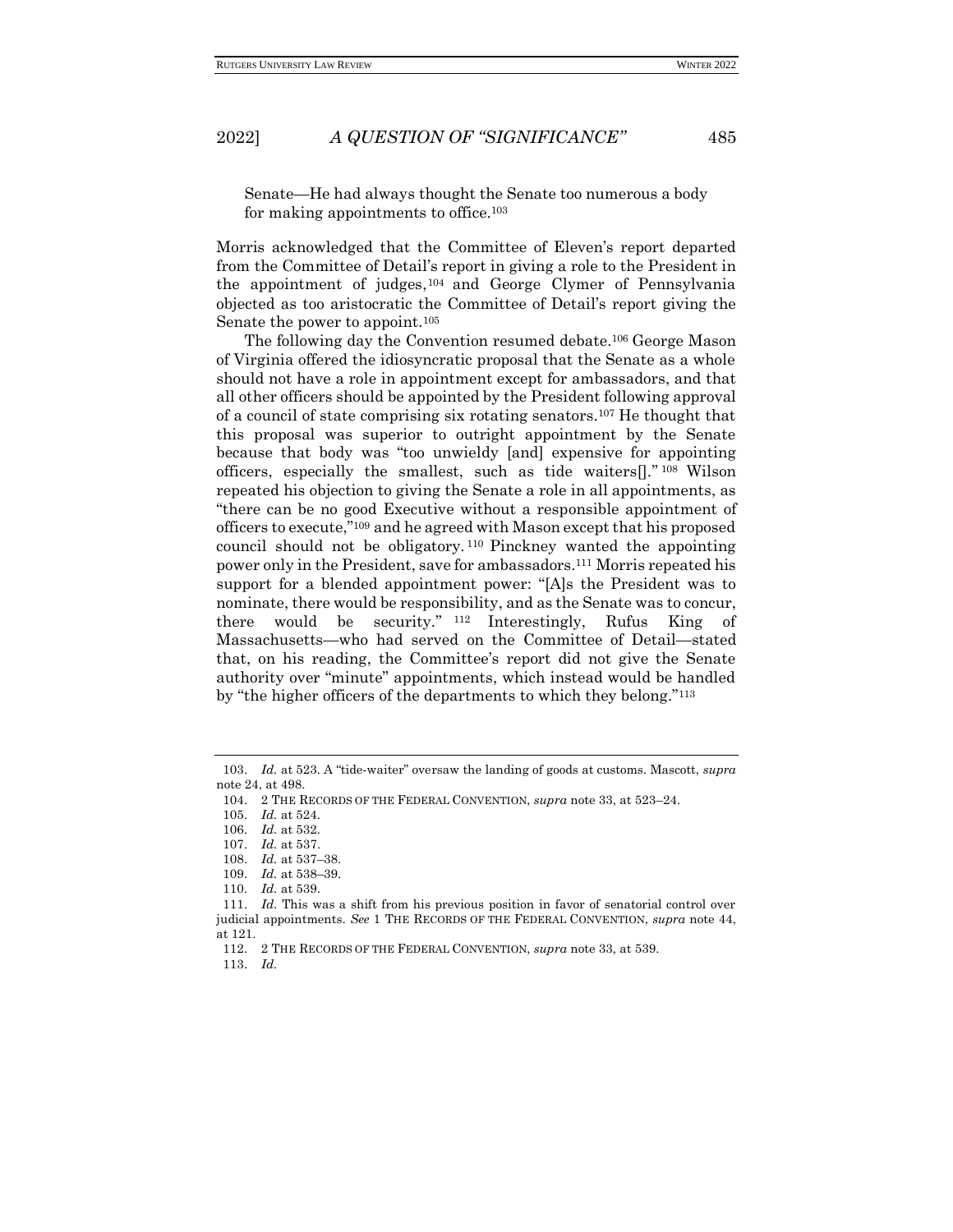The Convention then proceeded to vote. As to the power of the President to appoint ambassadors, public ministers, consuls, and judges of the Supreme Court, with the Senate's advice and consent, the Convention unanimously approved. <sup>114</sup> As to the President's residual appointment power, with the Senate's advice and consent, the Convention approved nine to two.<sup>115</sup> Mason then moved for his privy council idea: "in rejecting a Council to the President we were about to try an experiment on which the most despotic Governments had never ventured—The Grand Signor himself had his Divan." <sup>116</sup> Benjamin Franklin seconded Mason's motion for a privy council.<sup>117</sup> Wilson, Dickinson, and Madison were in favor too, but the Convention rejected it three to eight.<sup>118</sup>

Having gone through the Committee of Eleven's report, the Convention on September 8 appointed a Committee of Style to finalize the document.<sup>119</sup> The Committee presented its draft to the Convention on September 12.<sup>120</sup>

On September 15, the last working day of the Convention, <sup>121</sup> the delegates assembled to vote on, among other things, the appointing power.<sup>122</sup> After the Convention approved the text of the Appointments Clause, sans Excepting Clause and without objection, Morris moved to annex "but the Congress may by law vest the appointment of such inferior Officers as they think proper, in the President alone, in the Courts of law, or in the heads of Departments." <sup>123</sup> Madison objected, observing that the amendment "does not go far enough if it be necessary at all—Superior Officers below Heads of Departments ought in some cases to have the appointment of the lesser offices."<sup>124</sup> Morris responded that Madison's concern about overworked heads of department was

<sup>114.</sup> *Id.*

<sup>115.</sup> *Id.* at 539–40.

<sup>116.</sup> *Id.* at 541–42.

<sup>117.</sup> *Id.* at 542.

<sup>118.</sup> *Id.*

<sup>119.</sup> *Id.* at 547. Also on that day, Elbridge Gerry of Massachusetts moved to amend the appointment power to state expressly that the office to which appointment is made must be "created by the Constitution or by law," but this was rejected six to five as being unnecessary. *Id.* at 550. Yet on September 15, shortly after approving the Excepting Clause, the Convention added without recorded debate the words "and which shall be established by law," effectively adopting Gerry's proposal. *Id.* at 621 n.1, 628.

<sup>120.</sup> *Id.* at 582.

<sup>121.</sup> *See id.* at 621. The next day was a Sunday, and the following Monday was set aside for the signing of the Constitution. *Id.*

<sup>122.</sup> *Id.* at 627.

<sup>123.</sup> *Id.* at 627–28.

<sup>124.</sup> *Id.* at 627.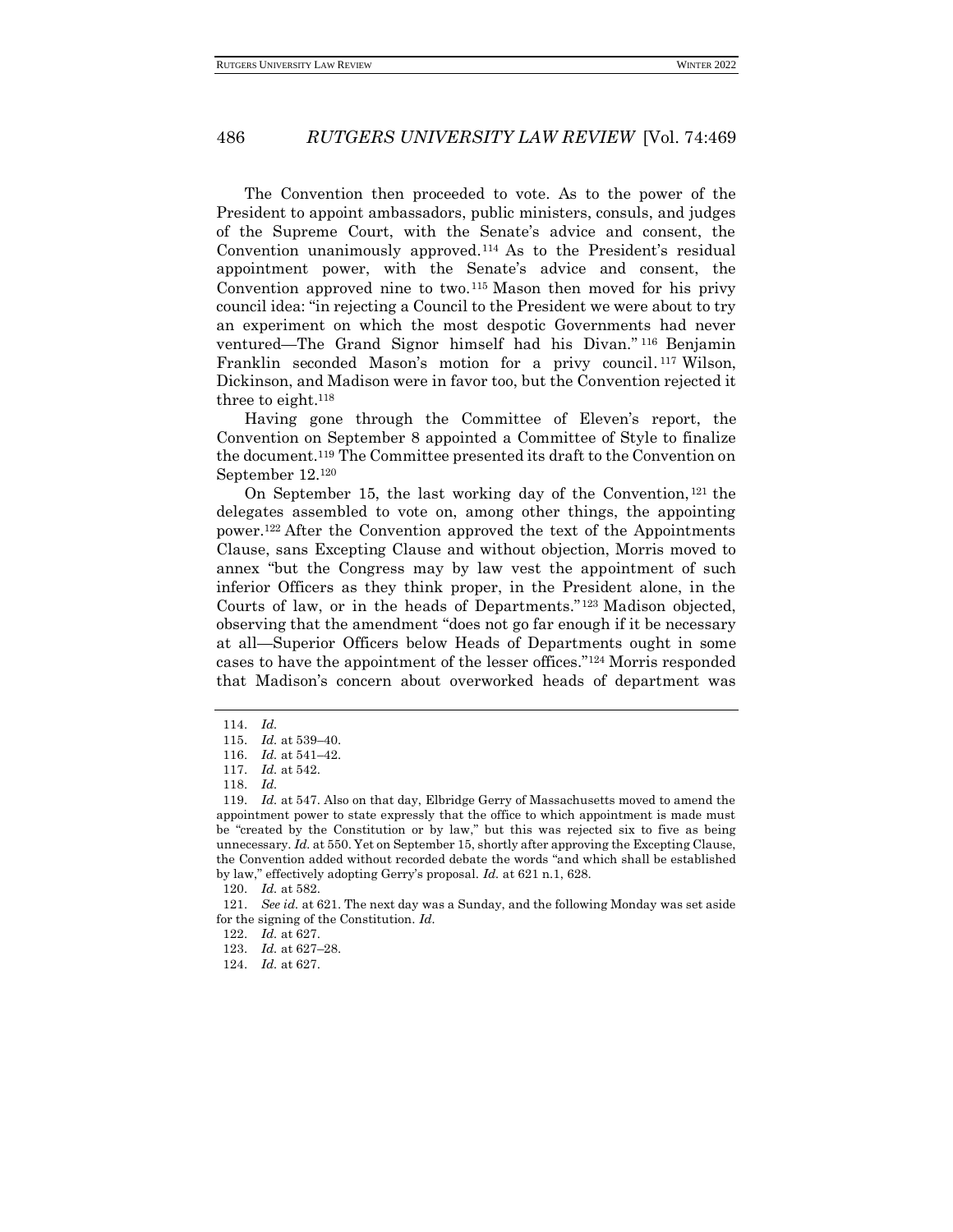misplaced, because they could sign "Blank Commissions" which then could be filled in by others—presumably superior, or non-inferior, officers.<sup>125</sup> The motion was apparently controversial, as it failed on a tied five to five vote, with Maryland divided.<sup>126</sup> It was then re-urged, "some such provision being too necessary, to be omitted."<sup>127</sup> The motion was then carried unanimously, and two days later the Constitution was adopted by all eleven states at the Convention.<sup>128</sup>

# <span id="page-18-0"></span>*B. An Assessment of the Convention Evidence*

The Convention records lead us to make three main conclusions about the Framers' attitude toward the appointment power.

First, a large group of delegates was happy to stay close to the early post-revolutionary default of keeping the appointing power lodged with the Legislature, at least for those offices considered to be particularly powerful—namely, diplomats and judges. The reasoning of this group had positive and negative aspects. The positive aspect was the belief that the new Congress, especially the Senate, would be better equipped to select the best appointees, because of their broad professional experience coming from all reaches of the nation. The negative aspect was a fear of tyranny from an Executive who could use the appointing power to surround himself with cronies. This attitude was well represented by Roger Sherman's remark that the Bloodless Revolution had succeeded because James II was stuck with generals whom his predecessor had appointed.<sup>129</sup>

Second, an initially rather small group of delegates wanted to follow British precedent and assign officer-appointing power generally to the Executive. The reasoning of this group was largely negative. Perhaps some of these delegates thought that the Executive would more likely select a high-quality candidate, but most in this camp held to the view that it would be easier to hold the Executive accountable for bad

<sup>125.</sup> *See id.*

<sup>126.</sup> *Id.*

<sup>127.</sup> *Id.* at 627–28.

<sup>128.</sup> *Id.* at 644. *Cf.* James E. Gauch, Comment, *The Intended Role of the Senate in Supreme Court Appointments*, 56 U. CHI. L. REV. 337, 342 (1989) ("George Mason later complained to Thomas Jefferson about 'the precipitate, [and] intemperate, not to say indecent Manner, in which business was conducted, during the last Week of the Convention . . . .'") (quoting 13 THE DOCUMENTARY HISTORY OF THE RATIFICATION OF THE CONSTITUTION 346 (John P. Kaminski & Gaspare J. Saladino eds., 1981)). The same day the Convention also approved adding "and which shall be established by law." 2 THE RECORDS OF THE FEDERAL CONVENTION, *supra* note 33, at 621 n.1, 628.

<sup>129.</sup> 2 THE RECORDS OF THE FEDERAL CONVENTION, *supra* note 33, at 405.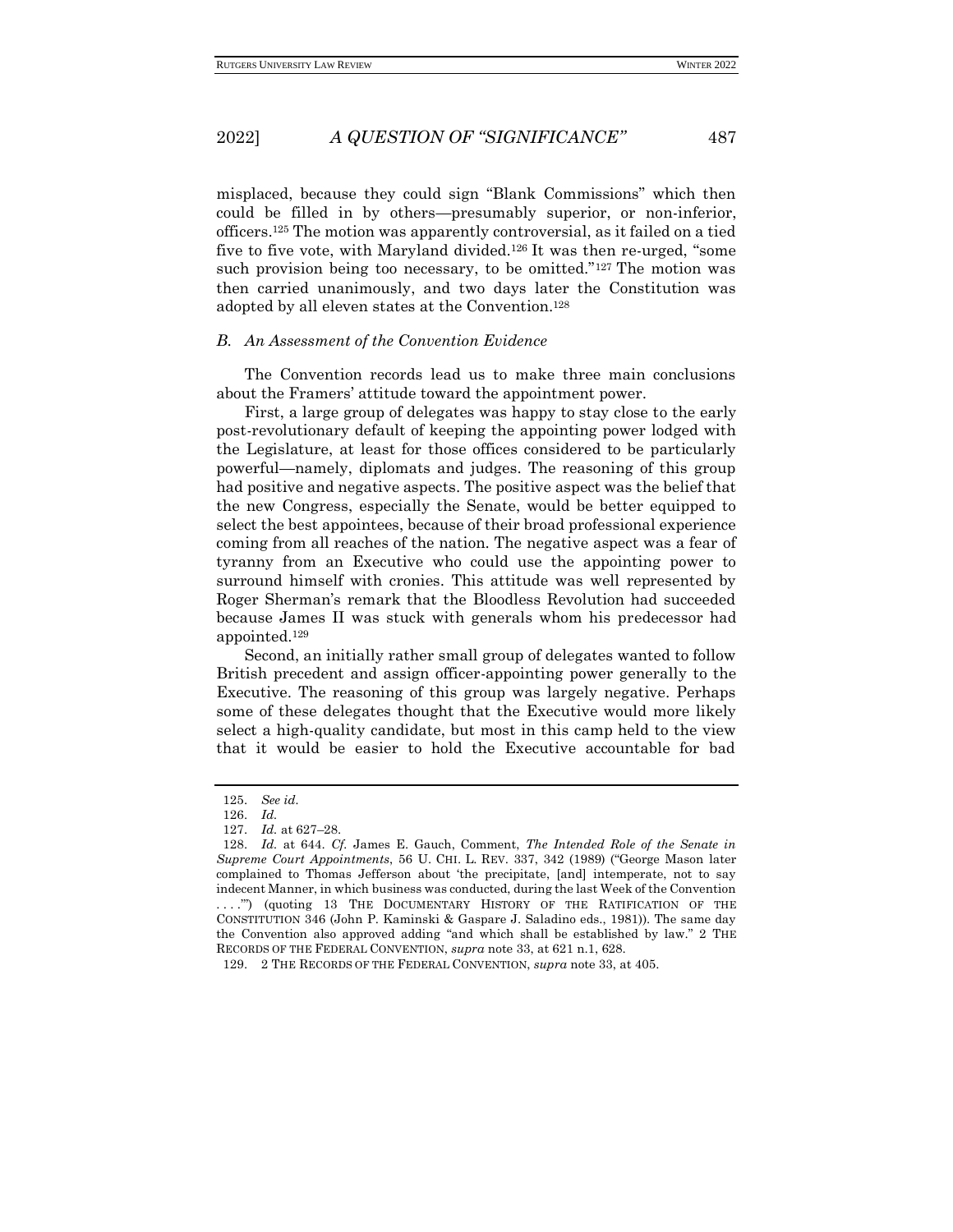appointments than a diverse group of legislators. A very small group—perhaps just Hamilton—wanted the Executive to have powers similar to that of the British monarch, which would include a generally unfettered office-creating prerogative. After the Great Compromise, this group expanded with those delegates who disliked the idea of an equal-representation Senate wielding the appointing power, <sup>130</sup> and settled upon the advice-and-consent check likely to justify their switch and convince their Executive-fearing colleagues.

Third, all of the delegates recognized that, in light of their unanimous desire to establish a separate Executive Branch in the new government,<sup>131</sup> the Executive must have some officer-appointing power. Such was impliedly acknowledged in the original Randolph Resolutions, then made express through amendment shortly thereafter; it was also reflected in the Paterson Plan, was explicitly adopted in the Committee of Detail's draft, and was retained in the resolutions forwarded to the Committee of Eleven. True, the Committee of Eleven's report for the first time conditioned all exercises of the Executive appointment power on the Senate's advice-and-consent. But that change may well have been an oversight. For prior to that time, the Executive's residual appointment power had never been questioned. Moreover, influential delegates who were concerned about giving too much appointment power to Congress—such as Madison and Morris—were on the Committee of Eleven. <sup>132</sup> And it was Madison who successfully added an express residual appointing power to the Executive. As we suggested above, perhaps there was a compromise in committee: those who wanted Senate appointment for judges and diplomats agreed to Presidential appointment in exchange for a potential Senatorial negative on all appointments.<sup>133</sup>

Yet if this was the supposed compromise, it really was more of a gambit. For as was quickly pointed out by Wilson following submission of the Committee's report to the Convention, requiring Senate involvement in all appointments would pose a large burden on that body to weigh in on even trivial offices. <sup>134</sup> This objection may well have precipitated Morris's proposal for the Excepting Clause. That the proposal failed on the first vote and then passed unanimously on the

<sup>130.</sup> *See* Blumoff, *supra* note [3,](#page-3-1) at 1065–66.

<sup>131.</sup> *See* 1 THE RECORDS OF THE FEDERAL CONVENTION, *supra* note 44, at 63; 2 THE RECORDS OF THE FEDERAL CONVENTION, *supra* note 33, at 401.

<sup>132.</sup> *See* Vile, *supra* note 47, at 170.

<sup>133.</sup> *See supra* text accompanying notes 100–02.

<sup>134.</sup> *See supra* note 103 and accompanying text.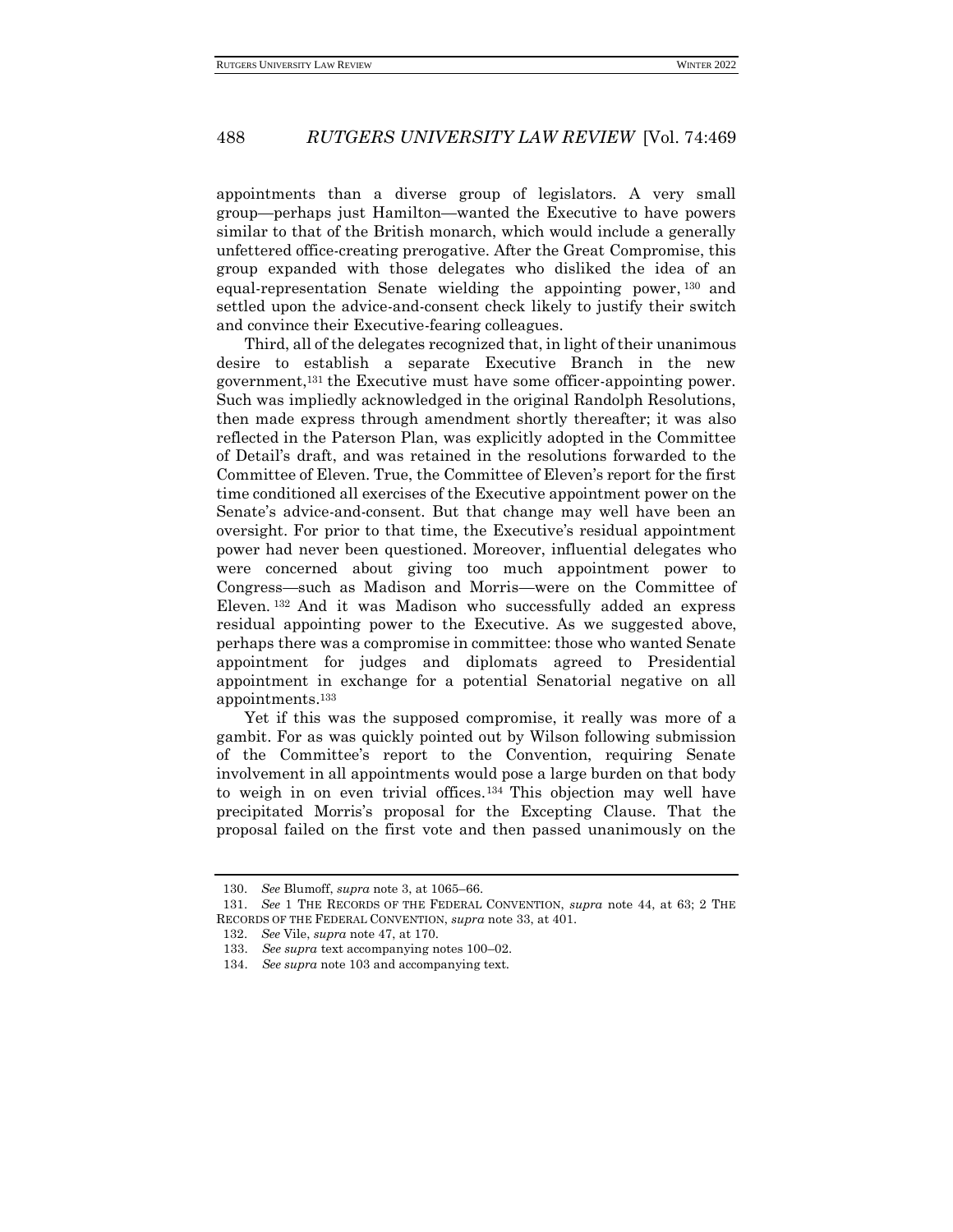ground of necessity indicates that there may have been an initial misconception as to its scope. Those delegates wary of executive power or jealous for legislative oversight may have thought that Morris's proposal was a means for executive usurpation. We suspect that the proposal passed unanimously the second time because Morris clarified that its purpose was merely to address the Wilson objection that truly picayune offices ought not to be the concern of the Legislature. This is supported by Madison's initial concern with the proposal—that it did not go far enough to give high officers below the heads of department appointing authority. Morris's response was not to deny the concept of such noninferior, *i.e.*, superior, officers. Rather, it was to engage Madison's necessity objection on its own terms: there was, according to Morris, no need for the sake of administrative efficiency to allow superior officers to appoint because, if their heads of department were so overwhelmed, they could give their superior officers blank commissions. <sup>135</sup> This interpretation is supported by the Convention's early and uncontested decision to give the Executive a residual appointing power.<sup>136</sup>

#### <span id="page-20-0"></span>*C. Post-Convention Congressional Evidence*

Looking to the traditional sources of post-Convention evidence for construing the Constitution, one will find nothing dealing specifically with the Excepting Clause and hardly anything dealing with the appointing power generally. There is, for example, no express discussion of degrees of officer in the *Federalist Papers* or the *Anti-Federalist Papers*. 137

There is some evidence, but not much more, on the appointing power in the state ratification debates recorded in *Elliott's Debates*. <sup>138</sup> In her corpus linguistics analysis<sup>139</sup> of "Officers of the United States," Professor

<sup>135.</sup> *See supra* notes 124–25 and accompanying text.

<sup>136.</sup> *See* JOSEPH P. HARRIS, THE ADVICE AND CONSENT OF THE SENATE 33 (Univ. of Cal. Press & Cambridge Univ. Press eds., 1953). That decision is especially noteworthy given "the limited appointing power enjoyed by the governors of the states at the time." *Id.*

<sup>137.</sup> *See* Mascott, *supra* note 24, at 468 n.131 ("Not one of these references [to office or officer] includes a statement directly defining the scope of the category of officer in contradistinction to a lesser category such as servant, attendant, or employee.").

<sup>138.</sup> HARRIS, *supra* note 136, at 25 ("The provisions dealing with the appointing power attracted relatively little attention in the several state conventions called to consider the ratification of the proposed federal Constitution.").

<sup>139.</sup> Mascott, *supra* note 24, at 467 ("[C]orpus linguistics is the study of language function and use by means of an electronic collection of naturally occurring language called a corpus. The idea is to more empirically examine a corpus of 'real-world' texts showing how words were actually used in written or spoken English during a particular time period.") (alteration in original) (internal quotation marks omitted).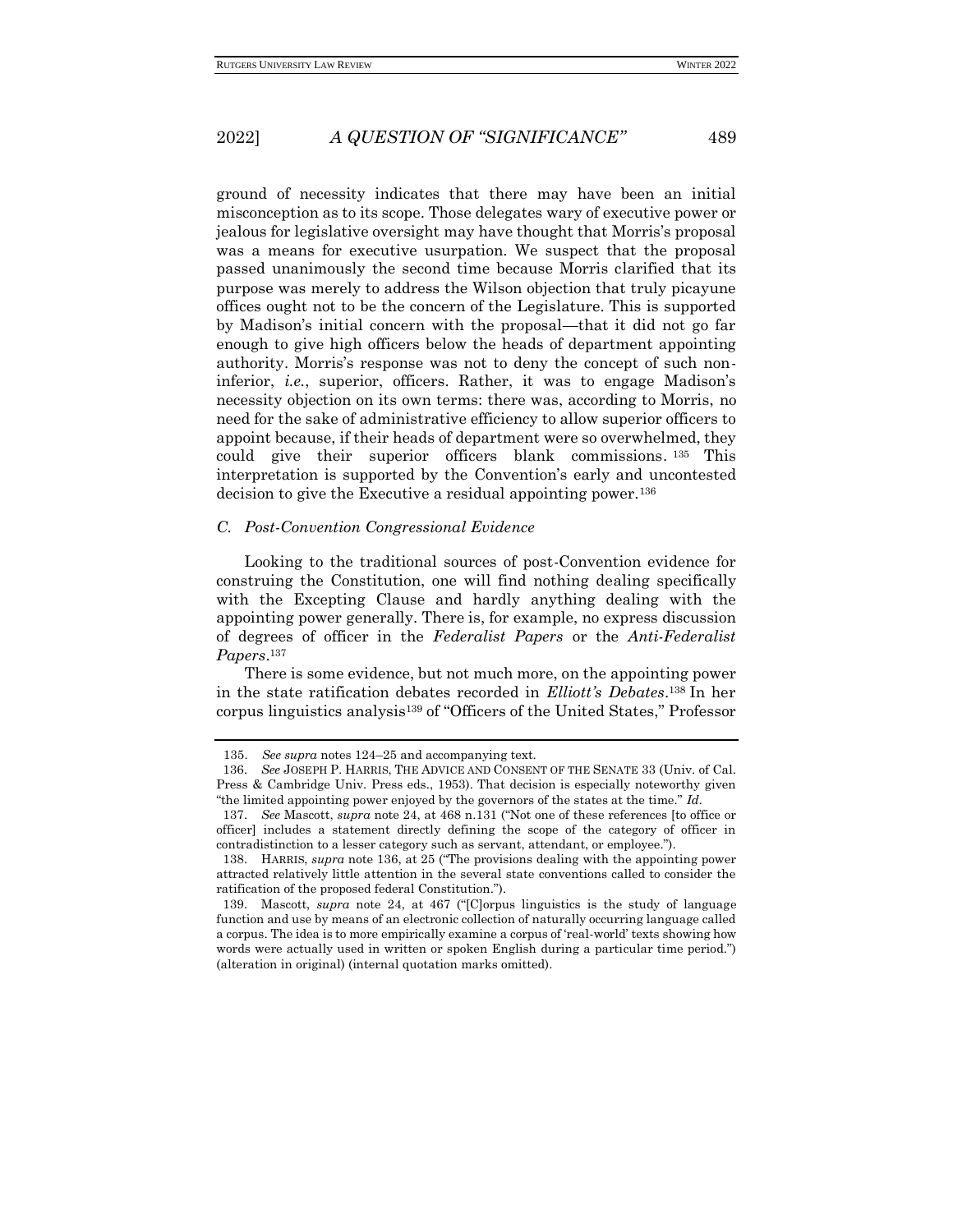Mascott found only two discussions of that phrase, one in North Carolina <sup>140</sup> and one in Virginia <sup>141</sup> during those states' convention debates. The Virginia record contains nothing relevant to our endeavor here, but in the North Carolina debate over the Constitution's Impeachment Clause, which extends to "all civil Officers of the United States," Mr. Maclaine argued "that the clause should not be interpreted to extend to 'inferior officers of the United States,' which he characterized as petty officers with 'trifling' duties."<sup>142</sup>

Little else can be gleaned either from the first Congress traditionally considered a strong indication of constitutional meaning  $43$ on distinguishing inferior from non-inferior officers. "Because the First Congress engaged in next to no debate about the officer status of particular officials, Congress did not specify that it felt *constitutionally* compelled to require Article II selection procedures when it chose to do so by statute." <sup>144</sup> Similarly, Congress was not presented with the opportunity to differentiate between inferior and non-inferior officers.<sup>145</sup> Although the first Congress authorized the creation of three executive departments, as well as the appointment of clerks by those department heads, these clerks did not have much power.<sup>146</sup> For example, in the case of a vacancy, the chief clerk would not assume the powers of the secretary but instead would merely have charge over the department's records.<sup>147</sup> And "many late eighteenth century clerks had duties involving little or no discretion." <sup>148</sup> If instead Congress had vested appointment of something like a modern-day, powerful Assistant Secretary in a department head, that would cut against an interpretation of "inferior officer" that is based upon the powers exercised. But again, there is no such evidence.<sup>149</sup>

<sup>140.</sup> *Id.* at 496–97.

<sup>141.</sup> *Id.* at 472.

<sup>142.</sup> *Id.* at 496–97 (quoting THE DEBATES IN THE SEVERAL STATE CONVENTIONS, ON THE ADOPTION OF THE FEDERAL CONSTITUTION 43–44 (Jonathan Elliot ed., 2d ed. 1836) [hereinafter ELLIOT'S DEBATES] (statement of Mr. Maclaine)).

<sup>143.</sup> Vasan Kesavan & Michael Stokes Paulsen, *The Interpretive Force of the Constitution's Secret Drafting History*, 91 GEO. L.J. 1113, 1165–66 (2003).

<sup>144.</sup> Mascott, *supra* note 24, at 508 n.366.

<sup>145.</sup> *Id.* at 475.

<sup>146.</sup> *Id.* at 510–12.

<sup>147.</sup> *See id.* at 511.

<sup>148.</sup> *Id.* at 512.

<sup>149.</sup> *See id.* at 508 n.366, 510–12; United States v. Arthrex, Inc., 141 S. Ct. 1970, 2008 (2021) (Thomas, J., dissenting). Justice Thomas cites the designation of the Secretary of the Department of Foreign Affairs as a principal officer by the first Congress as evidence that Congress considered "principal officer" to be exhaustive of the set of non-inferior officers. Id. But the action of Congress does not necessarily raise the issue. That is, Congress could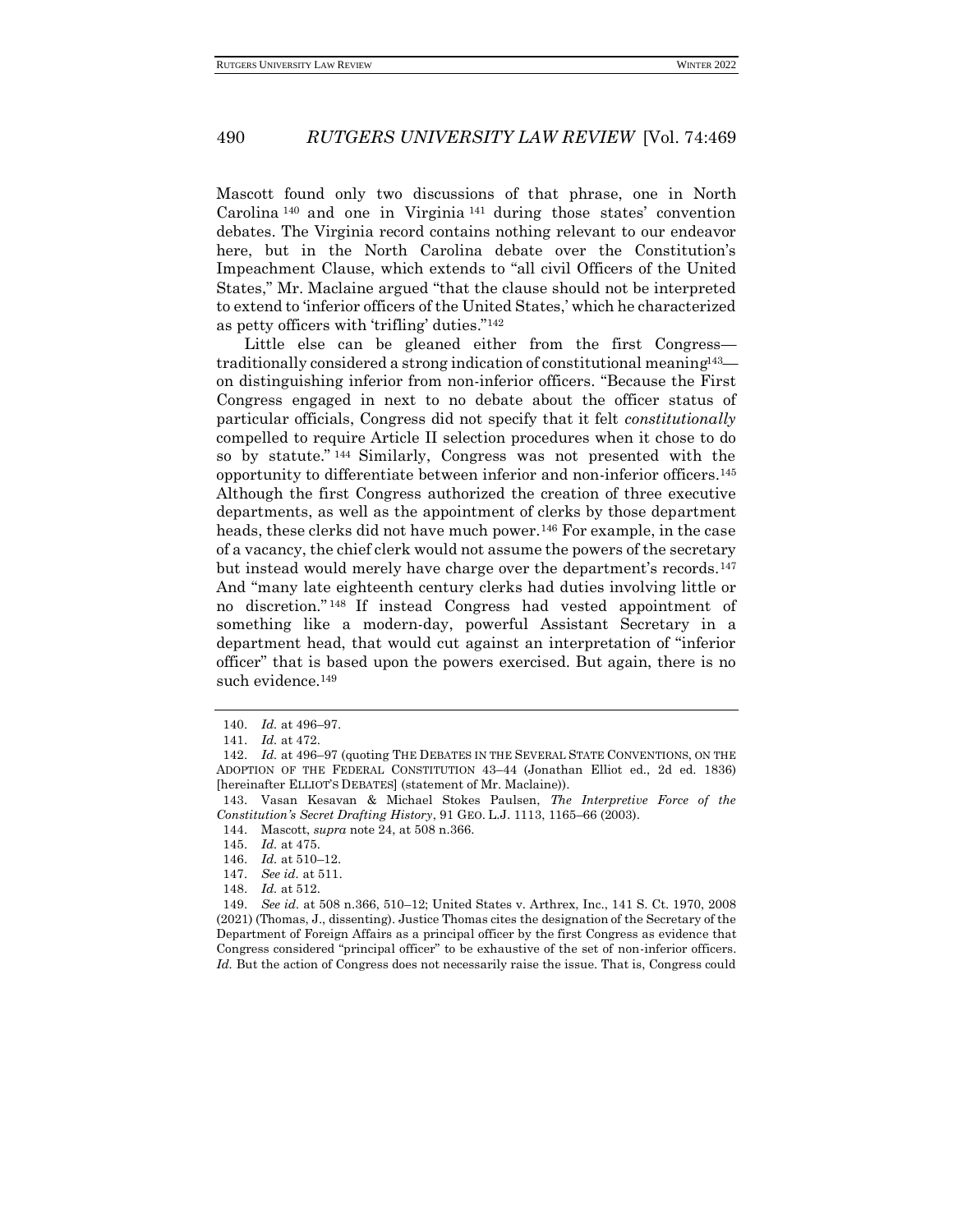There is, however, some evidence pertaining to officer status in the related context of the discussion over the President's power to remove officers. <sup>150</sup> Perhaps the most relevant material comes from a House debate of May, 1789.<sup>151</sup> One representative opined that the Impeachment Clause provides the only means for Presidential removal of civil officers. <sup>152</sup> Madison countered on the ground that this interpretation would result in life tenure for every officer, "not the heads of departments only, but all the inferior officers of those departments."<sup>153</sup> In his *Arthrex* dissent, Justice Thomas cites this statement as supporting the view that all officers below the heads of department are necessarily "inferior Officers."<sup>154</sup> But we think that this reads too much into the statement, especially considering the source. The force of Madison's objection would be the same were he to have excepted those few—if any—superior officers then existing within an executive department. That is, his point would remain the same that requiring impeachment for the removal of any civil

152. *Id.*

have considered principal officers of the departments necessarily to be non-inferior officers, without also concluding that such were the only non-inferior officers. That is especially plausible given that there existed an independent reason for specifying that the Secretary was the principal officer of his department—the Opinions Clause. Akhil Reed Amar, *Some Opinions on the Opinion Clause*, 82 VA. L. REV. 647, 666–67 (1996). That clause first emerged from the Committee of Eleven's report and its rejection of a presidential privy council. *See supra* text accompanying notes 116–17; Amar, *supra* note 146, at 666. It had little to do with the Appointments Clause, which as we have seen was debated throughout the Convention and which, even in the same Committee of Eleven report, used different terminology. *See supra* Part III.A. Moreover, it is significant that Morris, who was responsible for the wording of the Excepting Clause, was also likely responsible for that of the Opinions Clause, yet he used different terms. *See supra* Part III.A; Amar, *supra* note 146, at 666. Caution is therefore in order when seeking to "harmonize" the two clauses too neatly.

<sup>150.</sup> The majority, concurring, and dissenting opinions in *Arthrex* all discuss this evidence. *See Arthrex, Inc.*, 141 S. Ct. 1970 *passim*.

<sup>151.</sup> 3 THE RECORDS OF THE FEDERAL CONVENTION, *supra* note 31, at 356.

<sup>153.</sup> *Id.*

<sup>154.</sup> *Arthrex, Inc.*, 141 S. Ct. at 2008 (Thomas, J., dissenting). Moreover, we think that Justice Thomas reads too much into the Congressional debate over whether the head of a department could be an "inferior Officer" despite being, ex officio, a "principal Officer" for purposes of the Opinions Clause. Justice Thomas believes that, when Congress concluded that the Secretary of the Department of Foreign Affairs could not be considered an "inferior Officer" because he was also a "principal Officer," Congress was at least suggesting an either-or proposition: either one is a principal officer, or one is an inferior officer. *Id.* But just as with Madison's objection, discussed in the text, we believe that Justice Thomas reads too much into the Congressional debate. Simply because a principal officer is, *eo ipso*, a noninferior officer, does not mean that all other officers are inferior. One could quite plausibly have held, as Madison evidently did, that both principal and superior officers are noninferior, and yet still have voted for the bill in question.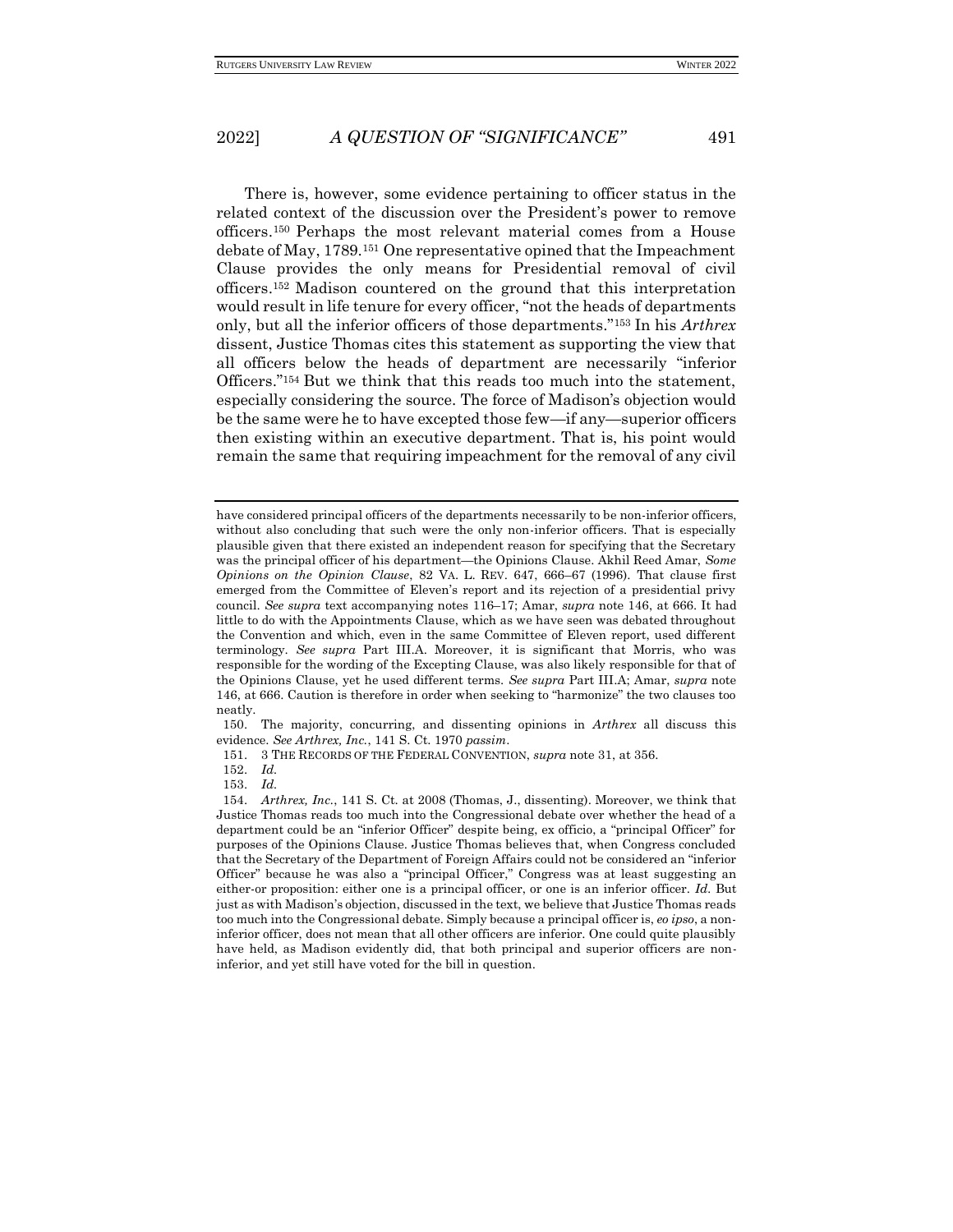officer would result in very low-level officers enjoying life tenure. But more importantly, there is no reason why Madison in 1787 would have recognized the concept of superior officers within a department and then two years later abandon the idea.

### <span id="page-23-0"></span>*D. A Relevant Digression—The Meaning of "Officers of the United States"*

Although the traditional materials of original constitutional meaning may not have much to say about the Excepting Clause, <sup>155</sup> recent historical research has provided new insights into other aspects of the Appointments Clause. Without doubt the most prominent of such efforts is Professor Mascott's corpus linguistics analysis of the phrase "Officers of the United States."<sup>156</sup> In addition to the Convention and ratification records, her study encompasses materials from the Continental Congress, early American newspapers and dictionaries, the *Federalist* and *Anti-Federalist Papers*, correspondence and other writings from the Founding Fathers, and early Executive Branch documents, as well as practice from the First Congress.<sup>157</sup> She concludes "that the most likely original public meaning of 'officer' is one whom the government entrusts with ongoing responsibility to perform a statutory duty of any level of importance."<sup>158</sup>

Professor Mascott's research is significant for our article, and not simply because it logically delimits the outer bounds of the Excepting Clause—for an inferior officer is necessarily an officer.<sup>159</sup> Her findings are relevant to our task as well because they undercut a premise of modern Appointments Clause case law—namely, that only those federal officials who wield "significant authority" qualify as officers.<sup>160</sup> Because,

<sup>155.</sup> We are unaware of any corpus linguistics analysis of the Excepting Clause.

<sup>156.</sup> *See generally* Mascott, *supra* note 24. Professor Mascott's findings have been confirmed in part by another and broader corpus linguistics analysis. *See* James C. Phillips et al., *Corpus Linguistics and "Officers of the United States"*, 42 HARV. J.L. & PUB. POL'Y 871, 873 (2019) ("We find the linguistic landscape to be messy, but more in line with Professor Mascott's proffered definition than the Supreme Court's ahistorical one . . . ."). 157. Mascott, *supra* note 24.

<sup>158.</sup> *Id.* at 454.

<sup>159.</sup> Mascott, *supra* note 24.

<sup>160.</sup> *See id.* at 443, 447, 450.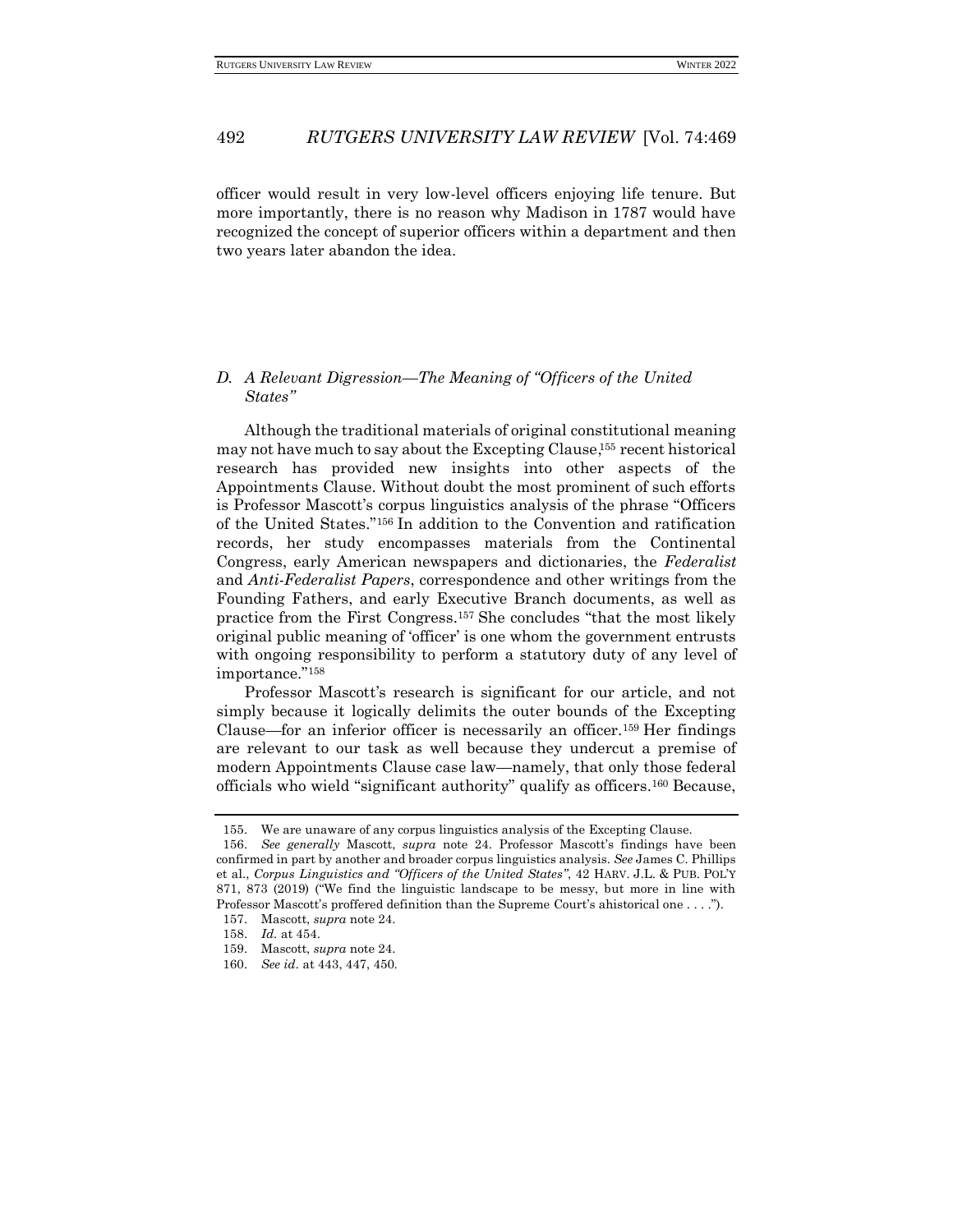however, the Supreme Court has—erroneously—taken "significant authority" to be the standard for distinguishing officer from non-officer, it has been forced to look elsewhere for a way to distinguish inferior from non-inferior officers.<sup>161</sup> As Professor Mascott's research suggests, that effort necessarily will result in a rule that cannot be squared with the Appointments Clause's original meaning.<sup>162</sup> And as the following section shows, the Court's—perhaps unwitting—non-originalist interpretation has, as applied to the Excepting Clause, failed to further the Appointments Clause's role in protecting democratic accountability.

## <span id="page-24-0"></span>III. SUPREME COURT CASE LAW: FROM NINETEENTH-CENTURY EFFORTS TO DEFINE AN "OFFICE," TO RECENT ATTEMPTS TO RECONCILE THE MODERN ADMINISTRATIVE STATE WITH DEMOCRATIC ACCOUNTABILITY AND PRESIDENTIAL CONTROL OF EXECUTIVE OFFICIALS

#### <span id="page-24-1"></span>*A. The Early Appointments Clause Cases—Tenure, Duration, Emolument, and Duties*

The first Appointments Clause cases concerned mainly (1) federal employees who claimed back-pay or challenged their dismissal, or (2) actions against those in the federal employ accused of defalcation.<sup>163</sup> A dispositive question in both was whether the individual was an officer—whether inferior or not—or mere employee.

Chief Justice Marshall considered the term "officer" in an 1823 opinion164—issued while riding circuit—that is worth discussing in some detail, as Marshall established the analysis that would guide the Supreme Court's nineteenth-century "officer" cases. At issue in *United States v. Maurice* was whether sureties of a bond were obligated to answer for the alleged misdeeds of an individual working for the government. <sup>165</sup> James Maurice had been "appointed agent for

<sup>161.</sup> *See id.* at 447–48.

<sup>162.</sup> *Id.* at 450.

<sup>163.</sup> *See, e.g.*, United States v. Maurice, 26 F. Cas. 1211 (C.C.D Va. 1823) (No. 15,747); United States v. Hartwell, 73 U.S. (6 Wall.) 385 (1867); United States v. Germaine, 99 U.S. 508 (1878); Auffmordt v. Hedden, 137 U.S. 310 (1890); United States v. Smith, 124 U.S. 525 (1888); United States v. Mouat, 124 U.S. 303 (1888).

<sup>164.</sup> *Maurice*, 26 F. Cas. 1211.

<sup>165.</sup> *Id.* at 1212 . This case is not, of course, a decision by the Supreme Court. *Id.* But it was authored by Chief Justice Marshall and was relied on in later Supreme Court Appointments Clause cases. *See, e.g.*, *Hartwell*, 73 U.S. at 393–94; *Auffmordt*, 137 U.S. at 327.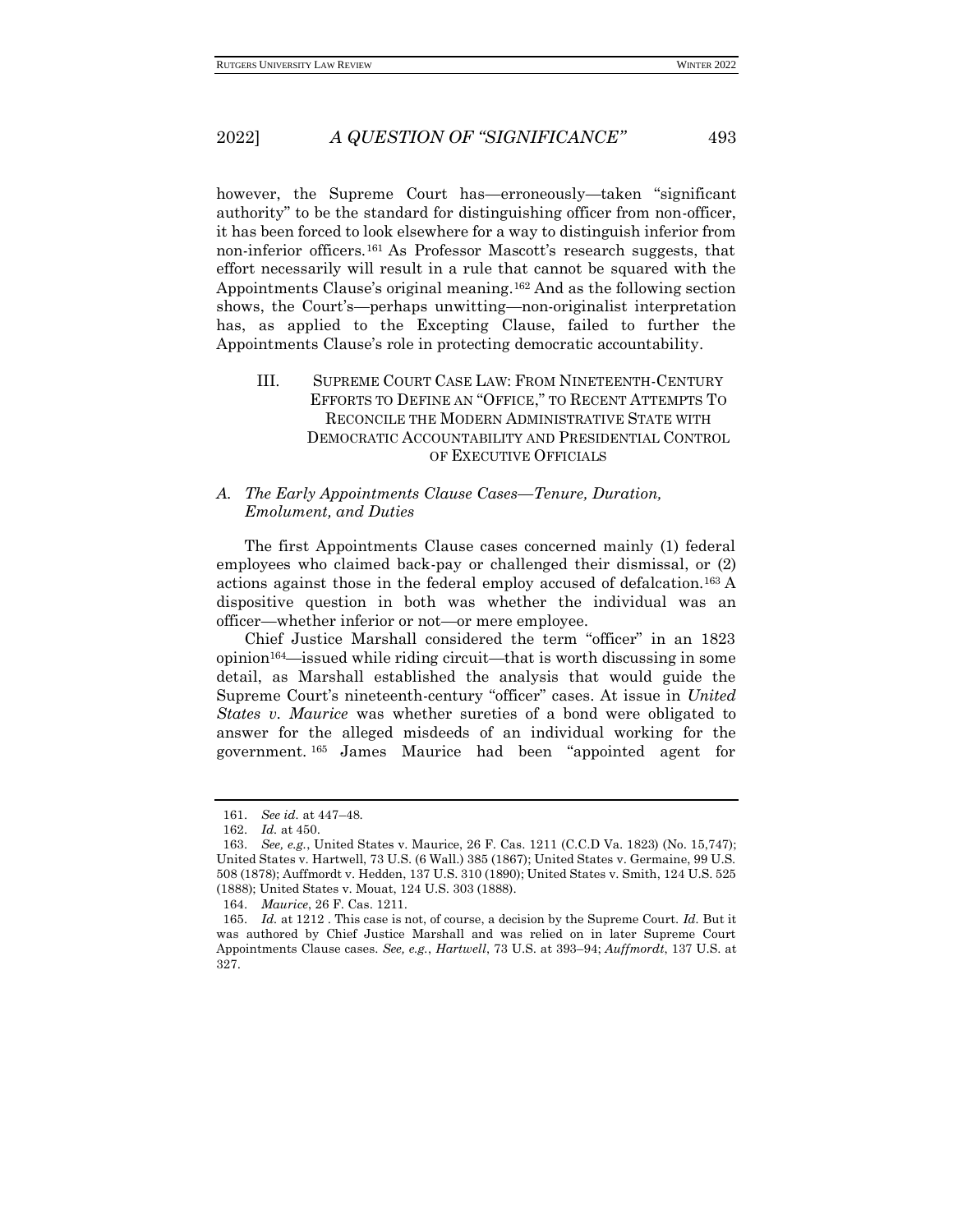fortifications" on behalf of the United States. <sup>166</sup> In this capacity, he received large sums of money that he was obligated to, but did not, account for and disburse to the United States.<sup>167</sup> An action in debt upon a bond was filed against Maurice and the bond's sureties.<sup>168</sup> The bond was void, the sureties argued, because it was "taken for the performance of duties of an office," yet "no such office exist[ed]" because "Maurice was never an officer, and, of consequence, was never bound by this bond to the performance of any duty whatever."<sup>169</sup>

To resolve this argument, Marshall turned to the Appointments Clause.<sup>170</sup> It is, he observed, "a general provision," according to which "the president shall nominate, and by and with the consent of the senate, appoint to all offices of the United States, with such exceptions only as are made in the constitution; and that all offices (with the same exceptions) shall be established by law."<sup>171</sup> The clause, however, was ambiguous with respect to the creation of offices. As Marshall explained, the clause's text did not clearly state whether the Constitution requires "[1] that all offices of the United States shall be established by law, or [2] merely as limiting the previous general words to such offices as shall be established by law."<sup>172</sup>

Marshall ultimately sided with the first reading, that all offices must be established by law.<sup>173</sup> This reading is proper, he reasoned, because "it accords best with the general spirit of the constitution, which seems to have arranged the creation of office among legislative powers." <sup>174</sup> He found additional support for that interpretation in the clause's next sentence, which "forms an exception to the general provision which had been made, [and which] authorizes congress 'by law to vest the appointment of such inferior officers as they think proper, in the

173. *Id.* Under the alternative reading, the Appointments Clause would

comprehend[] those offices only which might be established by law, leaving it in the power of the executive, or of those who might be entrusted with the execution of the laws, to create in all laws of legislative omission, such offices as might be deemed necessary for their execution, and afterwards to fill those offices.

#### *Id.* 174. *Id.*

<sup>166.</sup> *Maurice*, 26 F. Cas. at 1212.

<sup>167.</sup> *Id.*

<sup>168.</sup> *Id.*

<sup>169.</sup> *Id.* at 1212–13.

<sup>170.</sup> *Id.* at 1213.

<sup>171.</sup> *Id.*

<sup>172.</sup> *Id.*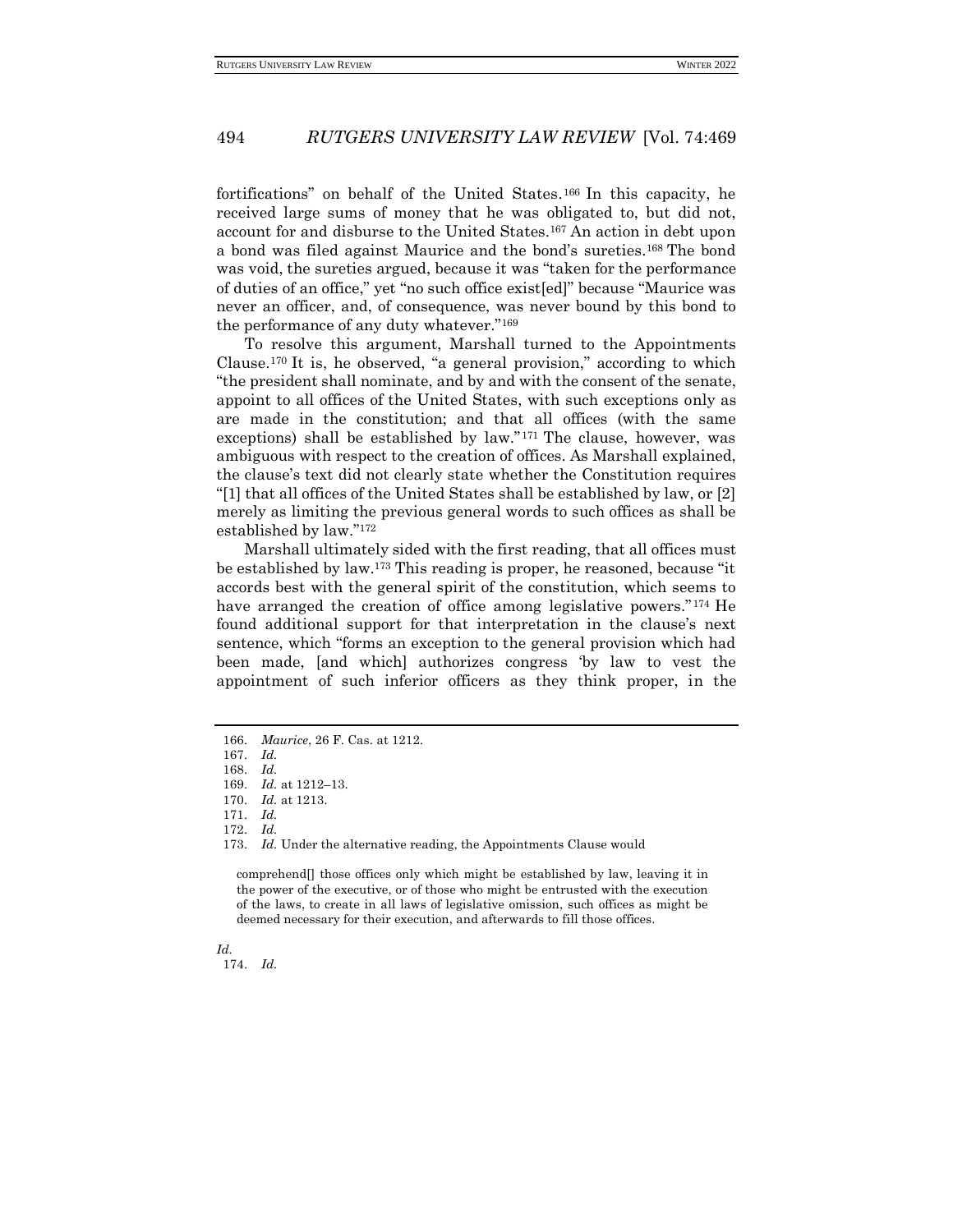president alone, in the courts of law, or in the heads of departments.'"<sup>175</sup> With this Excepting Clause, the Framers "indicate[d]" that "they had provided for all cases of offices."<sup>176</sup> Accordingly, under the Appointments Clause, "all officers of the United States, except in cases where the constitution itself may otherwise provide, shall be established by law."<sup>177</sup>

Marshall then turned to consider whether an agent of fortifications was an officer of the United States. <sup>178</sup> An office, Marshall asserted without citation, "is defined to be 'a public charge or employment,' and he who performs the duties of the office, is an officer."<sup>179</sup> Such a person, if "employed on the part of the United States," is an "officer of the United States."<sup>180</sup> Of course, not "every employment is an office."<sup>181</sup> An office exists when the employee's "duty" is a "continuing one, . . . defined by rules prescribed by the government, and not by contract"; when "an individual is appointed by government to perform," and the individual "enters on the duties appertaining to his station, without any contract defining them"; and when "those duties continue, though the person be changed."<sup>182</sup> Marshall concluded that the agent of fortifications was an office established by law.<sup>183</sup>

Marshall's analysis for distinguishing officers from non-officers was followed—without attribution, in some instances—throughout the nineteenth century. For example, in its 1867 decision in *United States v. Hartwell*, the Supreme Court explained that an office is "a public station, or employment, conferred by the appointment of government," and which "embraces the ideas of tenure, duration, emolument, and duties."<sup>184</sup> The Court determined that Mr. Hartwell's employment met these terms because he was in the public service of the United States, he had been "appointed pursuant to law, and his compensation was fixed by law," "[v]acating the office of his superior would not have affected the tenure of his place," and his "duties were continuing and permanent, not occasional or temporary."<sup>185</sup>

- 179. *Id.*
- 180. *Id.*
- 181. *Id.*
- 182. *Id.*
- 183. *Id.* at 1214–15. 184. 73 U.S. 385, 393 (1867).
- 185. *Id.* at 393–94.
- 

<sup>175.</sup> *Id.* (quoting U.S. CONST. art. II, § 2, cl. 2).

<sup>176.</sup> *Id.*

<sup>177.</sup> *Id.* at 1214.

<sup>178.</sup> *Id.*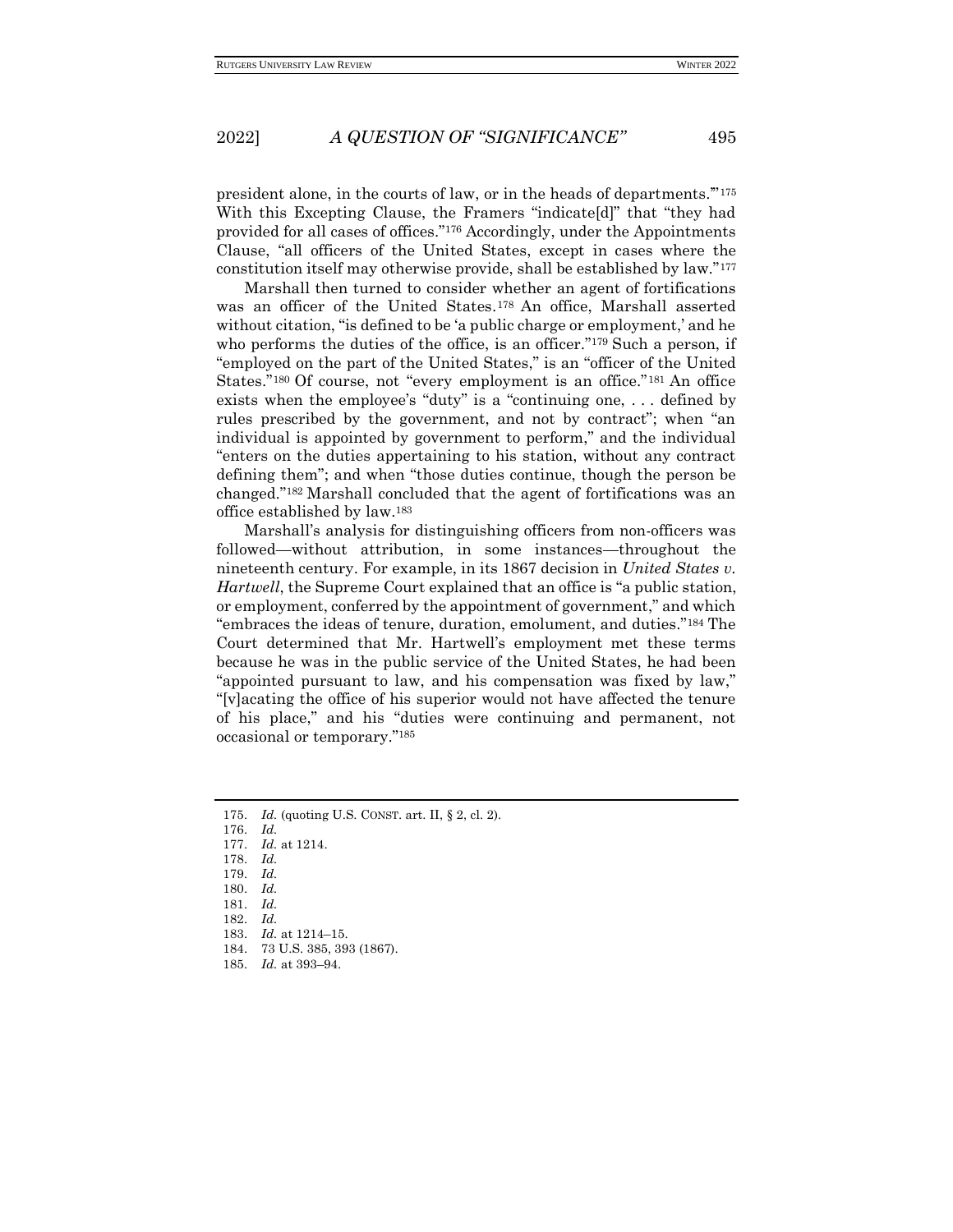The Court applied the same analysis, although to reach a different result, in its 1878 ruling in *United States v. Germaine*, which held that a surgeon appointed by the Commissioner of Pensions was not an officer.<sup>186</sup> Consistent with earlier cases, the Court in *Germaine* observed that the term "officer" "embraces the ideas of tenure, duration, emolument, and duties, and that the latter were continuing and permanent, not occasional or temporary." <sup>187</sup> Germaine's duties, however, were "*not*  continuing and permanent" but rather "occasional and intermittent."<sup>188</sup> A surgeon such as Germaine was "only to act when called on by the Commissioner of Pensions in some special case," he was "required to keep no place of business for the public," and he need carry no bond. <sup>189</sup> Further, "[n]o regular appropriation" was made to pay a surgeon's compensation, and no surgeon suffered a "penalty for his absence from duty or refusal to perform, except his loss of the fee in the given case."<sup>190</sup> A surgeon like Germaine was, then, "but an agent of the commissioner, appointed by him, and removable by him at his pleasure, to procure information needed to aid in the performance of his own official duties."<sup>191</sup>

To the same effect was the Court's 1890 ruling in *Auffmordt v. Hedden*. <sup>192</sup> Under the statute in question, a merchant appraiser was "selected [by the customs department] as an emergency arises, upon the request of the importer for a reappraisal." <sup>193</sup> He had "no general functions, nor any employment which has any duration as to time, or which extends over any case further than as he is selected to act in that particular case." <sup>194</sup> Citing, among other decisions, *Maurice*, *Hartwell*, and *Germaine*, the Court observed that the appraiser's position was "without tenure, duration, continuing emolument, or continuous duties, and he act[ed] only occasionally and temporarily." <sup>195</sup> Further, "[n]o regular appropriation [was] made to pay his compensation."<sup>196</sup> Therefore, the Court concluded that he was not an "officer" subject to the Appointments Clause.<sup>197</sup>

- 188. *Id.* at 512.
- 189. *Id.*
- 190. *Id.*
- 191. *Id.*
- 192. 137 U.S. 310, 327 (1890).
- 193. *Id.* at 326.
- 194. *Id.* at 327.
- 195. *Id.*
- 196. *Id.* at 328.

197. *Id.* at 327 (citing United States v. Maurice, 26 F. Cas. 1211, 1214 (C.C.D. Va. 1823) (No. 15,747); United States v. Hartwell, 73 U.S. (6 Wall.) 385, 393 (1867); United States v.

<sup>186.</sup> 99 U.S. 508, 508, 511–12 (1878).

<sup>187.</sup> *Id.* at 511–12.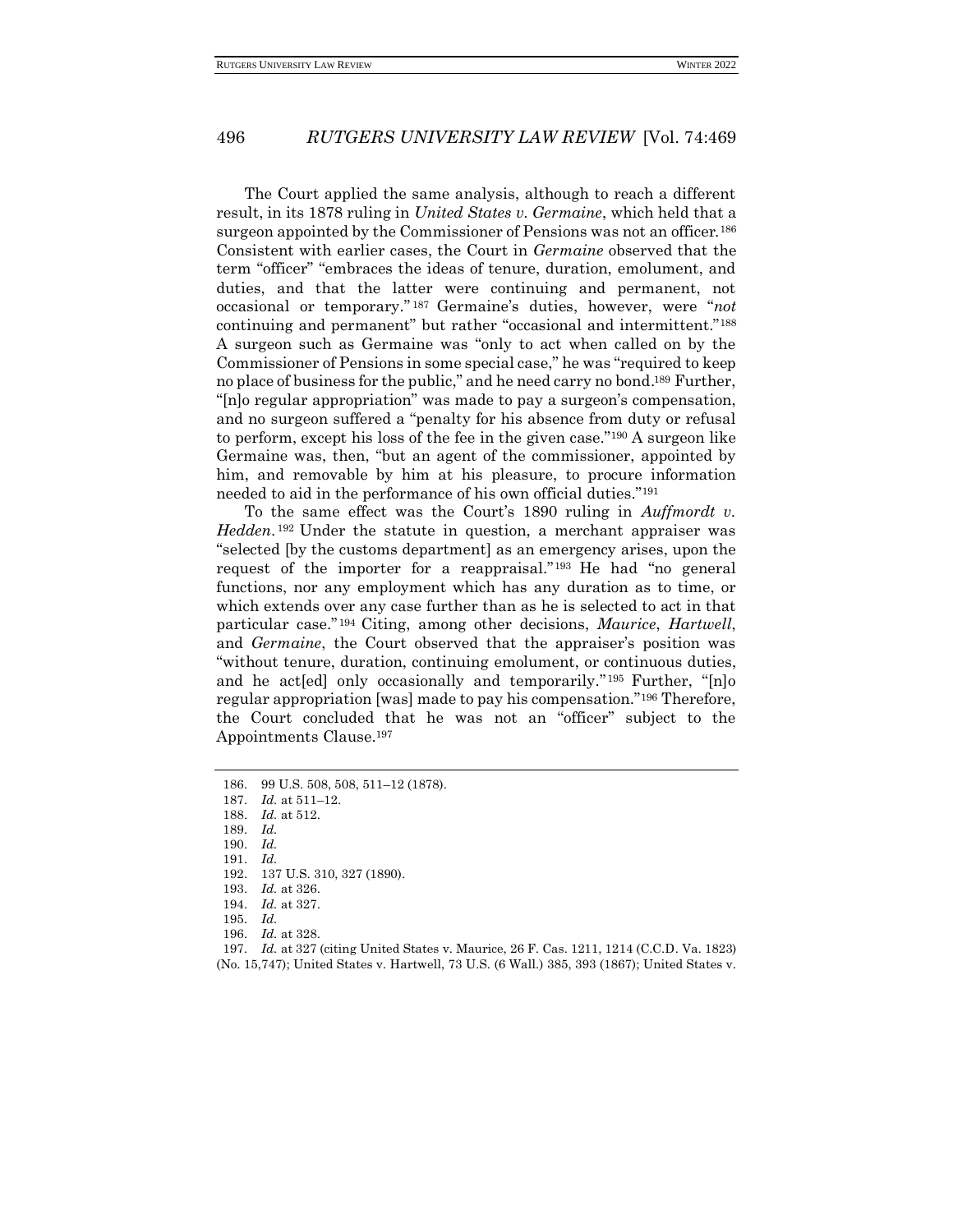### <span id="page-28-0"></span>*B.* Buckley v. Valeo*: The Re-Emergence of Appointments Clause Litigation in the Modern Era and the Birth of the "Significant Authority" Test*

After *Auffmordt*, the Supreme Court's interest in the Constitution's rules for federal officialdom shifted from the Appointments Clause to the President's removal power. In these cases, the Court, although concerned with aspects of the separation of powers, had no occasion to consider the distinctions between inferior and non-inferior officers.<sup>198</sup> It would not be until its 1976 decision in *Buckley v. Valeo* that the Court renewed its interest in the Appointments Clause.<sup>199</sup>

*Buckley* concerned challenges to the Federal Election Campaign Act of 1971 (as amended in 1974).<sup>200</sup> The Act established "an eight-member Federal Election Commission," nominally as a congressional agency, charged with primary responsibility for administering the Act. <sup>201</sup> In addition to its record-keeping, disclosure, and investigatory duties, the FEC was given extensive rule-making, enforcement, and adjudicatory powers.<sup>202</sup> Of the FEC's eight Commissioners, two were *ex officio* and unable to vote: "[t]he Secretary of the Senate and the Clerk of the House of Representatives." <sup>203</sup> Two Commissioners were "appointed by the President pro tempore of the Senate," upon recommendation of the Senate's majority and minority leaders. <sup>204</sup> Two Commissioners were "appointed by the Speaker of the House of Representatives," upon

Germaine, 99 U.S. 508, 511–12 (1878); Hall v. Wisconsin, 103 U.S. 5, 8–9 (1880); United States v. Mouat, 124 U.S. 303, 307 (1888); United States v. Smith, 124 U.S. 525, 532 (1888)). The decisions in *Smith* and *Mouat* did not address the nature of an "office." *See Smith*, 124 U.S. at 532; *Mouat*, 124 U.S. at 307. Rather, their analyses began and ended with the lack of an appointment: they held that a person who had not been appointed under the Appointments Clause could not be an officer. *Smith*, 124 U.S. at 533; *Mouat*, 124 U.S. at 308. For additional examples and discussion of "officers" in nineteenth-century cases, see Mascott, *supra* note 24, at 463–65; Bandimere v. SEC, 844 F.3d 1168, 1173–74 (10th Cir. 2016).

<sup>198.</sup> *See, e.g.*, Humphrey's Ex'r v. United States, 295 U.S. 602, 625–30 (1935); Myers v. United States, 272 U.S. 52, 161, 192–94 (1926). Perhaps one reason for the paucity of attention to the Excepting Clause was that it was being used as intended, *viz*., for administrative convenience and not to minimize accountability. *See* Andrew Croner, Note, Morrison, Edmond, *and the Power of Appointments*, 77 GEO. WASH. L. REV. 1002, 1004–06 (2009).

<sup>199.</sup> 424 U.S. 1 (1976) (per curiam).

<sup>200.</sup> *Id.* at 6.

<sup>201.</sup> *Id.* at 109.

<sup>202.</sup> *Id.* at 110.

<sup>203.</sup> *Id.* at 113.

<sup>204.</sup> *Id.*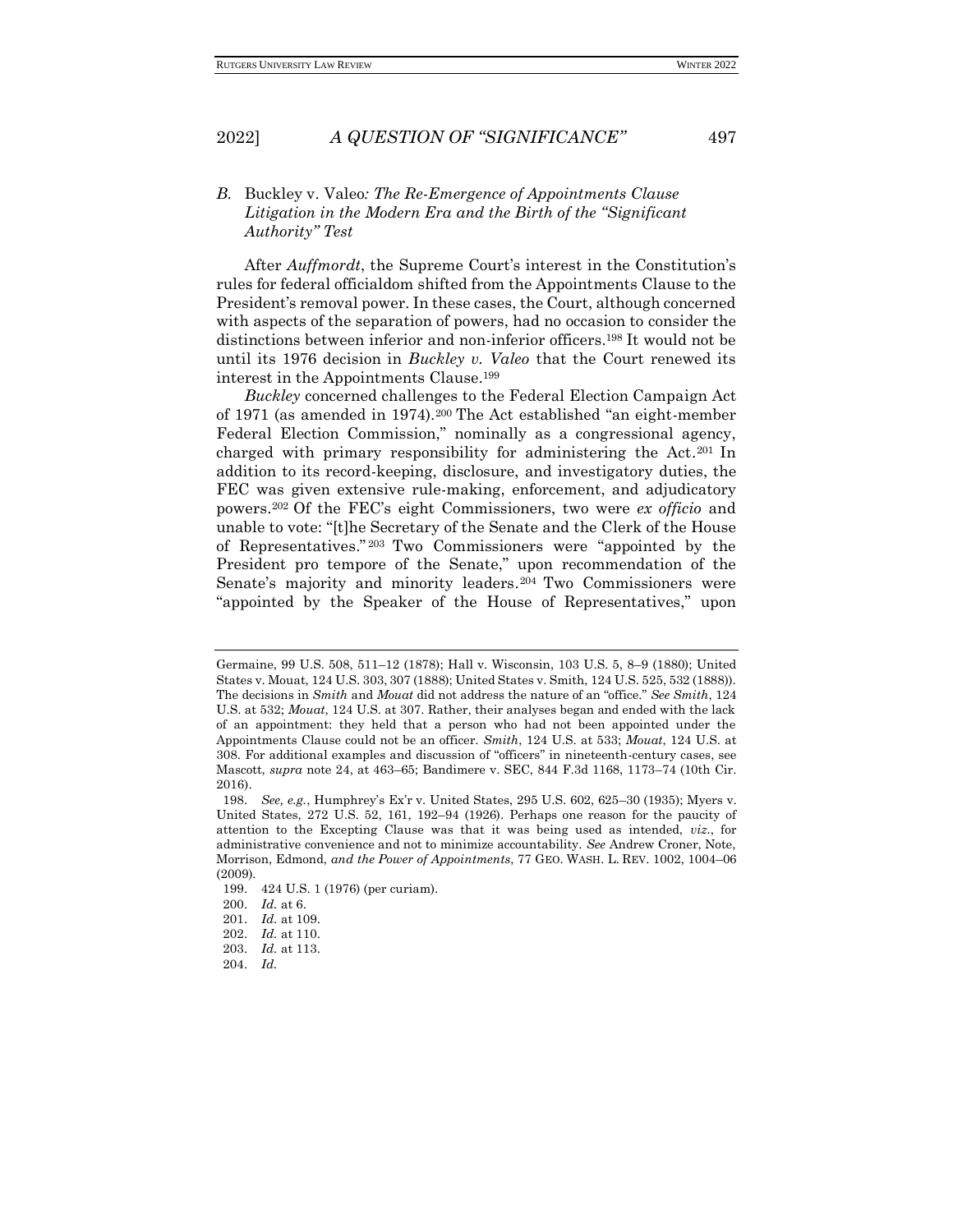recommendations of "its . . . majority and minority leaders."<sup>205</sup> The last two Commissioners were "appointed by the President."<sup>206</sup> "Each of the six" voting Commissioners had to be confirmed by a "majority of both Houses of Congress."<sup>207</sup>

The challengers argued that Congress could not both vest the FEC with extensive "rulemaking and enforcement powers" *and* vest itself with the power to appoint any FEC members.<sup>208</sup> According to the challengers, if Congress wanted the FEC to exercise the powers granted under the Act, then the Commissioners had to be "Officers of the United States" subject to the requirements of the Appointments Clause.<sup>209</sup> The FEC and its defenders argued that Congress could appoint FEC members because the FEC was performing "appropriate legislative functions."<sup>210</sup>

The Court began its analysis by emphasizing the importance of the separation of powers and the Appointments Clause's role therein.<sup>211</sup> The "principle of separation of powers was not simply an abstract generalization in the minds of the Framers: it was woven into" the Constitution.<sup>212</sup> Although the clause could be read "as merely dealing with etiquette or protocol in describing 'Officers of the United States," the Framers "had a less frivolous purpose in mind." <sup>213</sup> The Framers intended the Appointments Clause to serve as the universal procedure for lawfully vesting sovereign power in the nation's federal officers: "That all persons who can be said to hold an office under the government about to be established under the Constitution were intended to be included within one or the other of these modes of appointment there can be but little doubt."<sup>214</sup>

According to *Buckley*, the term "Officers of the United States," as used in the Appointments Clause, and as defined in *Germaine* as "all persons who can be said to hold an office under the government,"<sup>215</sup> "is a term intended to have substantive meaning."<sup>216</sup> The term's "fair import" is that "any appointee exercising *significant authority* pursuant to the laws of the United States is an 'Officer of the United States,' and must,

- 214. *Id.* (quoting United States v. Germaine, 99 U.S. 508, 510 (1878)).
- 215. *Id.* at 125–26 (quoting *Germaine*, 99 U.S. at 510).

<sup>205.</sup> *Id.*

<sup>206.</sup> *Id.*

<sup>207.</sup> *Id.*

<sup>208.</sup> *Id.* at 118.

<sup>209.</sup> *Id.*

<sup>210.</sup> *Id.* at 119.

<sup>211.</sup> *Id.* at 120, 124.

<sup>212.</sup> *Id.* at 124.

<sup>213.</sup> *Id.* at 125.

<sup>216.</sup> *Id.* at 126.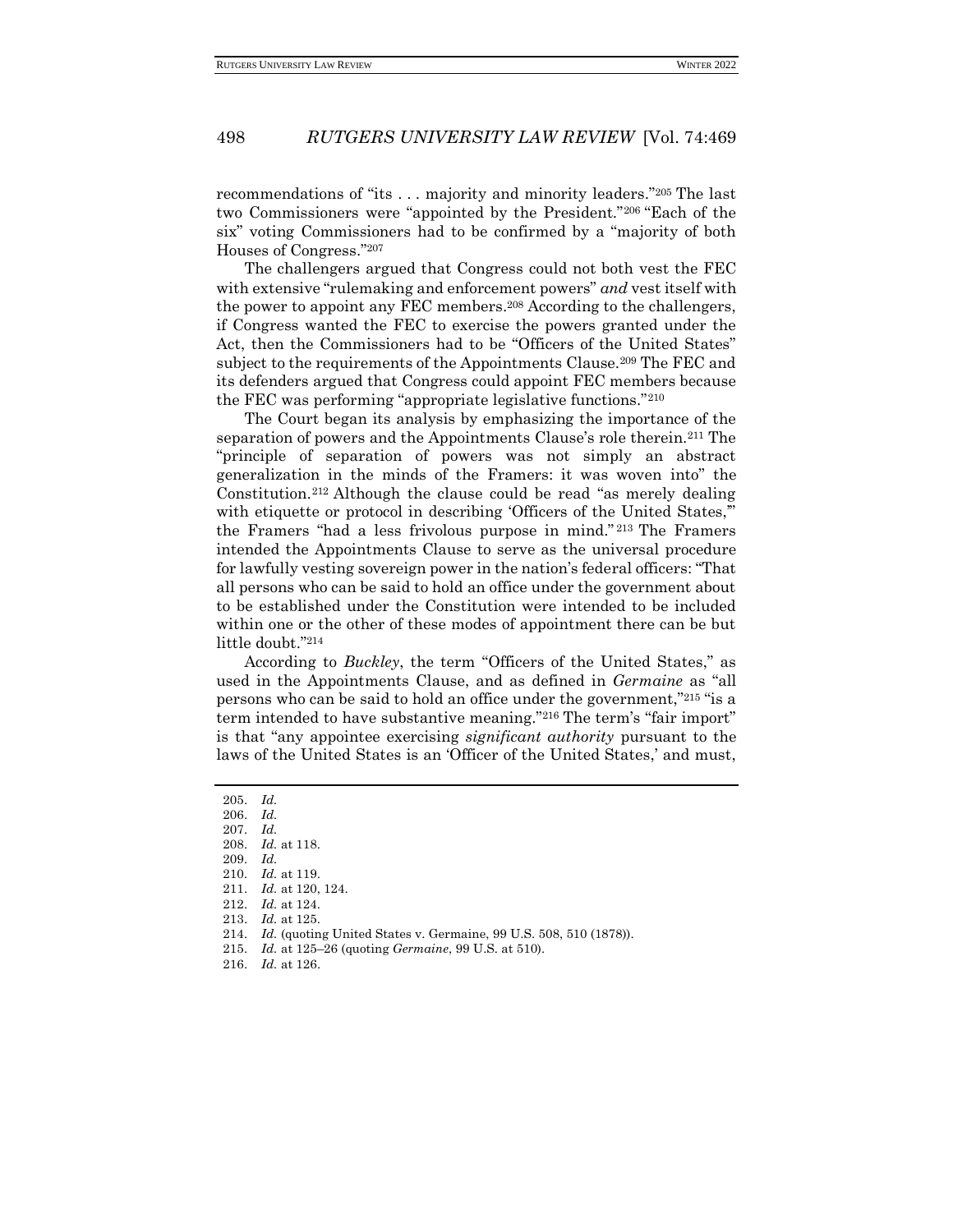therefore, be appointed in the manner prescribed by" the Appointments Clause.<sup>217</sup>

If, therefore, "all persons who can be said to hold an office under the government . . . were intended to be included within one or the other of these modes of appointment,"<sup>218</sup> it is, the Court said, "difficult to see" how FEC Commissioners could "escape inclusion."<sup>219</sup> "If a postmaster first class" and a district court clerk are inferior officers under the Appointments Clause, then "surely" FEC Commissioners are "at the very least such 'inferior Officers.'" <sup>220</sup> According to the plain terms of the Appointments Clause, unless the Constitution provides for their appointment elsewhere, *all* officers of the United States must be appointed in accordance with the Appointments Clause. <sup>221</sup> The Commissioners' appointments were therefore unconstitutional.

### <span id="page-30-1"></span><span id="page-30-0"></span>*C. Developing the Officer–Employee Distinction:* Freytag *&* Lucia

#### 1. *Freytag v. Commissioner of Internal Revenue* (1991)

In *Freytag*, the Supreme Court addressed whether Congress lawfully granted authority to the Chief Judge of the United States Tax Court to appoint "special trial judges" ("STJs").<sup>222</sup> These STJs were authorized to hear (1) certain prescribed proceedings, in which the STJs were allowed to resolve disputes,  $223$  and (2) "any other proceeding which the Chief Judge may designate," in which the STJs could prepare only proposed findings and a proposed opinion—referred to as a "subsection (b)(4)" proceeding.<sup>224</sup> Mr. Freytag and the other petitioners sought review in the Tax Court of tax-deficiency determinations.<sup>225</sup> The judge to whom their case was assigned fell ill, and the Tax Court's Chief Judge selected an

<sup>217.</sup> *Id.* (emphasis added). Note here the important qualification, "pursuant to the laws of the United States," which follows directly from Chief Justice Marshall's conclusion in *Maurice* that Congress must create federal offices. *See* United States v. Maurice, 26 F. Cas. 1211, 1213–14 (C.C.D. Va. 1823) (No. 15,747).

<sup>218.</sup> *Buckley*, 424 U.S. at 125 (quoting *Germaine*, 99 U.S. at 510).

<sup>219.</sup> *Id.* at 126.

<sup>220.</sup> *Id.*

<sup>221.</sup> *Id.* at 132. The Appointments Clause provides for Presidential appointment with Senate confirmation for "Ambassadors, other public Ministers and Consuls, Judges of the supreme Court, and all other Officers of the United States, *whose Appointments are not herein otherwise provided for*, and which shall be established by Law." U.S. CONST. art. II, § 2, cl. 2 (emphasis added).

<sup>222.</sup> Freytag v. Comm'r, 501 U.S. 868, 870 (1991).

<sup>223.</sup> *Id.* at 873.

<sup>224.</sup> *Id.* (quoting 26 U.S.C. § 7443A(b)(4) (amended 2006)).

<sup>225.</sup> *Id.* at 871.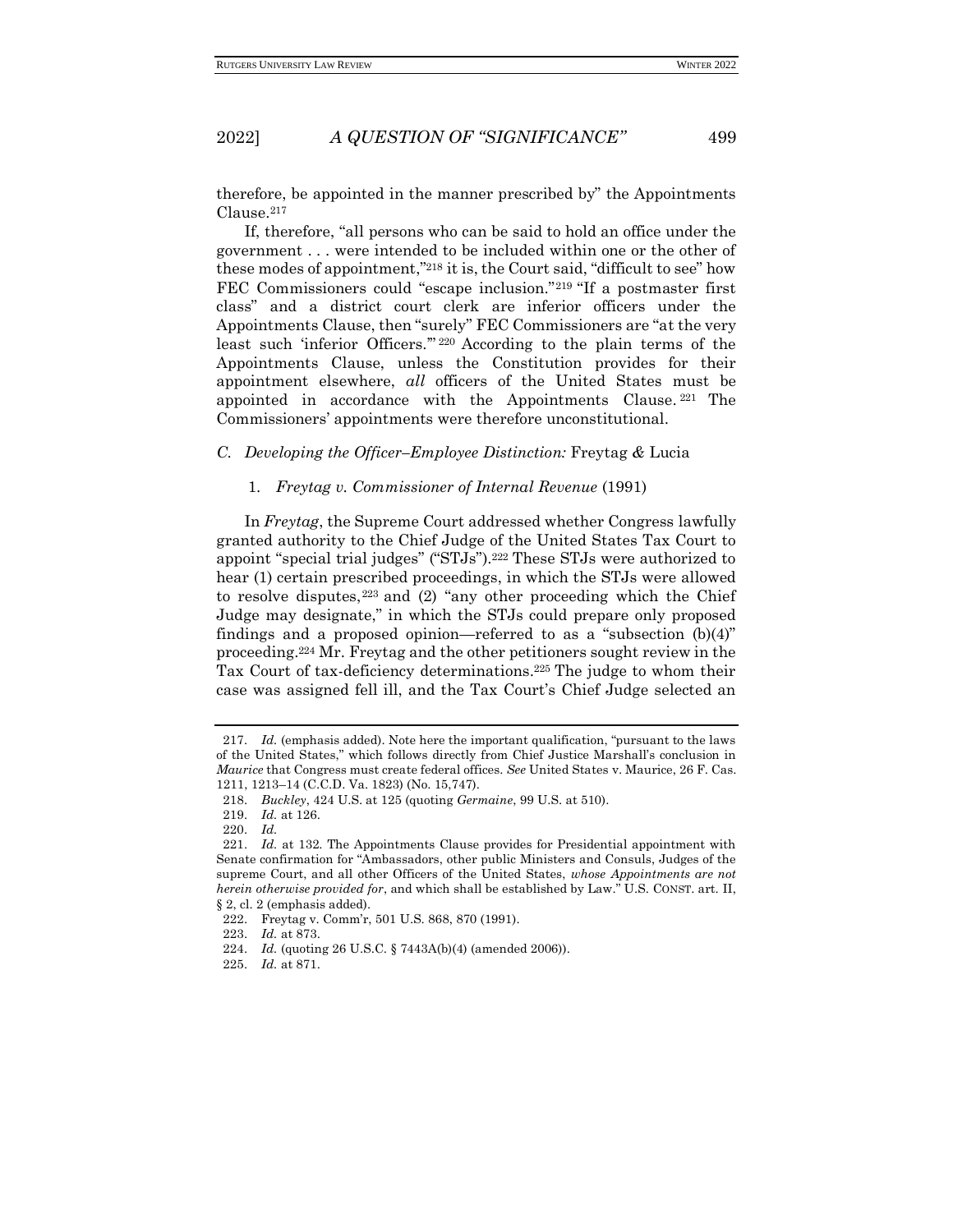STJ, who—per subsection (b)(4)—prepared findings and an opinion later adopted by the Chief Judge as the opinion of the Tax Court.<sup>226</sup>

On appeal, the petitioners claimed that the assignment of complex cases like theirs to STJs violated the Appointments Clause because these judges were inferior officers who had not been properly appointed.<sup>227</sup> The Commissioner countered that STJs were merely aides to a Tax Court judge, who was ultimately responsible for deciding cases, and, therefore, the STJs were employees rather than officers. <sup>228</sup> The Commissioner further argued that STJs were employees since they lacked authority to enter final decisions.<sup>229</sup>

The Supreme Court quoted *Buckley*'s rule that any "appointee exercising significant authority pursuant to the laws of the United States is an 'Officer of the United States'" who must be appointed conformably with the Appointments Clause.<sup>230</sup> The Court noted that two lower courts had addressed this question and had "considered the degree of authority exercised by the [STJs] to be so 'significant' that it was inconsistent with the classifications of 'lesser functionaries' or employees." <sup>231</sup> Agreeing with those rulings, the Supreme Court concluded that, even though the STJs could not enter final decisions in subsection-(b)(4) matters, they were inferior officers because of the significance of their duties.<sup>232</sup>

<sup>226.</sup> *Id.* at 871–72.

<sup>227.</sup> *Id.* at 872, 877–78.

<sup>228.</sup> *Id.* at 880–81.

<sup>229.</sup> *Id.* at 881.

<sup>230.</sup> *Id.* (quoting Buckley v. Valeo, 424 U.S. 1, 126 (1976)).

<sup>231.</sup> *Id.* (discussing First W. Gov't Sec., Inc. v. Comm'r, 94 T.C. 549, 557–59 (1990) and Samuels, Kramer & Co. v. Comm'r, 930 F.2d 975, 985 (2d Cir. 1991)). The Court also cited *Go-Bart Importing Co. v. United States* for the proposition that U.S. "commissioners are inferior officers." *Id.* (citing Go-Bart Importing Co. v. United States, 282 U.S. 344, 352–53 (1931)).

<sup>232.</sup> *Id.* The Court emphasized that STJs could make final decisions in many cases. *Id.*  at 881–82. The Court concluded that one cannot be an inferior officer with respect to some duties and a mere employee with respect to other duties. *Id.* at 882 ("That an inferior officer on occasion performs duties that may be performed by an employee not subject to the Appointments Clause does not transform his status under the Constitution."). The Court here also considered the more traditional factors from the nineteenth-century cases. Thus, the Court noted, the office of special trial judge was "established by Law," as the Appointments Clause requires for officers, and "the duties, salary, and means of appointment for that office [were] specified by statute." *Id.* at 881 (citing Burnap v. United States, 252 U.S. 512, 516–17 (1920); United States v. Germaine, 99 U.S. 508, 511–12 (1878)). Further, the Court explained, the permanence of the position and a statutory basis for the office "distinguish [STJs] from special masters, who are hired by Article III courts on a temporary, episodic basis, whose positions are not established by law, and whose duties and functions are not delineated in a statute." *Id.*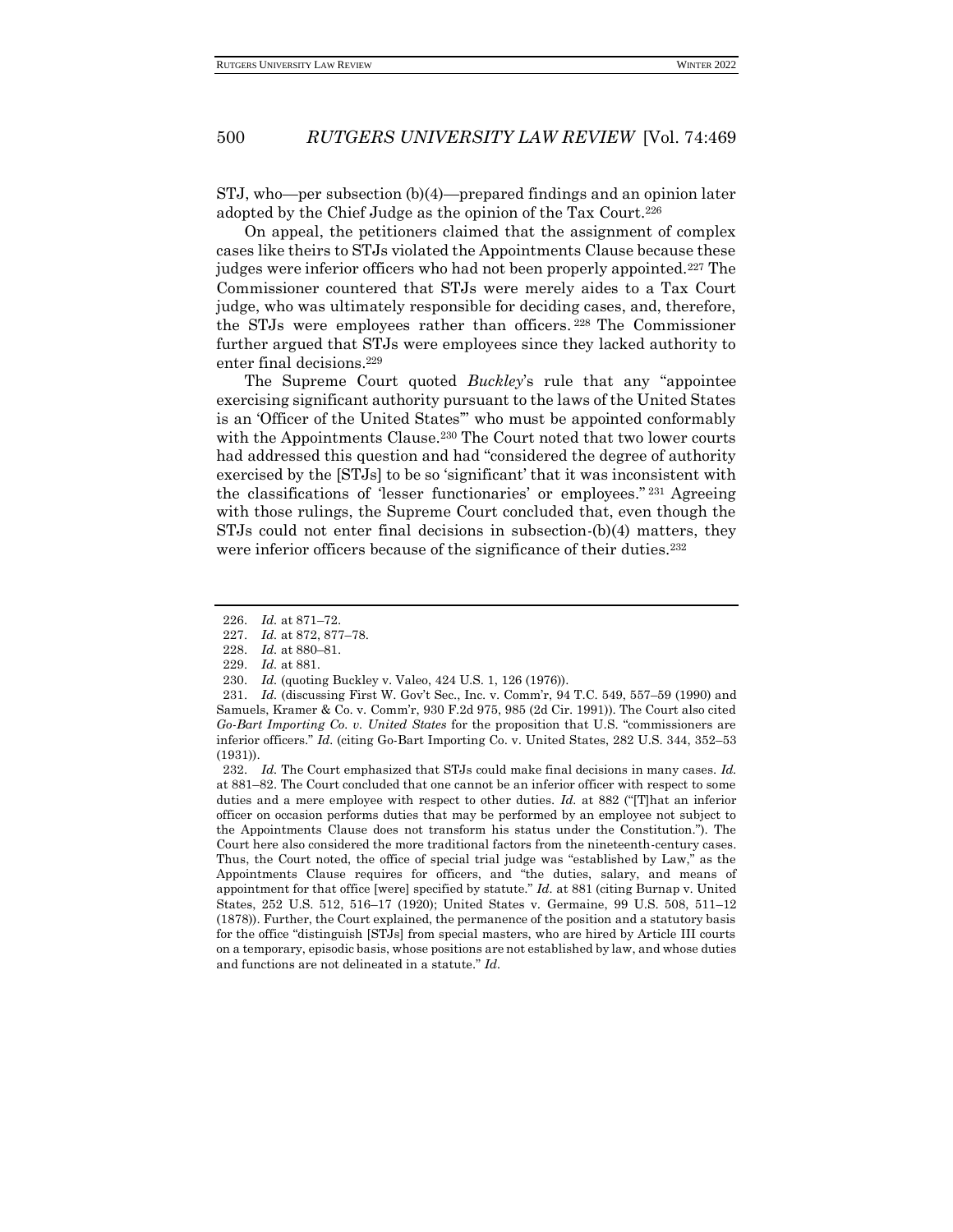#### <span id="page-32-0"></span>2. *Lucia v. SEC* (2018)

The Court addressed the same issue in a similar context in *Lucia*, where an investor appealed an adverse administrative ruling issued by an administrative law judge ("ALJ").<sup>233</sup> The investor, Raymond Lucia, "argued that the administrative proceeding was invalid because" the ALJ was an officer of the United States who had not been appointed.<sup>234</sup> The Court observed that *Germaine* and *Buckley* "set out this Court's basic framework for distinguishing between officers and employees." 235 *Germaine* stressed "ideas of tenure [and] duration," and "made clear that an individual must occupy a 'continuing' position established by law to qualify as an officer."<sup>236</sup> "*Buckley* . . . set out another requirement, central to this case."<sup>237</sup> That decision "determined that members of a federal commission were officers only after finding that they 'exercis[ed] significant authority pursuant to the laws of the United States.'"<sup>238</sup> The *Buckley* "inquiry thus focuse[s] on the extent of power an individual wields in carrying out his assigned functions."<sup>239</sup>

The Court concluded that *Freytag*'s application of the "significant authority" test controlled because STJs are "near-carbon copies" of the SEC's ALJs.<sup>240</sup> The SEC ALJs, who receive career appointments, "hold a continuing office established by law," and "exercise the same 'significant discretion' when carrying out the same 'important functions' as STJs do."<sup>241</sup>

### <span id="page-32-1"></span>*D. Struggling to Distinguish Inferior Officer vs. Non-Inferior Officers:*  Morrison *and* Edmond

#### <span id="page-32-2"></span>1. *Morrison v. Olson* (1988)

It was not until its 1988 decision in *Morrison v. Olson* that the Supreme Court squarely addressed the distinction made by the Excepting Clause between inferior and non-inferior officers.<sup>242</sup> *Morrison* considered the status of an "independent counsel" who was given

<sup>233.</sup> Lucia v. SEC, 138 S. Ct. 2044, 2049–50 (2018).

<sup>234.</sup> *Id.* at 2050.

<sup>235.</sup> *Id.* at 2051.

<sup>236.</sup> *Id.* (alteration in original) (quoting *Germaine*, 99 U.S. at 511).

<sup>237.</sup> *Id.*

<sup>238.</sup> *Id.* (alteration in original) (quoting Buckley v. Valeo, 424 U.S. 1, 126 (1976)).

<sup>239.</sup> *Id.*

<sup>240.</sup> *Id.* at 2052.

<sup>241.</sup> *Id.* at 2053 (quoting Freytag v. Comm'r, 501 U.S. 868, 882 (1991)).

<sup>242.</sup> 487 U.S. 654, 671–74 (1988).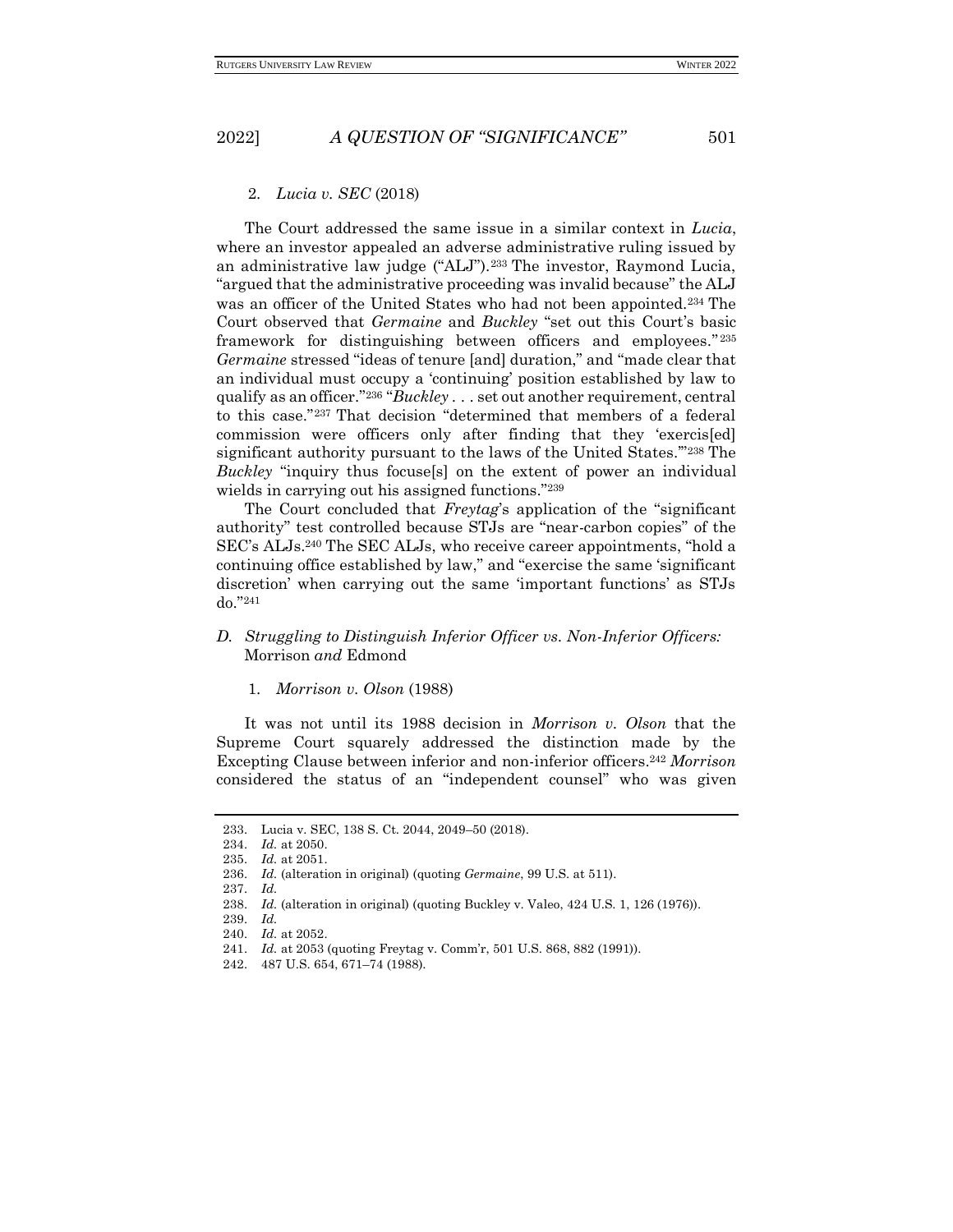authority to investigate and prosecute certain government officials for violations of federal law.<sup>243</sup> Under the Ethics in Government Act, the Attorney General, upon receipt of information that he deemed "sufficient to constitute grounds to investigate" whether certain government officials may have violated federal criminal law, was required to conduct "a preliminary investigation." <sup>244</sup> If the Attorney General found reasonable grounds to continue an investigation, he was required to apply to a newly created court, called the "Special Division," for the appointment of an independent counsel. <sup>245</sup> The Special Division then appointed the counsel and defined the counsel's prosecutorial jurisdiction. <sup>246</sup> Within this jurisdiction, the independent counsel was granted "full power and independent authority to exercise all investigative and prosecutorial functions and powers of the Department of Justice, the Attorney General, and any other officer or employee of the Department of Justice."<sup>247</sup> She could, among other things, conduct "grand jury proceedings and other investigations, participat[e] in civil and criminal court proceedings and litigation, and" appeal decisions.<sup>248</sup>

An independent counsel could be removed "only by the personal action of the Attorney General and only for good cause, physical disability, mental incapacity, or any other condition that substantially impairs the performance of such independent counsel's duties."<sup>249</sup> The office of independent counsel ended when she notified the Attorney General that she had "completed or substantially completed" the investigation or prosecution for which she was assigned, or when the Special Division found that the investigation had been "completed or so substantially completed" that the Department of Justice should complete the investigation and prosecution(s).<sup>250</sup>

In *Morrison*, the targets of an independent counsel investigation challenged subpoenas on the ground that the independent counsel statutes were unconstitutional and that, as a result, the independent counsel lacked authority to do anything.<sup>251</sup> The Court first addressed whether the independent counsel was an "inferior" or "principal"

<sup>243.</sup> *Id.* at 660.

<sup>244.</sup> *Id.* (citing 28 U.S.C. § 591(a)).

<sup>245.</sup> *Id.* at 661 (citing 28 U.S.C. §§ 592(c), 593(b)).

<sup>246.</sup> *Id.* (citing 28 U.S.C. § 593(b)).

<sup>247.</sup> *Id.* at 662 (citing 28 U.S.C. § 594(a)).

<sup>248.</sup> *Id.* (citing 28 U.S.C. § 594(a)(1)–(3)).

<sup>249.</sup> *Id.* at 663 (citing 28 U.S.C. § 596(a)(1), *amended by* Independent Counsel Reauthorization Act of 1994, Pub. L. No. 103-270, § 5, 108 Stat. 732).

<sup>250.</sup> *Id.* at 664 (citing 28 U.S.C. § 596(b)(1)–(2)).

<sup>251.</sup> *Id.* at 667–68.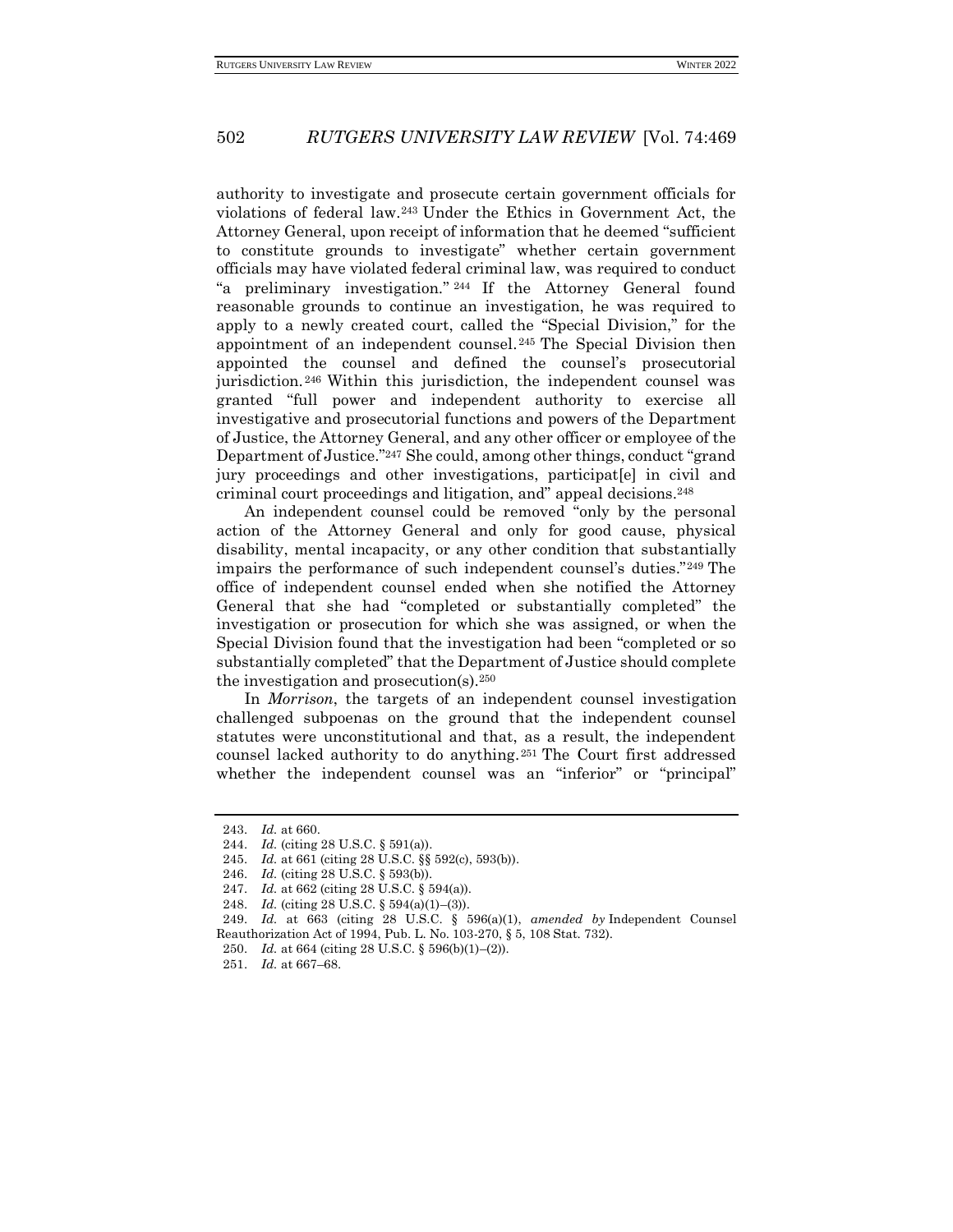officer.<sup>252</sup> In the Court's view, the line between the two "is far from clear," and "the Framers provided little guidance into where it should be drawn."<sup>253</sup> But the Court concluded that it "need not attempt . . . to decide exactly where the line falls," because the independent counsel "clearly falls on the 'inferior officer' side of that line."<sup>254</sup>

The Court based its conclusion on several factors: removability, scope of duties, scope of jurisdiction, and the office's duration.<sup>255</sup> First, the independent counsel was removable "by a higher Executive Branch official," the Attorney General. <sup>256</sup> Thus, although the independent counsel did enjoy a degree of independence from the Attorney General, the latter's removal power indicated that the independent counsel was "to some degree 'inferior' in rank and authority." <sup>257</sup> Further, the independent counsel was empowered to perform "only certain, limited duties."<sup>258</sup> The counsel's role was "restricted primarily to investigation and, if appropriate," to prosecution for federal crimes.<sup>259</sup> "Admittedly," the Court immediately acknowledged, the independent counsel had "full power and independent authority to exercise all investigative and prosecutorial functions and powers of the Department of Justice," but, it continued, "this grant of authority [did] not include any authority to formulate policy for the Government or the Executive Branch, nor [did] it give [the independent counsel] any administrative duties outside of those necessary to operate her office."<sup>260</sup> Third, the independent counsel's office was of limited jurisdiction, as the Ethics in Government Act concerned only "certain federal officials suspected of certain serious federal crimes," and the Special Division's appointment established the scope of her jurisdiction.<sup>261</sup> Finally, the office was limited in duration, as the independent counsel was appointed to carry out one task, after which the office would terminate. <sup>262</sup> Therefore, the Court concluded, "these factors relating to the 'ideas of tenure, duration . . . and duties' of the

254. *Id.*

258. *Id.*

262. *Id.*

<sup>252.</sup> *Id.* at 670–71.

<sup>253.</sup> *Id.* at 671 (citing 2 JOSEPH STORY, COMMENTARIES ON THE CONSTITUTION OF THE UNITED STATES WITH A PRELIMINARY REVIEW OF THE CONSTITUTIONAL HISTORY OF THE COLONIES AND STATES, BEFORE THE ADOPTION OF THE CONSTITUTION 397–98 (3d ed. 1858)).

<sup>255.</sup> *Id.* at 671–72.

<sup>256.</sup> *Id.*

<sup>257.</sup> *Id.*

<sup>259.</sup> *Id.*

<sup>260.</sup> *Id.* (quoting 28 U.S.C. § 594(a)).

<sup>261.</sup> *Id.* at 672.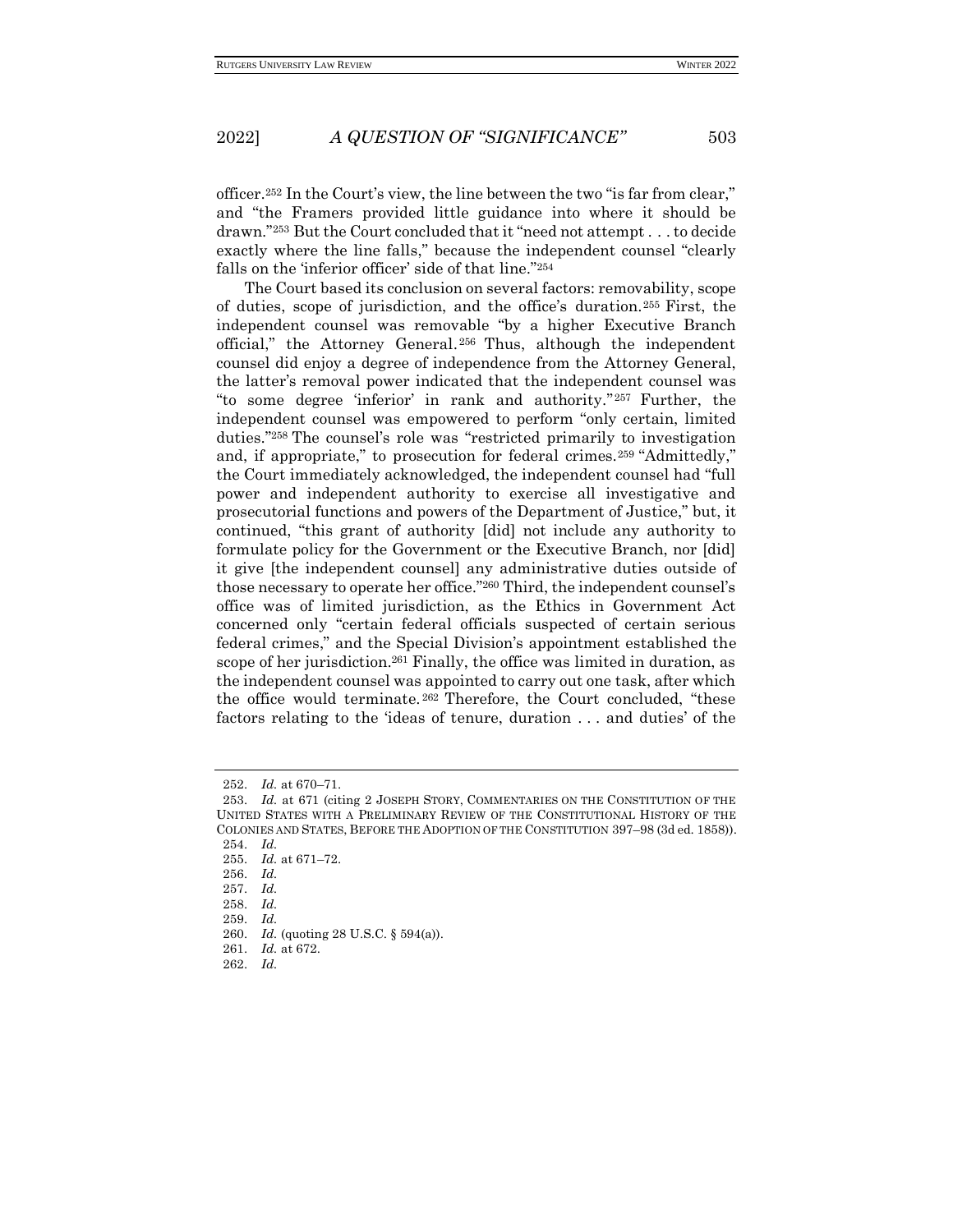independent counsel . . . are sufficient to establish that appellant [was] an 'inferior' officer in the constitutional sense."<sup>263</sup>

Justice Scalia dissented. <sup>264</sup> Although the independent counsel exercised broad authority during a not very limited tenure, these considerations were, in his view, irrelevant to distinguishing inferior from non-inferior officers.<sup>265</sup> The key distinction between an inferior and non-inferior officer is whether the officer is *subordinate* to any higher-level Executive Branch official.<sup>266</sup> Justice Scalia took issue with the majority's reasons for reaching a contrary result, *viz.*, the independent counsel was subject to removal by a higher Executive Branch official; she was authorized to perform only certain, limited duties; and the office was limited in jurisdiction and in tenure.<sup>267</sup> First, he argued, that the independent counsel was removable only for "good cause" or mental or physical incapacity did not support the conclusion that she was an inferior officer.<sup>268</sup> "[M]ost (if not all) principal officers in the Executive Branch [are removable] by the President at will." <sup>269</sup> Second, as the majority itself acknowledged, the independent counsel enjoyed a wide scope of power. <sup>270</sup> Although the independent counsel lacked authority to formulate policy for the government or the Executive Branch, "the same could be said for all officers of the Government, with the single exception of the President."<sup>271</sup> Third, the current independent

269. *Id.* (emphasis omitted).

270. *Id.* at 716–17 ("Admittedly, the Act delegates to [the independent counsel] [the] 'full power and independent authority to exercise all investigative and prosecutorial functions and powers of the Department of Justice.'") (second alteration in original).

<sup>263.</sup> *Id.* (quoting United States v. Germaine, 99 U.S. 508, 511 (1878)). The Court further held that the Ethics in Government Act did not violate the separation of powers for two reasons. *Id.* at 691–93. First, the for-cause removal protection, standing alone, did not "unduly trammel[] on executive authority," because the for-cause removal protection did not "sufficiently deprive[] the President of control over the independent counsel to interfere impermissibly with his constitutional obligation to ensure the faithful execution of the laws." *Id.* at 691, 693. Second, the Court concluded that the Act, taken as a whole, did not "unduly interfer[e] with the role of the Executive Branch" since the Act did not "'impermissibly undermine[]' the powers of the Executive Branch or 'disrupt[] the proper balance between the coordinate branches [by] prevent[ing] the Executive Branch from accomplishing its constitutionally assigned functions.'" *Id.* at 693, 695 (first quoting Commodity Futures Trading Comm'n v. Schor, 478 U.S. 833, 856–57 (1986); and then quoting Nixon v. Adm'r of Gen. Servs., 433 U.S. 425, 443 (1977)).

<sup>264.</sup> *Id.* at 697 (Scalia, J., dissenting).

<sup>265.</sup> *Id.* at 719.

<sup>266.</sup> *Id.*

<sup>267.</sup> *Id.* at 715–16.

<sup>268.</sup> *Id.* at 716 (citing 28 U.S.C. § 596(a)(1), *amended by* Independent Counsel Reauthorization Act of 1994, Pub. L. No. 103-270, § 5, 108 Stat. 732).

<sup>271.</sup> *Id.* at 718.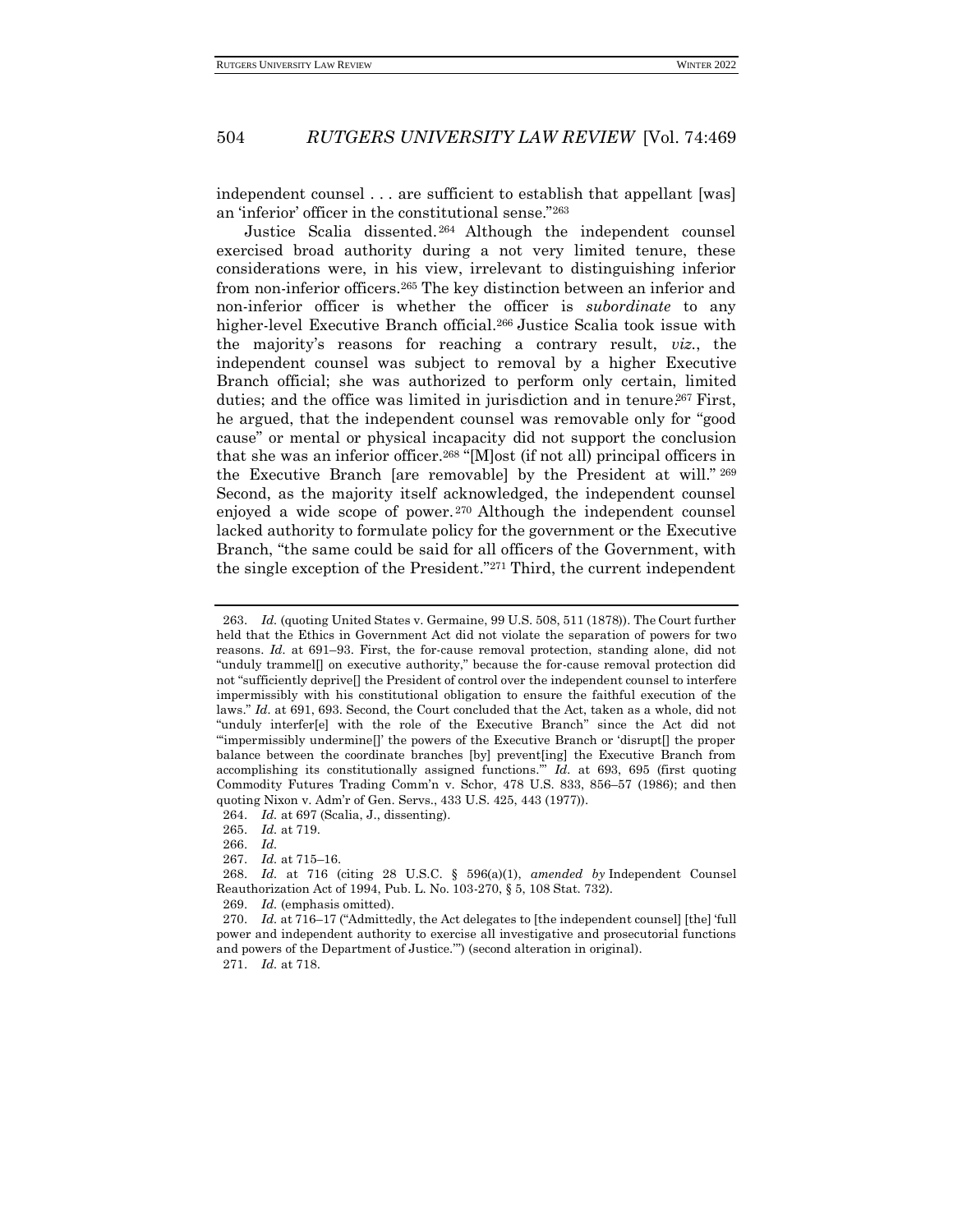counsel had then served for more than two years—hardly an office of "limited . . . tenure."<sup>272</sup> And while the scope of her jurisdiction perhaps was small, within that scope "she exercise[d] more than the full power of the Attorney General." 273

"More fundamentally," Justice Scalia questioned the pertinence of the factors on which the majority relied to conclude that the independent counsel was an inferior officer.<sup>274</sup> He argued that the factors of "tenure, duration, emolument, and duties" from *Germaine* were dictabecause that case concerned the difference between officers and employees, not inferior from non-inferior officers.<sup>275</sup> According to the Constitution's text and the "division of power[s] that it establishes," the independent counsel was not an inferior officer because "she [was] not *subordinate* to any officer in the Executive Branch (indeed, not even to the President)."<sup>276</sup> Pointing to contemporaneous dictionaries, Justice Scalia noted that the "inferiour" had two meanings still used: (1) "'[l]ower in place, . . . station, . . . rank of life, . . . value or excellency,' and (2) '[s]ubordinate.'"<sup>277</sup> He concluded that the Framers intended to adopt the second-cited definition for, if they had meant the first, to the effect of "lower in station or rank," they would have used a phrase like "lesser officers." <sup>278</sup> Ultimately, because the independent counsel was "not subordinate to another officer, she" was not inferior and thus "her appointment other than by the President with the advice and consent of the Senate [was] unconstitutional."<sup>279</sup>

<span id="page-36-0"></span>2. *Edmond* Effectively Replaces *Morrison* with Justice Scalia's *Morrison* Dissent and Turns the Focus to a "Subordinating" Supervision-and-Control Standard

Less than ten years after *Morrison*, the Supreme Court—with Justice Scalia now writing for the majority—retreated from *Morrison* and focused on the degree of an officer's "subordination" to other officials as the key distinction between non-inferior and inferior officers. In *Edmond v. United States*, the Court considered whether the Secretary of

<sup>272.</sup> *Id.*

<sup>273.</sup> *Id.*

<sup>274.</sup> *Id.* at 719.

<sup>275.</sup> *Id.* (quoting United States v. Germaine, 99 U.S. 508, 511 (1878)).

<sup>276.</sup> *Id.*

<sup>277.</sup> *Id.* (alterations in original) (quoting SAMUEL JOHNSON, A DICTIONARY OF THE ENGLISH LANGUAGE 1037 (6th ed. 1785)).

<sup>278.</sup> *Id.*

<sup>279.</sup> *Id.* at 723.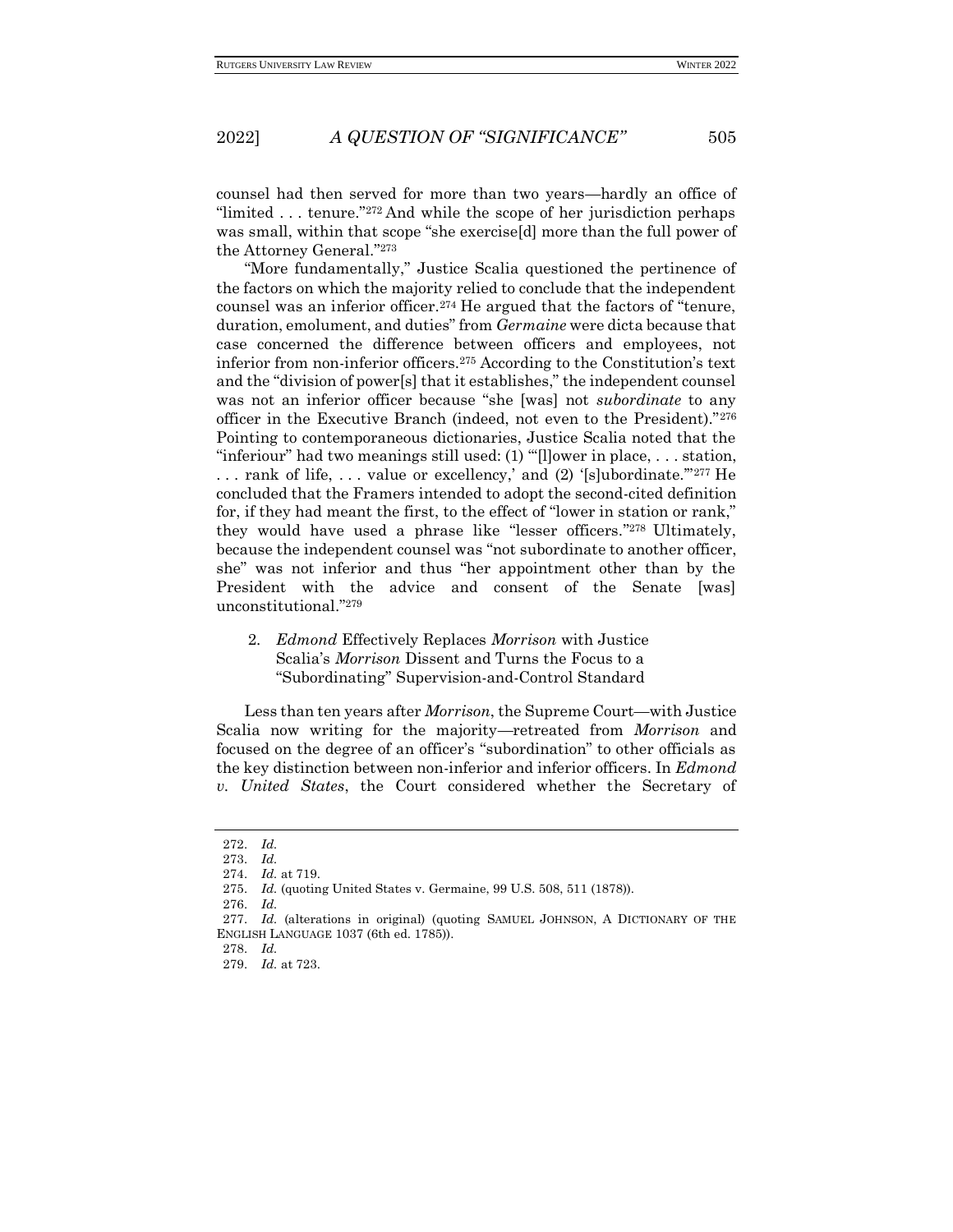Transportation could lawfully "appoint civilian members of the Coast Guard Court of Criminal Appeals," a question that turned on whether members of that court are principal or inferior officers.<sup>280</sup> *Morrison*, the Court noted, "did not purport to set forth a definitive test," as it concluded that the independent counsel was "clearly" an inferior officer. <sup>281</sup> The *Edmond* petitioners, arguing that judges of the Court of Criminal Appeals are principal officers, stressed the importance of those judges' responsibilities—which include the power to dishonorably discharge individuals and issue death sentences.<sup>282</sup> But, the Court explained, the special trial judges in *Freytag* also had significant duties and discretion, yet they were held to be inferior officers. <sup>283</sup> And, under *Buckley*, the "exercise of 'significant authority pursuant to the laws of the United States' marks, not the line between principal and inferior officer for Appointments Clause purposes, but rather . . . the line between officer and nonofficer."<sup>284</sup>

Justice Scalia thus returned to the analysis from his dissenting opinion in *Morrison*. Generally, he said, the term "'inferior officer' connotes a relationship with some higher ranking officer or officers below the President: Whether one is an 'inferior' officer depends on whether he has a superior."<sup>285</sup> "It is not enough," he continued, "that other officers may be identified who formally maintain a higher rank, or possess responsibilities of a greater magnitude," <sup>286</sup> for if that were so, "the Constitution might have used the phrase 'lesser officer.'"<sup>287</sup> Instead, "in the context of a Clause designed to preserve political accountability relative to important Government assignments," inferior officers are those officials "whose work is directed and supervised at some level by others who were appointed by Presidential nomination with the advice

<sup>280.</sup> 520 U.S. 651, 653, 655–56 (1997).

<sup>281.</sup> *Id.* at 661–62 (citing *Morrison*, 487 U.S. at 671).

<sup>282.</sup> *Id.* at 662.

<sup>283.</sup> *Id.* (quoting Freytag v. Comm'r, 501 U.S. 868, 881–82 (1991)).

<sup>284.</sup> *Id.* (quoting Buckley v. Valeo, 424 U.S. 1, 126 (1976) (per curiam)).

<sup>285.</sup> *Id.*

<sup>286.</sup> *Id.* at 662–63. This proviso appears to imply that an officer may have the power to supervise and direct even though that officer's power is not as great as that of the officer being supervised. The better reading of this part of Justice Scalia's opinion is that, although a supervising officer will necessarily exercise greater power than the officer being supervised, there may be instances where an officer exercises greater power but simply has no direct supervisory authority over the "lesser" officer, *e.g*., the relationship between a Secretary and a Deputy Assistant Secretary. In such circumstances it might well be that, under the *Edmond* standard, the Deputy Assistant Secretary's superior-officer status could not be defeated merely by pointing to the existence of the office of Secretary.

<sup>287.</sup> *Id.* at 663.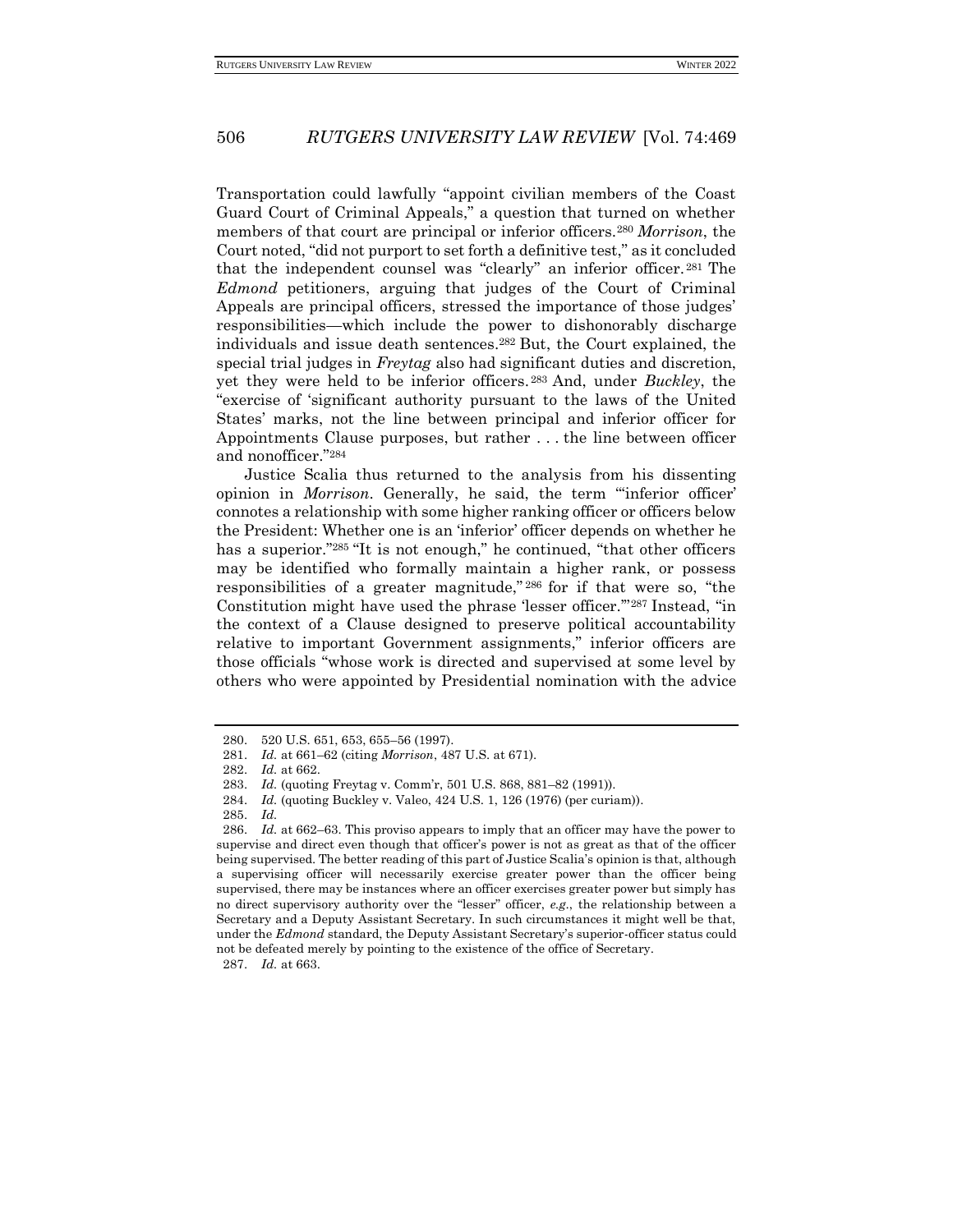and consent of the Senate." <sup>288</sup> The Judge Advocate General has "administrative oversight over the Court of Criminal Appeals," including the authority to determine procedural rules and remove judges without cause. <sup>289</sup> Additionally, the Judge Advocate General may remove the judges without cause—an important point, since the "power to remove officers, we have recognized, is a powerful tool for control."<sup>290</sup> Finally, while the Judge Advocate General does not have complete control over Court of Criminal Appeal judges, another entity within the executive branch—the Court of Appeals for the Armed Forces—has the power to review and reverse the court's decisions. <sup>291</sup> Members of the Court of Criminal Appeals are, the Court concluded, inferior officers.<sup>292</sup>

#### <span id="page-38-0"></span>*E.* Free Enterprise Fund *Emphasizes the Accountability of Powerful Executive-Branch Officials*

The removability of officers was the dispositive factor in the Court's decision in *Free Enterprise Fund.*<sup>293</sup> Primarily at issue were the removal protections for the members of the Public Accounting Company Oversight Board. These officials are appointed by the SEC to staggered five-year terms.<sup>294</sup> The Board itself is subject to the SEC's oversight, but Congress, through the Dodd-Frank Act, attempted to make the individual members of the Board "substantially insulated" from the SEC's control<sup>295</sup> by conditioning their removal on a showing of "good cause."<sup>296</sup> That limitation on Board member removal in itself might be unexceptionable, but the Board's overseer—the SEC—is staffed by officials who themselves enjoy substantial protection against Presidential removal. <sup>297</sup> As the Court explained, this dual for-cause protection "withdraws from the President any decision on whether . . . good cause exists" with respect to members of the Board, and that decision in turn is left to the SEC, whose Commissioners are protected from at-will removal.<sup>298</sup> "The result is a Board that is not accountable to

<sup>288.</sup> *Id.*

<sup>289.</sup> *Id.* at 664.

<sup>290.</sup> *Id.* (citing Bowsher v. Synar, 478 U.S. 714, 727 (1986) and Myers v. United States, 272 U.S. 52 (1926)).

<sup>291.</sup> *Id.* at 664–65.

<sup>292.</sup> *Id.*

<sup>293.</sup> Free Enter. Fund v. Pub. Co. Acct. Oversight Bd., 561 U.S. 477, 483–84 (2010).

<sup>294.</sup> *Id.* at 484.

<sup>295.</sup> *Id.* at 486.

<sup>296.</sup> *Id.* (citing 15 U.S.C. § 7211(e)(6), *invalidated by Free Enter. Fund*, 561 U.S. 477).

<sup>297.</sup> *Id.* at 486–87. 298. *See id.* at 487, 495.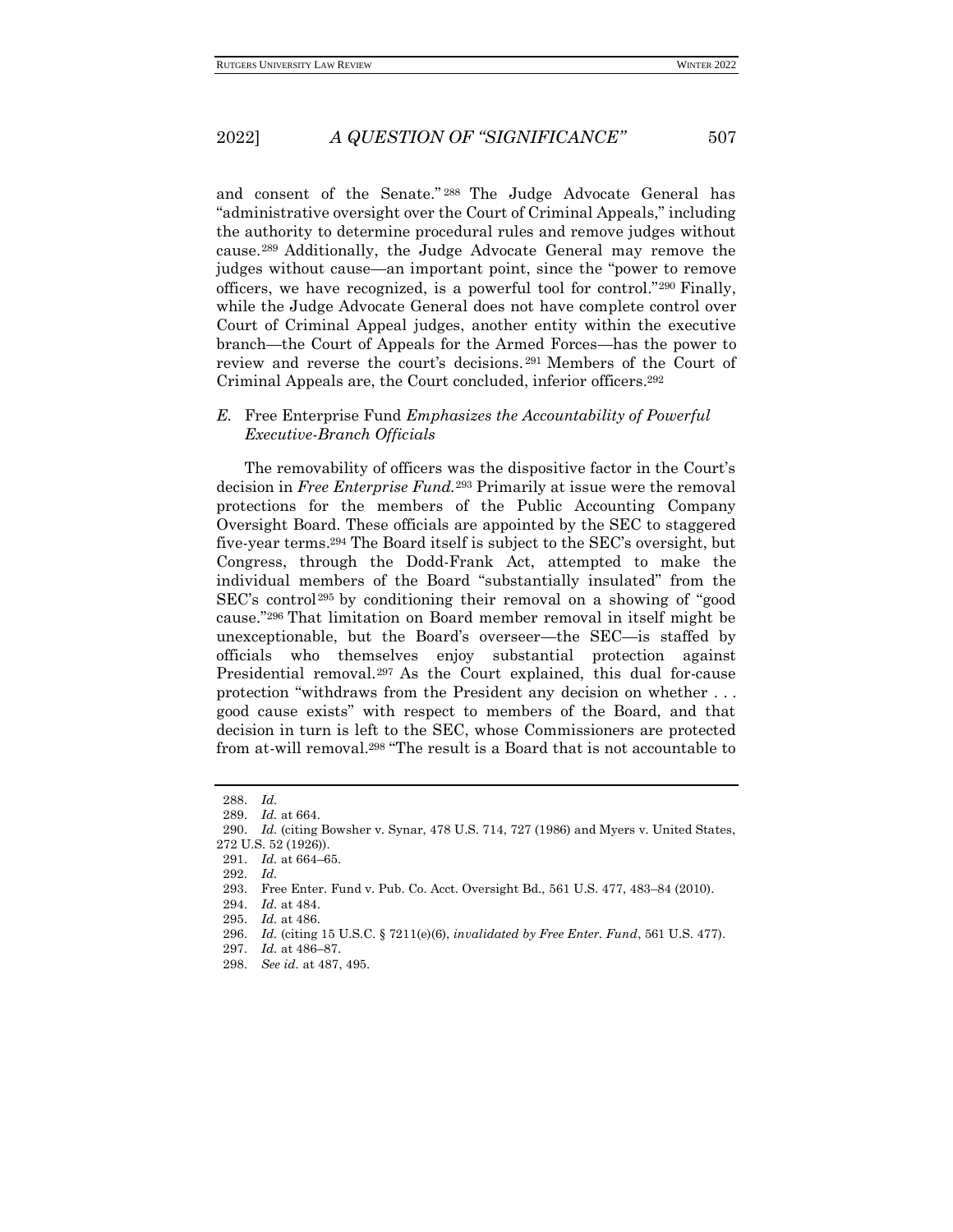the President, and a President who is not responsible for the Board."<sup>299</sup> Such an "arrangement is contrary to Article II's vesting of the executive power in the President."<sup>300</sup>

Having invalidated the Board members' removal protections, the Court then made short work of the challengers' *Edmond* claim. Although reciting *Edmond*'s three-factored direction-and-supervision standards, the Court emphasized removability as the salient consideration.<sup>301</sup> The Court therefore concluded, with "no hesitation," that the Board members were inferior officers given the SEC's "power to remove Board members at will, [as well as its] other oversight authority."<sup>302</sup>

### <span id="page-39-0"></span>*F.* Arthrex *Reveals that Final Decision-Making Authority is a Strong—and in Some Cases—Decisive Factor Indicating Non-Inferior-Officer Status*

In *Arthrex*, the Court considered whether members of the Patent Trial and Appeal Board are inferior or non-inferior officers.<sup>303</sup> The Board is an entity within the Department of Commerce's Patent and Trademark Office.<sup>304</sup> At the head of the Office is a Director and Deputy Director.<sup>305</sup> They, along with the Commissioner for Patents, the Commissioner for Trademarks, and administrative patent judges ("APJs"), compose the Board.<sup>306</sup> The Director is "appointed by the President . . . with the advice and consent of the Senate." <sup>307</sup> The Deputy Director, the two Commissioners, and APJs are appointed by the Secretary of Commerce who, like the Director, is appointed by the President with Senate confirmation.<sup>308</sup>

The Board hears patent disputes, including what are called *inter partes* reviews. <sup>309</sup> These reviews may be initiated by the Director upon petition if, among other requirements, he determines that the petitioner is reasonably likely to prevail on at least one challenged patent claim.<sup>310</sup> If the Director initiates an *inter partes* review, he assigns a panel of at

302. *Id.*

- 304. 35 U.S.C. §§ 1(a), 6(a).
- 305. *Id.* § 3(a)(1), (b)(1).
- 306. *Id.* § 6(a).
- 307. *Id.* § 3(a)(1).
- 308. *Id.* §§ 3(a)(1), (b)(1), (b)(2)(A), 6(a); 15 U.S.C. § 1501.
- 309. 35 U.S.C. § 6(b)(4).
- 310. *Id.* § 314(a).

<sup>299.</sup> *Id.* at 495.

<sup>300.</sup> *Id.* at 496.

<sup>301.</sup> *Id.* at 510.

<sup>303.</sup> *See* United States v. Arthrex, Inc., 141 S. Ct. 1970, 1978 (2021).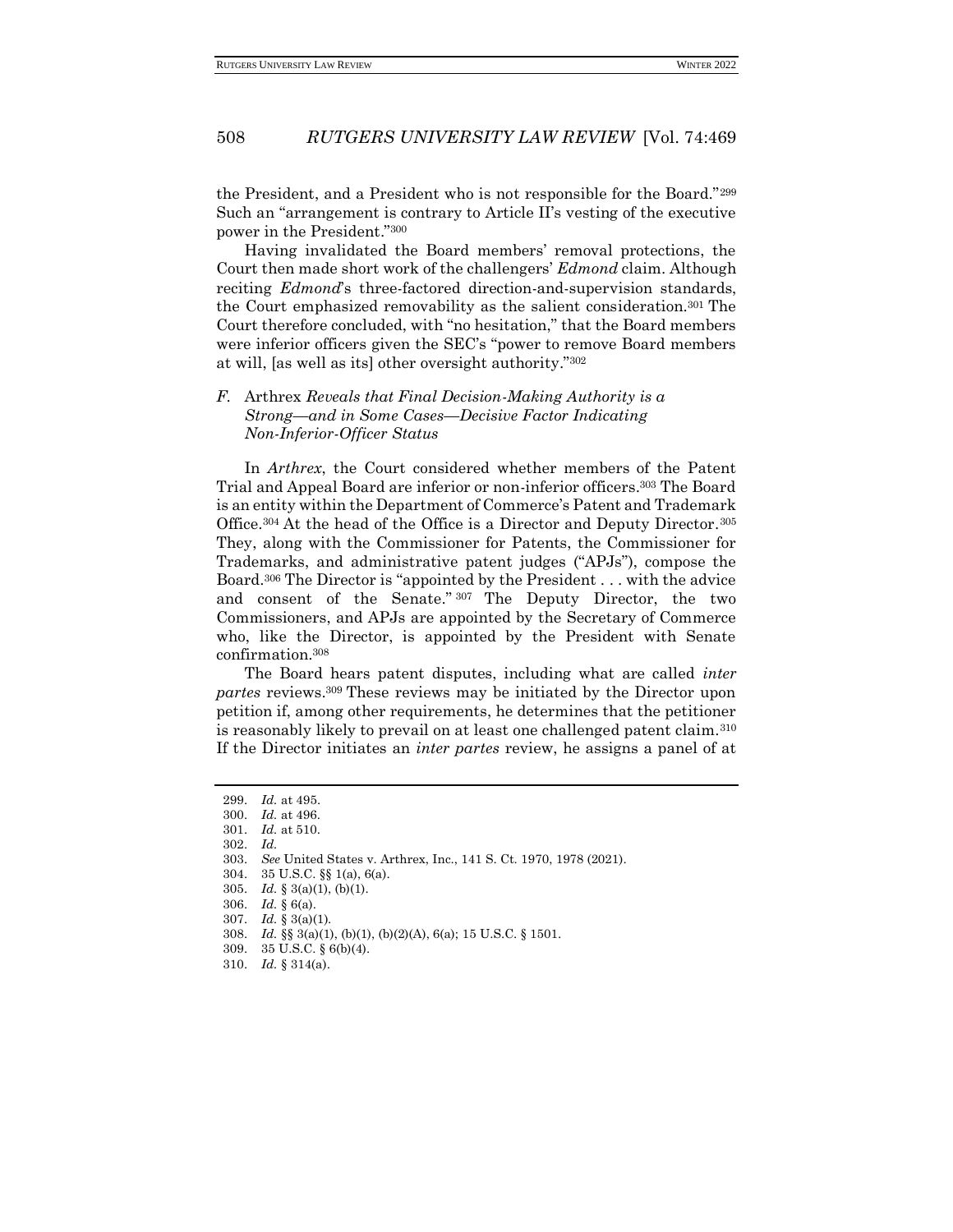least three Board members to hear the matter.<sup>311</sup> *Arthrex* involved a challenge to a decision by a Board composed of APJs who, it was alleged, were not properly appointed as non-inferior officers.<sup>312</sup>

The Court commenced its analysis recounting the basics. The Constitution vests "[t]he executive Power" in the President, "who has the responsibility to 'take Care that the Laws be faithfully executed.'" <sup>313</sup> Although the President "may be assisted in carrying out that responsibility by officers," such must either be "nominated by him and confirmed by the Senate," or "must be directed and supervised by an officer who has been."<sup>314</sup> The Court then turned to the central question of "whether the authority of the [Patent Trial and Appeal] Board to issue decisions on behalf of the Executive Branch is consistent with these constitutional provisions."<sup>315</sup>

It began, and essentially ended, its answer by emphasizing the Board's power to make final decisions: the Board "is the last stop for review within the Executive Branch."<sup>316</sup> In contrast to the judges of the Court of Criminal Appeals who, as *Edmond* noted, had "no power to render a final decision on behalf of the United States unless permitted to do so by other Executive officers,"<sup>317</sup> APJs are subject to "only half" of that degree of supervision. <sup>318</sup> For although the Director exercises substantial oversight over the Board, he is impotent "when it comes to the one thing that makes the APJs officers exercising 'significant authority' in the first place—their power to issue decisions on patentability." <sup>319</sup> Therefore, as the Court explains, the decision in *Edmond* goes

a long way toward resolving this dispute. What was "significant" to the outcome there—review by a superior executive officer—is absent here: APJs have the "power to render a final decision on behalf of the United States" without any such review by their nominal superior or any other principal officer in the Executive Branch.<sup>320</sup>

<sup>311.</sup> *Id.* § 6(b)(4), (c).

<sup>312.</sup> United States v. Arthrex, Inc., 141 S. Ct. 1970, 1978 (2021).

<sup>313.</sup> *Id.* at 1976 (quoting U.S. CONST. art. II, § 1, cl. 1, § 3).

<sup>314.</sup> *Id.* (citing U.S. CONST. art. II, § 2, cl. 2).

<sup>315.</sup> *Id.*

<sup>316.</sup> *Id.* at 1977.

<sup>317.</sup> *Id.* at 1980 (quoting Edmond v. Unites States, 520 U.S. 651, 665 (1997)).

<sup>318.</sup> *Id.* (citing *Edmond*, 520 U.S. at 664).

<sup>319.</sup> *Id.* (quoting Buckley v. Valeo, 424 U.S. 1, 126 (1976) (per curiam)).

<sup>320.</sup> *Id.* at 1981 (quoting *Edmond*, 520 U.S. at 665).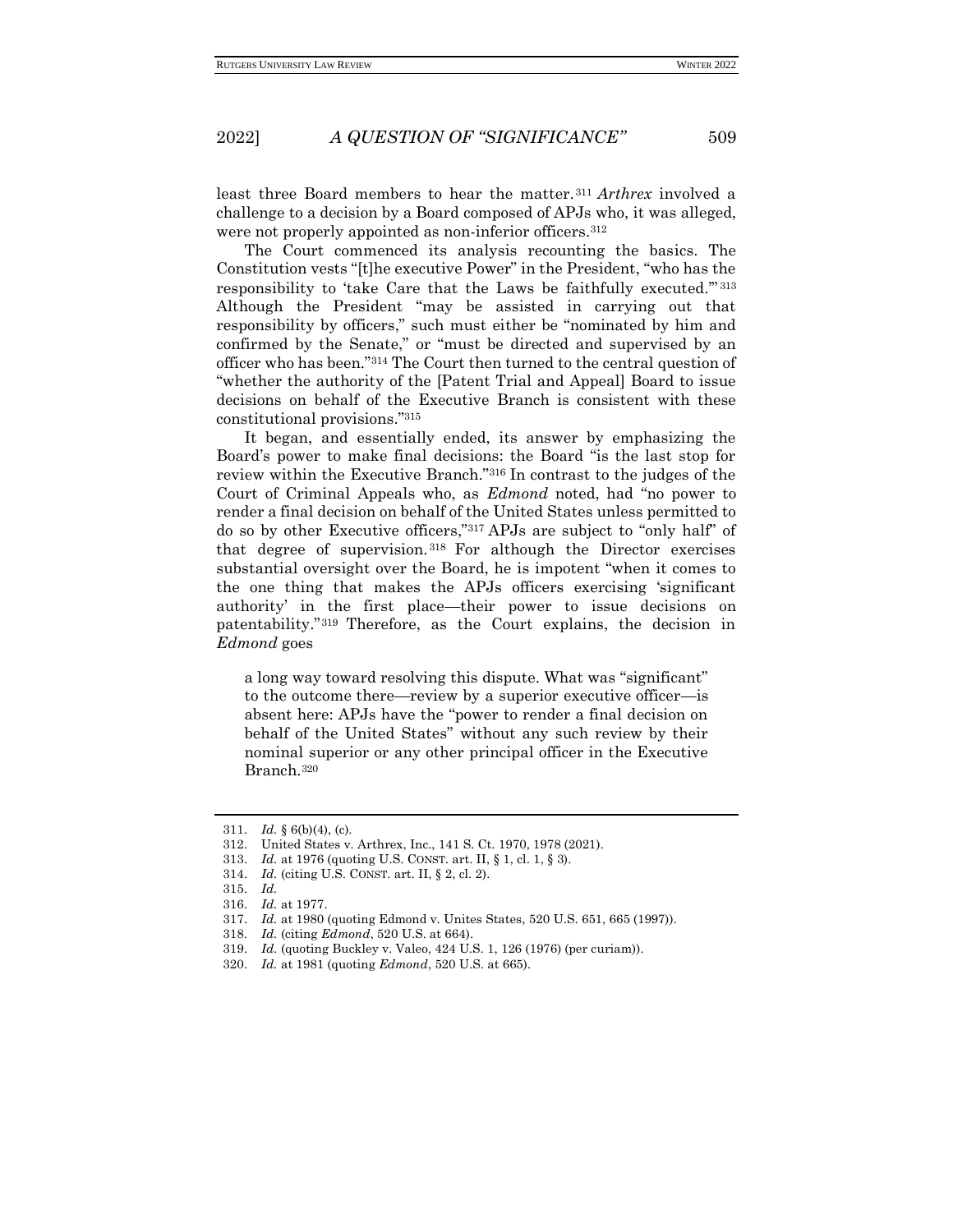This lack of review, the Court concluded, runs afoul of the accountability principle, a corollary of the Presidential obligation to "take Care that the Laws be faithfully executed."<sup>321</sup> As the Court explained, the "diffusion of power carries with it a diffusion of accountability." <sup>322</sup> Because the Director cannot review the Board's decisions, the "chain of command runs not from the Director to his subordinates, but from the APJs to the Director."<sup>323</sup> While the Director may try to manipulate the results of an individual *inter partes* review—by stacking a Directorfriendly panel—these "machinations blur the lines of accountability demanded by the Appointments Clause" and leave the parties "with neither an impartial decision by a panel of experts nor a transparent decision for which a politically accountable officer must take responsibility."<sup>324</sup> Thus, "the public can only wonder 'on whom the blame or the punishment of a pernicious measure, or series of pernicious measures ought really to fall.'"<sup>325</sup> In short, "[i]n all the ways that matter to the parties who appear before the [Board], the buck stops with the APJs, not with the Secretary or Director." <sup>326</sup> Therefore, while acknowledging that the *Edmond* supervision factor weighed in favor of inferior status, and without giving any attention to APJs' removal protections, the Court concluded that APJs are non-inferior officers, and thus their inferior-officer appointments unconstitutionally "conflict[]with the design of the Appointments Clause 'to preserve political accountability."327

#### <span id="page-41-0"></span>IV. SIGNIFICANCE AS THE KEY DISTINCTION BETWEEN NON-INFERIOR AND INFERIOR OFFICERS

#### <span id="page-41-1"></span>*A.* Arthrex *Signals a Shift from* Edmond *by a Re-Conceptualization of*  Buckley*'s "Significance" Standard*

By capitalizing on a series of cases emphasizing the importance of preserving accountability for the appointment of federal officers, the Supreme Court in *Arthrex* effectively shifted the relevance of "significance" from its *Buckley* role of distinguishing between officers and

<sup>321.</sup> *Id.* at 1976, 1982 (citing U.S. CONST. art. II, § 3).

<sup>322.</sup> *Id.* at 1981 (quoting Free Enter. Fund v. Pub. Co. Acct. Oversight Bd., 561 U.S. 477, 497 (2010)).

<sup>323.</sup> *Id.*

<sup>324.</sup> *Id.* at 1982.

<sup>325.</sup> *Id.* (quoting THE FEDERALIST NO. 70, at 476 (Alexander Hamilton)).

<sup>326.</sup> *Id.*

<sup>327.</sup> *Id.* (quoting Edmond v. United States, 520 U.S. 651, 663 (1997)).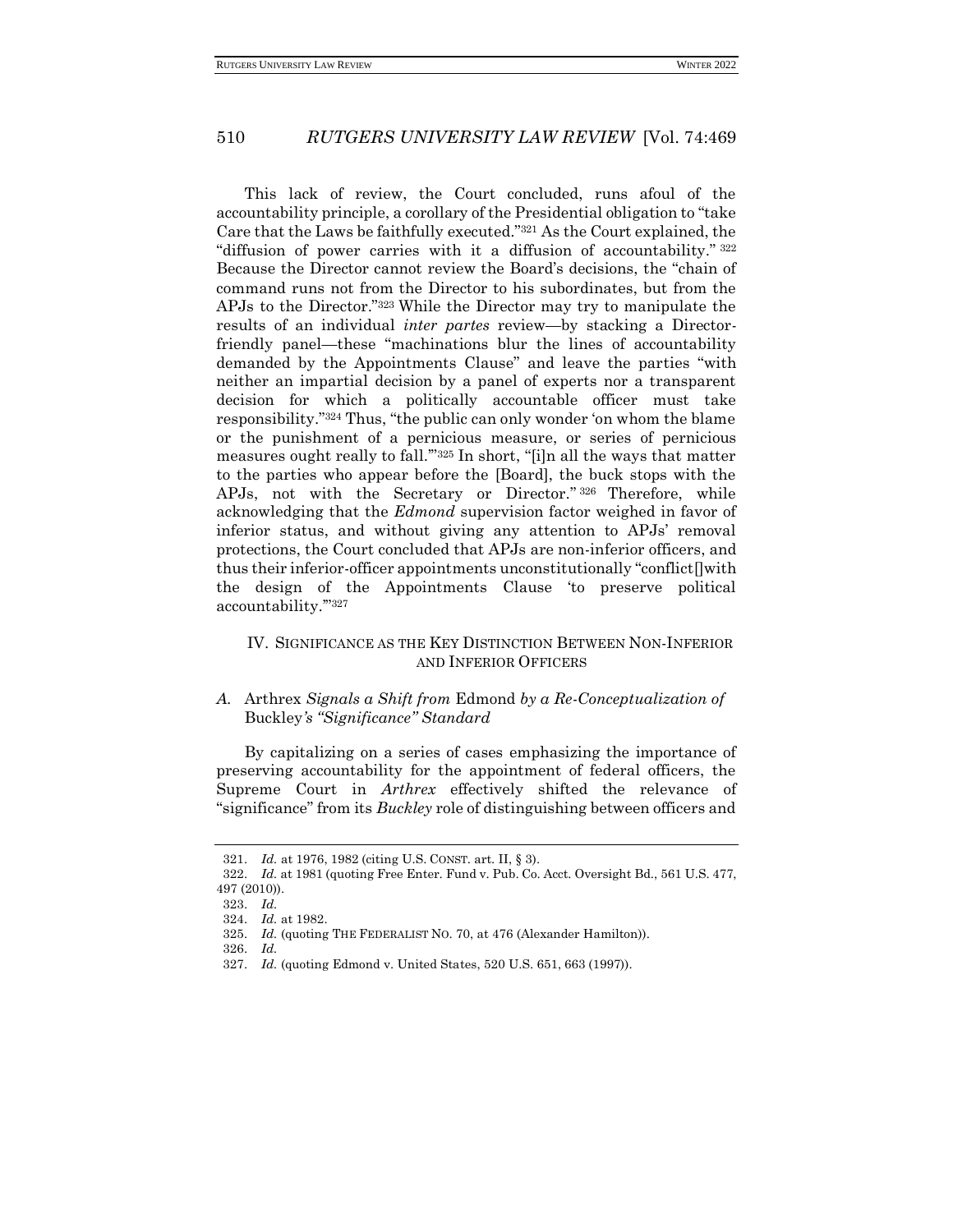non-officers, to a new role of separating inferior from non-inferior officers. The Court has thereby initiated the likely inexorable supplanting of the *Edmond* direction-and-supervision standard—although the substitution is implicit and inchoate—having been started through emphasis on the *Edmond* final decision-making authority factor.

As we have seen, an "office" was originally understood as "a public charge or employment," created by law,<sup>328</sup> embracing "the ideas of tenure, duration, emolument, and duties."<sup>329</sup> That interpretation—developed in a series of Supreme Court decisions culminating in *Germaine* and *Auffmordt*—is by and large consistent with what is known of the original understanding of the Appointments Clause. <sup>330</sup> As Professor Mascott's work shows, this understanding did not condition officer status on a qualitative assessment of the officer's authority.<sup>331</sup> But, beginning with *Buckley* in 1976, the Supreme Court strayed from the tenure-durationemolument-duty factors to hold that officers differ from employees because only the former can exercise "significant authority pursuant to the laws of the United States."<sup>332</sup>

Absent, however, from *Buckley* and cases that have relied on *Buckley* is any definition of "significant authority."<sup>333</sup> But several post-*Buckley*

330. *See* Mascott, *supra* note 24, at 454, 463.

331. *See id.*

does not include all employees of the United States, but there is no claim made that the [FEC] Commissioners are employees of the United States rather than officers. Employees are lesser functionaries subordinate to officers of the United States . . . whereas the Commissioners, appointed for a statutory term, are not subject to the control or direction of any other executive, judicial, or legislative authority.

*Buckley*, 424 U.S. at 126 n.162 (citing Auffmordt v. Hedden, 137 U.S. 310, 327 (1890); United States v. Germaine, 99 U.S. 508 (1878)). Here, *Buckley* did not define "lesser functionary"; nor did *Lucia* or *Freytag*, despite quoting the term from *Buckley*. *See* Lucia v. SEC, 138 S. Ct. 2044, 2051 (2018) (quoting *Buckley*, 424 U.S. at 126 n.162); *Freytag*, 501 U.S. at 880 (quoting *Buckley*, 424 U.S. at 126 n.162).

<sup>328.</sup> United States v. Maurice, 26 F. Cas. 1211, 1213–14 (C.C.D. Va. 1823) (No. 15,747).

<sup>329.</sup> United States v. Hartwell, 73 U.S. (6 Wall.) 385, 393 (1867); *see also Maurice*, 26 F. Cas. at 1214 (explaining that an office exists when the employee's "duty" is a "continuing one . . . defined by rules prescribed by the government, and not by contract," when "an individual is appointed by government to perform," and the individual "enters on the duties appertaining to his station, without any contract defining them," and when "those duties continue, though the person be changed").

<sup>332.</sup> Buckley v. Valeo, 424 U.S. 1, 126 (1976) (per curiam).

<sup>333.</sup> *Edmond* and *Freytag* quoted *Buckley* but did not define "significant." *See* Edmond v. United States, 520 U.S. 651, 662 (1997) (quoting *Buckley*, 424 U.S. at 126); Freytag v. Comm'r, 501 U.S. 868, 881 (1991) (quoting *Buckley*, 424 U.S. at 126). In *Buckley*, the Court also stated that the phrase "Officers of the United States"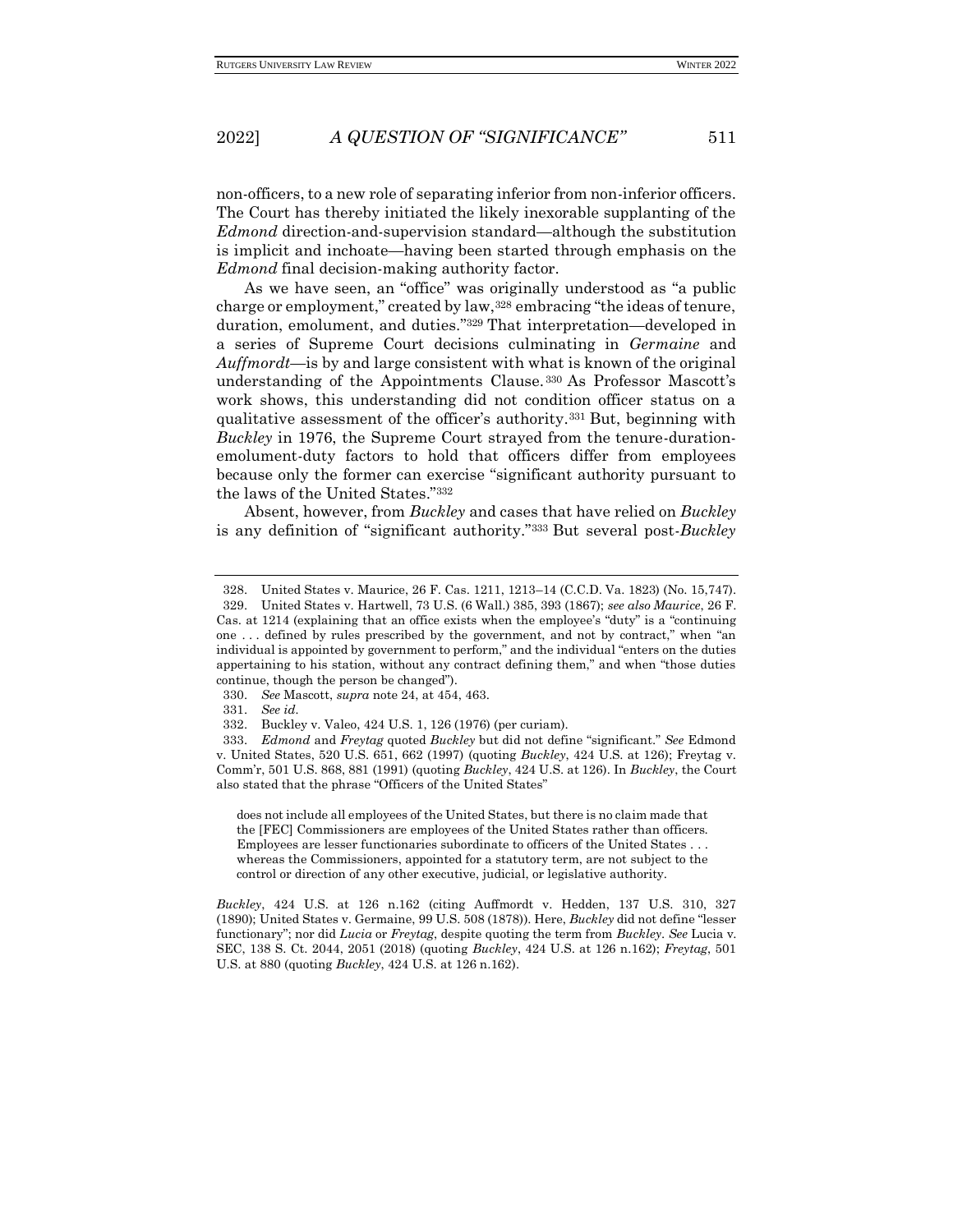cases offered guidance that may have informed the Court's later emphasis in *Arthrex* on the importance of an official's authority. For example, in *Freytag* the Court supported its conclusion that the Tax Court's special trial judges were officers, not employees, because those STJs perform "more than ministerial tasks," and in so doing "exercise significant discretion."<sup>334</sup> Similarly, the Court in *Lucia* noted that SEC ALJs have the power to issue decisions like those in *Freytag*, but "with potentially more independent effect."<sup>335</sup>

But the real turn may have begun in *Edmond* itself. Recall that the petitioners there had argued that judges on the Coast Guard Court of Criminal Appeals are non-inferior officers owing to the importance of their duties. <sup>336</sup> Writing for the Court, Justice Scalia rejected that argument, explaining that the special trial judges in *Freytag* were held to be inferior officers despite their exercise of significant discretion.<sup>337</sup> Yet, in articulating a direction-and-supervision standard, Justice Scalia's majority opinion also emphasized the relevance of accountability to construing the Appointments Clause.<sup>338</sup>

The accountability theme was then taken up and given pride of place in *Free Enterprise Fund*. <sup>339</sup> As recounted above, the Court there held that the dual-layer protections against removal for members of the Public Company Accounting Oversight Board run afoul of the separation of powers because double limitations on removal would "withdraw[] from the President any decision on whether . . . good cause exists" to remove members of the Board and prevent the President from taking full responsibility for the Board's actions. <sup>340</sup> Such an "arrangement is contrary to Article II's vesting of the executive power in the President."<sup>341</sup> The President "can neither ensure that the laws are faithfully executed, nor be held responsible for a Board member's breach of faith."<sup>342</sup> That

<sup>334.</sup> *Freytag*, 501 U.S. at 881–82.

<sup>335.</sup> *Lucia*, 138 S. Ct. at 2053.

<sup>336.</sup> *Edmond*, 520 U.S. at 662.

<sup>337.</sup> *Id.* (quoting *Freytag*, 501 U.S. at 881–82).

<sup>338.</sup> *Id.* at 663. The turn begun in Justice Scalia's majority opinion in *Edmond* should not be surprising given that Justice Scalia's dissent in *Morrison* acknowledged that subordination was a necessary but not sufficient condition to inferior officer status. Morrison v. Olson, 487 U.S. 654, 722 (1988) (Scalia, J., dissenting).

<sup>339.</sup> The Court's emphasis on the importance of accountability in government decisionmaking has become prominent recently in non-constitutional adjudication as well. *See generally* Benjamin Eidelson, *Reasoned Explanation and Political Accountability in the Roberts Court*, 130 YALE L.J. 1748 (2021).

<sup>340.</sup> Free Enter. Fund v. Pub. Co. Acct. Oversight Bd., 561 U.S. 477, 492, 495 (2010).

<sup>341.</sup> *Id.* at 496.

<sup>342.</sup> *Id.*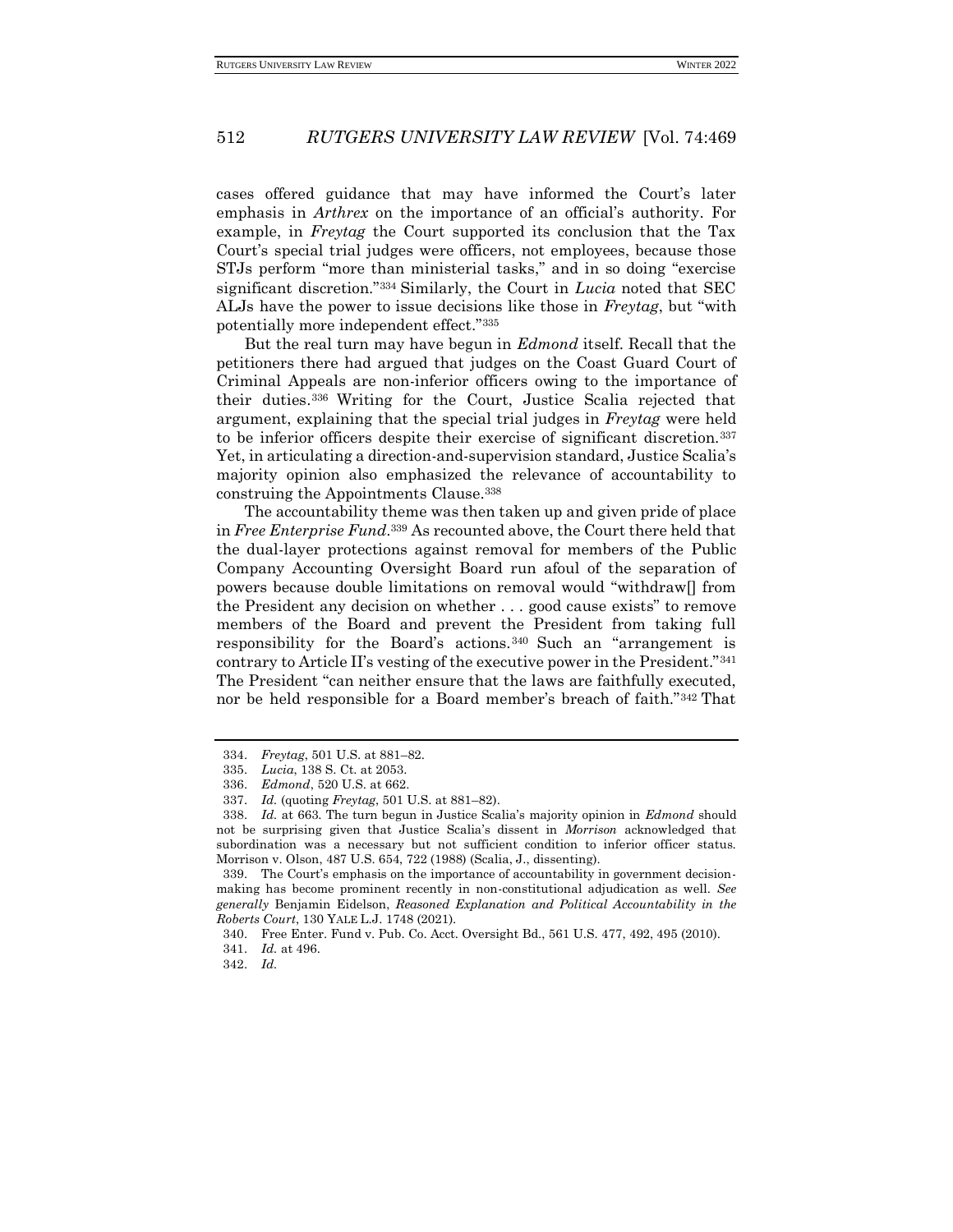obligation is especially important, the Court underlined, for officers who serve in entities like the Board, to which are assigned "expansive powers to govern an entire industry."<sup>343</sup>

In highlighting the role of accountability in construing the Constitution's rules governing the federal officer corps, *Free Enterprise Fund* brought to the fore an arguable tension in the Court's case law that dated from at least *Edmond*. In one line of cases, the Court had underscored the importance of accountability by rejecting significant limitations on the President's power to remove officers. In another line, the Court had similarly emphasized the importance of accountability by preserving the Appointments Clause's framework for investing officials with sovereign power. Now, it should go without saying that accountability becomes more, not less important, the higher one ascends in federal officialdom. Accordingly, per *Free Enterprise Fund* and the cases it built upon, the nearer an officer gets to the President, the more critical it is for the President to have the power to remove that officer at will. But, under *Edmond*, the fewer removal protections an officer has, the more likely the officer would be considered inferior and thus subject to the less democratically accountable appointing method of the Excepting Clause.

This tension was resolved in *Arthrex*, where the Supreme Court employed an accountability-and-significant-authority principle under the veneer of *Edmond*'s supervision-and-control rule to hold that administrative patent judges serving on the Patent Trial and Appeal Board are principal officers.<sup>344</sup> Under *Edmond*, an official is an inferior officer so long as his work is directed and supervised "at some level" by a non-inferior officer.<sup>345</sup> As we have seen, in *Arthrex* the Court inquired as to "whether the authority of the [Patent and Trademark Appeals Board] to issue decisions *on behalf of the Executive Branch* is consistent with" the President's removal power as well as the Appointments Clause.<sup>346</sup> Now, per *Arthrex*, even when a higher-ranking officer has substantial direction and supervision over other officers (like that held by the PTO Director over APJs), the latter are *not* inferior officers if they exercise significant authority—most prominently, final decision-making authority—on behalf of the Executive Branch. <sup>347</sup> As the Court emphasized in *Arthrex*, "[i]n all the ways that matter to the parties who

<sup>343.</sup> *Id.* at 485.

<sup>344.</sup> United States v. Arthrex, Inc., 141 S. Ct. 1970, 1980–82 (2021).

<sup>345.</sup> Edmond v. United States, 520 U.S. 651, 663 (1997).

<sup>346.</sup> *Arthrex, Inc.*, 141 S. Ct. at 1976 (emphasis added).

<sup>347.</sup> *Id.* at 1979–80.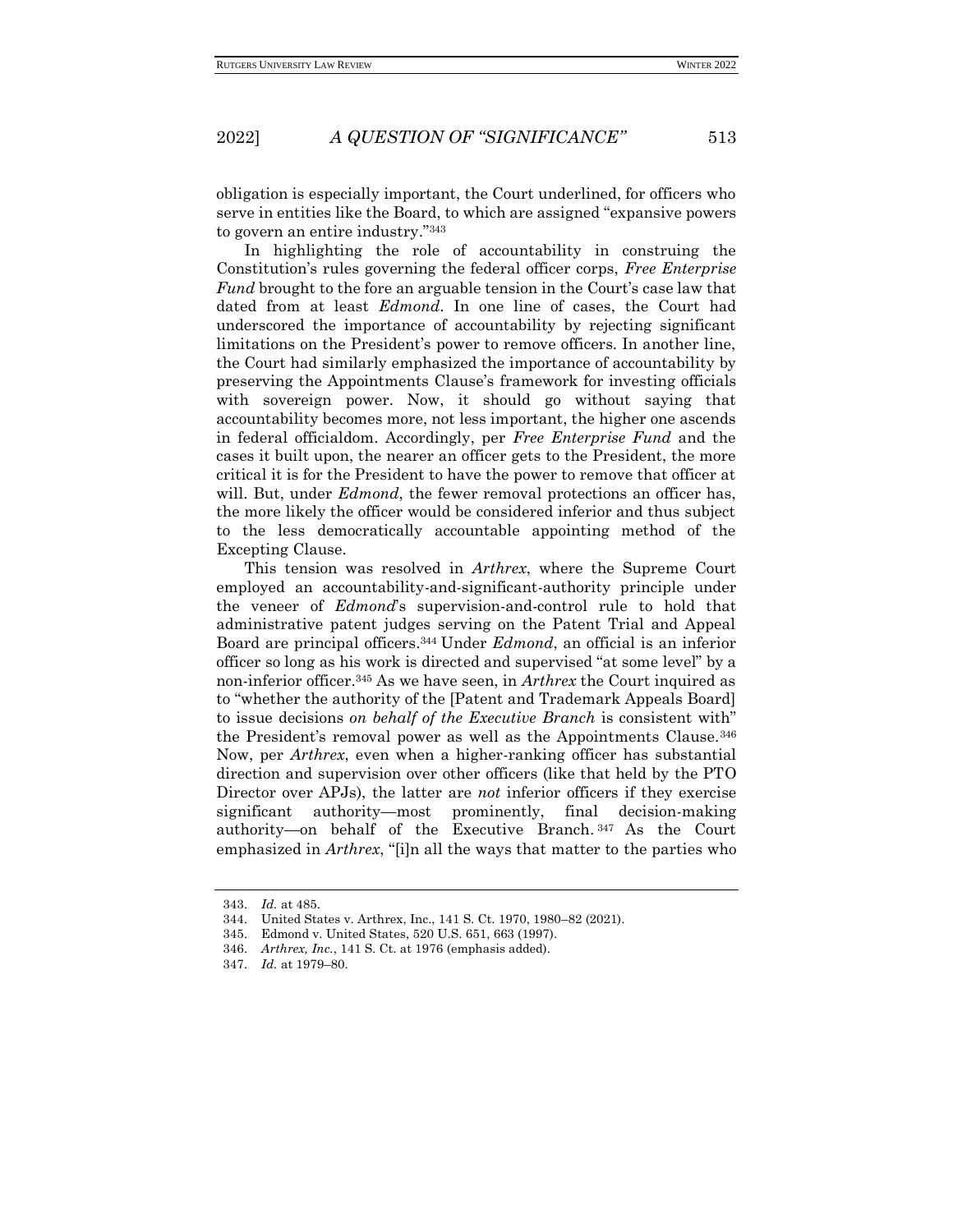appear before the [Board], the buck stops with the APJs, not with the Secretary or Director."<sup>348</sup>

We concede that the foregoing analysis is at best implicit in *Arthrex*. Naturally, the Court is reluctant simply to overrule a precedent outright, and thus nowhere will one find in the majority opinion a statement to the effect of, "we are hereby adopting significance as the criterion separating inferior from non-inferior officers." One could therefore quite defensibly argue that the law of the Excepting Clause, immediately post-*Arthrex*, is merely that final decision-making authority will be a sufficient condition to non-inferior-officer status in at least some cases, particularly where the final decision is weighty. <sup>349</sup> Such an interpretation of *Arthrex* is bolstered by the remedy that the Court ordered. Rather than erasing the *inter partes* review process altogether, the Court simply deleted that part of the law that precludes the PTO Director from reviewing APJ decisions. <sup>350</sup> The Court even emphasized that the Director's review authority is discretionary, and that he is not constitutionally compelled to review any particular APJ decision.<sup>351</sup> Thus, if the Court were really focused principally on the significance of an officer's authority, then the remedy the Court chose is not well-tailored to the constitutional violation. After all, even after *Arthrex*, APJs will still be able to issue tremendously important decisions, which in many instances will become final without further review. Hence, it seems that APJs post-*Arthrex* still, as a practical matter, exercise significant authority.<sup>352</sup>

In response, the best we can say is to repeat that the Court labors under the *Buckley* line of precedents. According to those cases, even the lowest of federal officers will by definition exercise "significant

<sup>348.</sup> *Id.* at 1982.

<sup>349.</sup> *See, e.g.*, Thomas A. Berry, *The Appointments Clause After* Arthrex, CATO INST. (June 22, 2021, 3:52 PM), https://www.cato.org/blog/appointments-clause-after-arthrex (arguing that *Arthrex* "goes a long way toward suggesting that reviewability of an officer's decision holds primary position among the three *Edmond* factors").

<sup>350.</sup> *See Arthrex, Inc.*, 141 S. Ct. at 1987.

<sup>351.</sup> *Id.* at 1988 ("To be clear, the Director need not review every decision of the [Patent and Trademark Appeals Board]. What matters is that the Director have the discretion to review decisions rendered by APJs.").

<sup>352.</sup> A recent decision from the Federal Circuit underscores the point. *See* Mobility Workx, LLC v. Unified Patents, LLC, 15 F.4th 1146 (Fed. Cir. 2021). In an opinion dissenting in part in *Mobility Workx*, Judge Newman noted that, pursuant to a PTO regulation, the Board has the sole power to decide whether to institute *inter partes* proceedings, a decision that is not appealable to anyone within the Executive Branch. *Id.*  at 1159–60 (Newman, J., concurring in part and dissenting in part). In Judge Newman's view, such significant and final decision-making authority suggests, in light of *Arthrex*, that APJs serving on the Board may still qualify as unconstitutional non-inferior officers. *See id.* at 1161.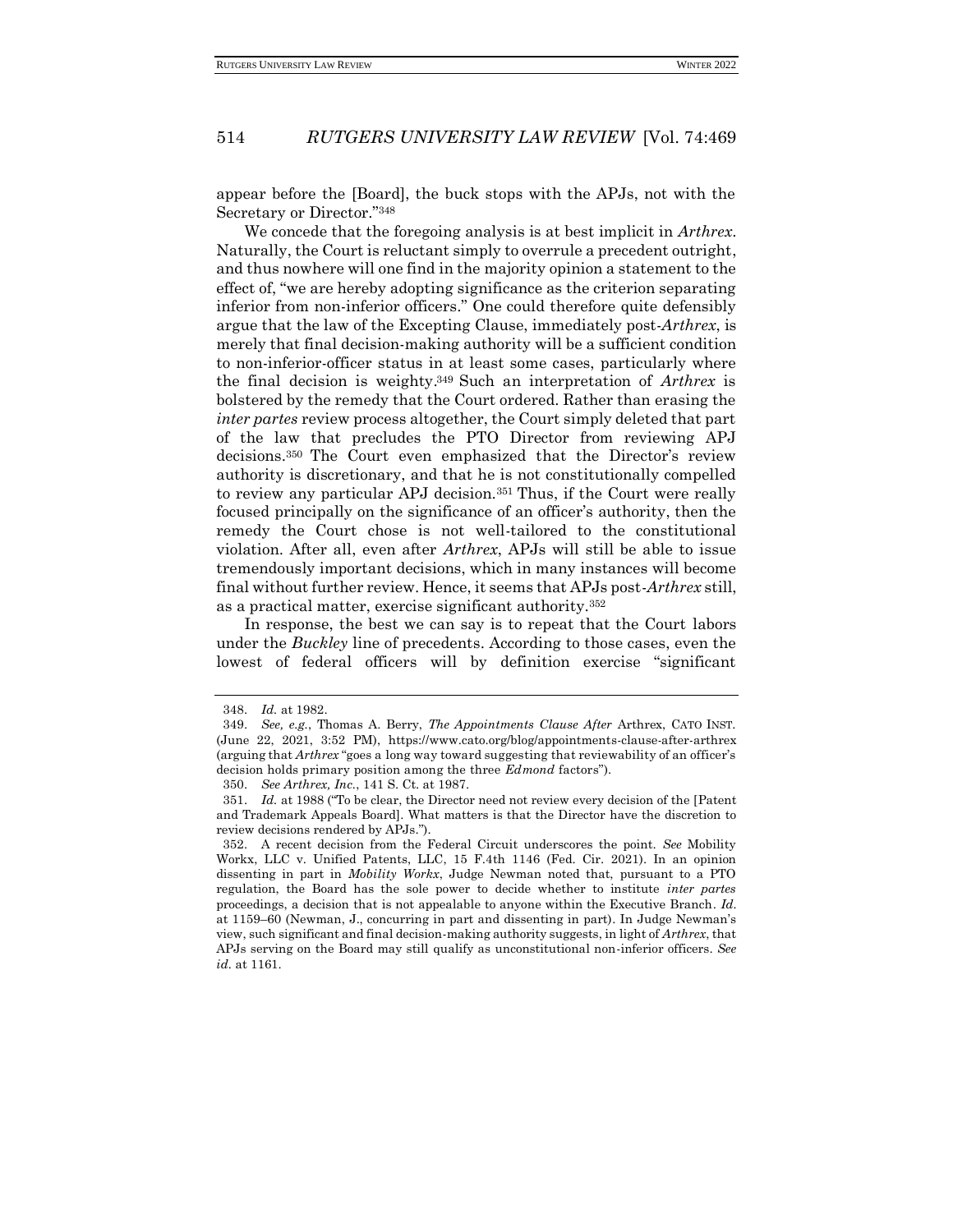authority." Hence, the fact that the Court's "remedy" for an Excepting Clause violation still leaves the officers in question wielding, from a practical standpoint, significant authority is unfortunate but for now to be expected. If, however, the Court in *Arthrex* had fully adopted the "significance standard" test, the constitutionally adequate remedy—setting aside questions of whether courts can "strike" provisions of a law as opposed to simply declining to enforce the law in its entirety <sup>353</sup>—would have been the complete elimination of APJs' final-decision-making authority. Put another way, the Constitution in our view requires that the PTO Director review every APJ ruling—thereby bolstering accountability by requiring the Director to put his name to, and to stake his professional reputation on, every decision. Such an arrangement would permit APJs to function much like magistrate judges, the classic inferior officers. <sup>354</sup> Of course, Congress could always change the manner of appointment for APJs, thus allowing them to function as they were—much like district court judges, whose decisions can become final without appellate review and which obviously can have tremendous impact on private parties.<sup>355</sup>

What, precisely, the standard for distinguishing significant from insignificant power should be, we are not prepared to decide. Preliminarily, though, we offer the following rule: the exercise of discretionary governmental power that either directly results in the deprivation of a person's liberty or property, or establishes a legal framework by which such a deprivation may be authorized, is significant.<sup>356</sup> This rule conforms to what the average person would likely

<sup>353.</sup> *See Arthrex, Inc.*, 141 S. Ct. at 1990–92 (Gorsuch, J., concurring in part and dissenting in part).

<sup>354.</sup> *See* Landry v. FDIC, 204 F.3d 1125, 1143 (D.C. Cir. 2000) (Randolph, J., concurring in part and concurring in the judgment) (citing Rice v. Ames, 180 U.S. 371, 378 (1901); Go–Bart Importing Co. v. United States, 282 U.S. 344, 352–54 (1931); Pacemaker Diagnostic Clinic v. Instromedix, 725 F.2d 537, 545 (9th Cir. 1984) (en banc))("[I]t has long been settled that federal magistrates are 'inferior Officers' under Article II . . . ."). Magistrate judges can, with the consent of the parties, issue final decisions, and certainly such decisions can be "significant." *See* 28 U.S.C. § 636(c)(1). But the significance of such rulings is a function of the power that *the parties*, not the government, may allow magistrates, *see id.*, and thus that power does not convert them into non-inferior officers.

<sup>355.</sup> And, as noted above, *see supra* note 21, not all unreviewable decisions (*e.g.*, purchasing pencils) are *significant* enough such that the official is a non-inferior officer of the United States.

<sup>356.</sup> In contrast, the Office of Legal Counsel ("OLC") has proposed that, to be an officer, a person must possess "delegated sovereign authority," which OLC defines as "power lawfully conferred by the government to bind third parties, or the government itself, for the public benefit . . . primarily involv[ing] the authority to administer, execute, or interpret the law." Officers of the United States Within the Meaning of the Appointments Clause, 31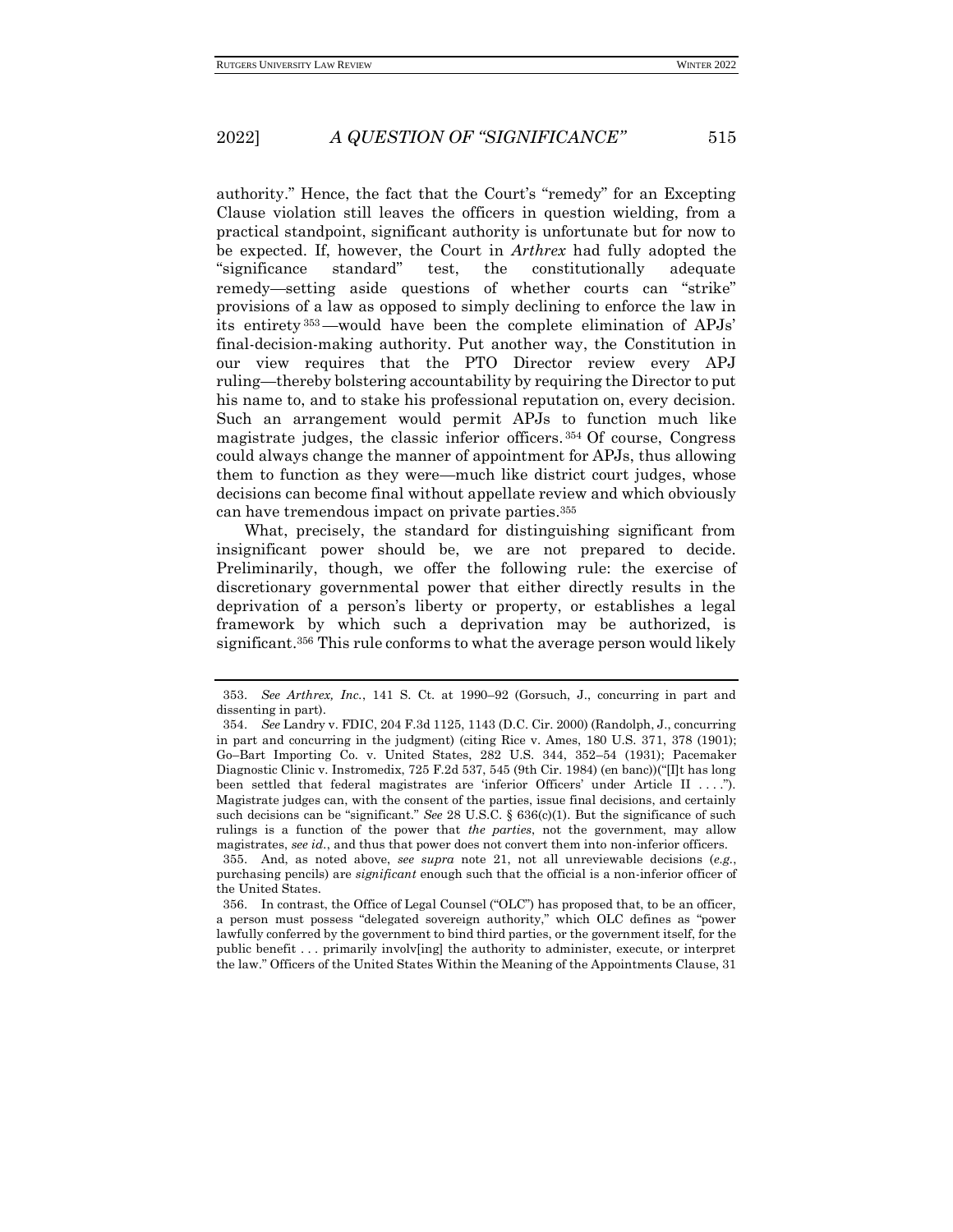consider to be significant government activity—namely, the type of action that can have a direct and substantial effect on one's quotidian existence. Moreover, such a rule would meld well with the Court's emphasis on preserving accountability in Executive Branch decision-making—for bringing officials to account matters most when citizens are subject to government coercion or penalty.<sup>357</sup>

Such a rule would also operate fairly well within existing officerappointing practice. To be sure, many federal officials who are not very high up the executive ladder, and thus who likely have not been appointed by the President following the Senate's confirmation, can still have a significant impact on private parties and private conduct—for example, clerks who process benefits or visa applications, biologists and other technical staff who review and recommend decisions on applications for resource development, and enforcement personnel who conduct informal administrative or other civil investigations. Such officials undoubtedly would qualify as "officers of the United States" as that phrase was originally understood, and might, even without final decision-making authority, qualify as officers under the *Buckley* standard.<sup>358</sup> But that few, if any, of these functionaries are appointed as non-inferior officers does not promise the upturning of the federal civil service system,<sup>359</sup> because under our tentatively formulated rule, none

Op. O.L.C. 73, 78, 87 (2007). This standard is somewhat broader than what we propose because it would include essentially binding legal actions, not just those that would result in a deprivation of life, liberty, or property.

<sup>357.</sup> Our tentative rule should be understood as a baseline. There undoubtedly are many exercises of political power that are "significant" that nevertheless may not qualify as such under our due-process-oriented proposal. For example, members of the Foreign Service undoubtedly exercise significant discretion in executing their diplomatic duties oversees, yet it is unlikely, given the extra-territorial nature of their work, much of it with respect to non-citizens, that their work could cause a cognizable deprivation of liberty or property. We could also envision the Court adopting a test analogous to the "major questions" limitation on *Chevron* deference. *Cf.* Util. Air Regul. Grp. v. EPA, 573 U.S. 302, 324 (2014) (quoting FDA v. Brown & Williamson Tobacco Corp., 529 U.S. 120, 160 (2000)) ("We expect Congress to speak clearly if it wishes to assign to an agency decisions of vast 'economic and political significance.'"). Accordingly, action that could have a broad impact on the economy—such as resolution of the patent cancellation dispute at issue in *Arthrex*—is likely to be "significant" power regardless of how, or even whether, its exercise might result in a cognizable due process deprivation.

<sup>358.</sup> For example, even if the special trial judges in *Freytag* had lacked the ability to issue a final decision on anything, they still would have qualified as officers because of the "important functions" they carried out using "significant discretion." Lucia v. SEC, 138 S. Ct. 2044, 2052 n.4, 2053 (2018) (quoting Freytag v. Comm'r, 501 U.S. 868, 878, 881 (1991)). 359. The same would be true even if the original understanding of officer were adopted. *See* Mascott, *supra* note 24, at 564 ("While this change would be far-reaching, it is achievable.").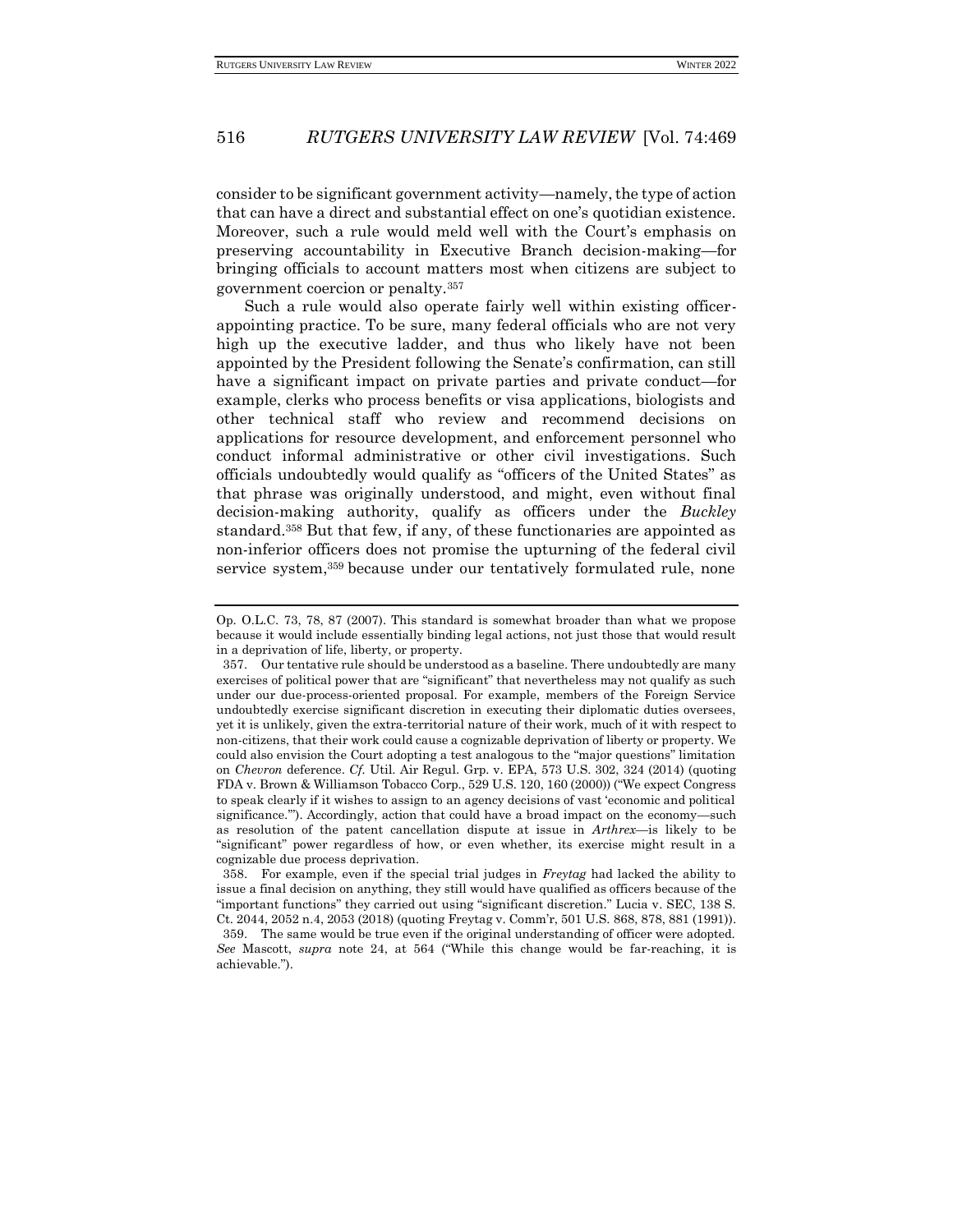would likely be deemed to exercise "significant" power. That is because very few federal executive officials—outside of U.S. attorneys' offices—have the power to directly deprive persons of liberty or property,<sup>360</sup> and we suspect that the number of those who could create deprivation-authorizing regimes would be similarly small.<sup>361</sup>

\*\*\*\*\*

In sum, the Supreme Court is moving towards adopting a rule that the significance of an official's duties is what distinguishes non-inferior from inferior officers. Although *Edmond*'s direction-and-supervision test and factors superficially remain in place after *Arthrex*, they at most serve as a floor: to be inferior, it is necessary but not sufficient that one be directed and supervised by others. Following *Arthrex*, a "subordinate" officer—even if subject to substantial oversight by a more senior officer—may qualify as a non-inferior officer if he wields significant power on behalf of the Executive Branch. Such a determination may often, as in *Arthrex*, turn on whether the officer has final-decisionmaking authority. That it will rarely if ever turn on an officer's removability—an *Edmond* factor which played nearly no role in *Arthrex*—is demonstrated by the Court's case law governing when the President may remove executive officers from their positions, to which we now turn.

## <span id="page-48-0"></span>*B. Additional Considerations—How the Court's Invigoration of the President's Removal Power Supports the Court's Shift to a*

<sup>360.</sup> We also suspect that there are similarly few officials who possess a power the exercise of which could produce significant political or economic effect. *See supra* note 354 and accompanying text. But it also bears noting that, even under the current appointment practice, over 1,100 federal officials require Presidential appointment with Senate confirmation. *See* COMM. ON OVERSIGHT & REFORM, U.S. HOUSE OF REPRESENTATIVES, 116TH CONG., POL'Y & SUPPORTING POSITIONS app. 212 (Comm. Print 2020).

<sup>361.</sup> The practice of giving such rulemaking authority to civil servants is, save for a short period during the waning days of the Trump administration, common in the Department of Health and Human Services. *See* ANGELA C. ERICKSON & THOMAS BERRY, BUT WHO RULES THE RULEMAKERS? 2–3, 35 tbl.C1 (2019) (finding that between 2001 and 2018, 98% of regulations promulgated by the FDA, totaling some 1,860 rulemakings, were unconstitutionally issued by non-officer career employees); FDA Delegation of Authority, 86 Fed. Reg. 49,337 (Sept. 2, 2021) (re-delegating to the FDA Commissioner and subordinates the power to issue rules).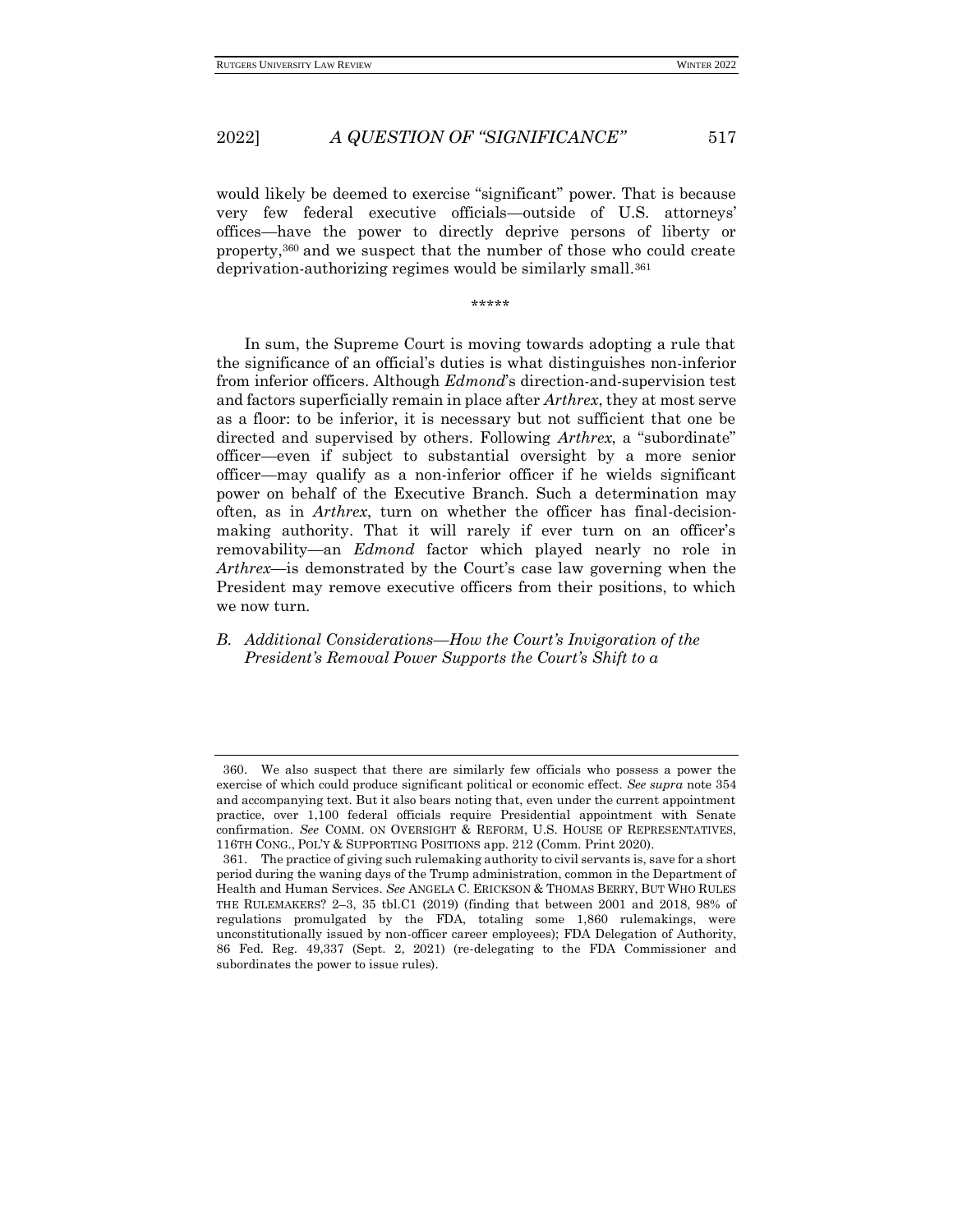#### *"Significance" Standard for the Excepting Clause*

The Supreme Court's emphasis in *Arthrex* on the significance of an official's authority—at least when a function of that authority's finality—to distinguish inferior from non-inferior status suggests a deemphasis of the relevance of removal protections. That decreasing relevance coincides with a parallel development in the Court's removalpower case law. These latter decisions show that, rather than serve to establish an officer's inferior or non-inferior status, removal protections *follow from* the officer's status. In other words, removal protections do not make the officer; rather, the officer's type determines the constitutionality of any limitation on removal.

Such an approach to interpreting the President's removal power has a significant historical warrant. As we have noted, the very first Congress concluded that the President has the power to remove the heads of the "great executive departments" of the government.<sup>362</sup> Madison thought it "absolutely necessary that the President should have the power of removing from office," as that power "will make him, in a peculiar manner, responsible for their conduct, and subject him to impeachment himself, if he suffers them to perpetrate with impunity high crimes or misdemeanors against the United States, or neglects to superintend their conduct, so as to check their excesses." <sup>363</sup> Indeed, the "view that 'prevailed [in 1789], as most consonant to the text of the Constitution' and 'to the requisite responsibility and harmony in the Executive Department,' was that the executive power included a power to oversee executive officers through removal.'"<sup>364</sup>

These "removable" officers—the heads of the great executive departments—were, and remain, the quintessential non-inferior, "principal" officers. As the Court's more recent removal-power cases demonstrate, the constitutionality of removal protections, especially for powerful executive-branch officers, depends on whether the officer is noninferior.

For example, in *Seila Law, LLC v. Consumer Financial Protection Bureau*, the Court considered whether Congress's "arrangement" of the Bureau—establishing as its head a single director who serves for five years and who cannot be removed except for cause, and who is granted

<sup>362.</sup> 1 ANNALS OF CONG. 383, 387–88 (1789) (Gales & Seaton eds., 1834).

<sup>363.</sup> *Id.* at 387.

<sup>364.</sup> Free Enter. Fund v. Pub. Co. Acct. Oversight Bd., 561 U.S. 477, 492 (2010) (quoting Letter from James Madison to Thomas Jefferson (June 30, 1789), *in* 16 DOCUMENTARY HISTORY OF THE FIRST FEDERAL CONGRESS 893 (2004)).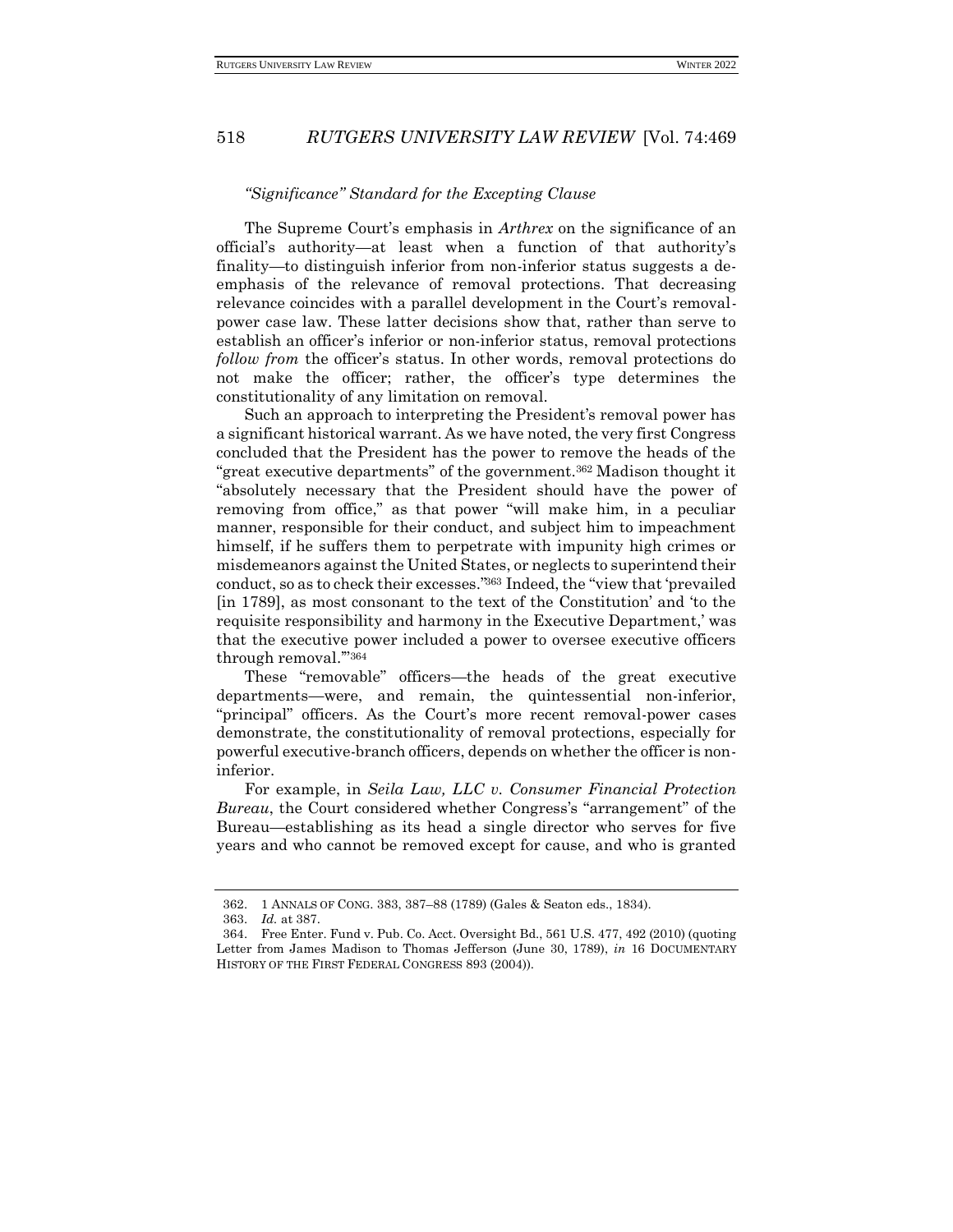"vast rulemaking, enforcement, and adjudicatory authority over a significant portion of the U.S. economy"—violates the Constitution's separation of powers.<sup>365</sup> In concluding that it does, the Court emphasized the director's power, underlining his authority "to promulgate binding rules . . . prohibit[ing] . . . unfair and deceptive practices in a major segment of the U.S. economy," to "unilaterally issue final decisions awarding legal and equitable relief in administrative adjudications," and "to seek daunting monetary penalties." <sup>366</sup> Although the Court acknowledged that it has sometimes upheld limits on the President's removal power, it declined to uphold the removal protections for "principal officers," like the Bureau's director, who "wield significant executive power."<sup>367</sup> Given, however, that all federal officers by definition wield "significant power," as *Buckley* and its progeny appear to teach, and given that the Court is not prone to tautology, then it must follow that "significant executive power" is a type of power that is qualitatively greater than that afforded other officers.<sup>368</sup>

To the same effect is the Court's most recent removal-power case, *Collins v. Yellen*, a decision issued shortly after *Arthrex*. <sup>369</sup> The dispute in *Collins* centered on the removal protections of the sole head of the Federal Housing Finance Agency.<sup>370</sup> Appointed to a five-year term, the Agency's director "is tasked with supervising nearly every aspect of" Fannie Mae and Freddie Mac's "management and operations." 371 Through the Agency, the director "act[s] as the companies' conservator or receiver for the purposes of reorganizing the companies, rehabilitating them, or winding down their affairs."<sup>372</sup> The Court concluded that the removal protections for the Agency's director are impermissible, *Seila Law* being "all but dispositive."<sup>373</sup> Although the Court acknowledged a

<sup>365.</sup> 140 S. Ct. 2183, 2191, 2193 (2020).

<sup>366.</sup> *Id.* at 2200.

<sup>367.</sup> *Id.* at 2211.

<sup>368.</sup> We very much doubt that the Court is on the precipice of adopting a significant/ super-significant distinction for federal officers. The most likely development is as we describe in the text—namely, the Court will acknowledge that significant authority is reserved to non-inferior officers, whereas insignificant authority may be wielded by anyone in the federal government's employ. For the latter, those who do so with tenure and duration under federal law are inferior officers of the United States. We acknowledge, however, that the Court's use of "significant executive power" rather than "significant executive authority" cuts somewhat against our argument in the text that *Seila Law* impliedly conflicts with the *Buckley* standard for distinguishing officers from non-officers.

<sup>369.</sup> 141 S. Ct. 1761 (2021). 370. *Id.* at 1770.

<sup>371.</sup> *Id.* at 1770–71.

<sup>372.</sup> *Id.* at 1772.

<sup>373.</sup> *Id.* at 1783.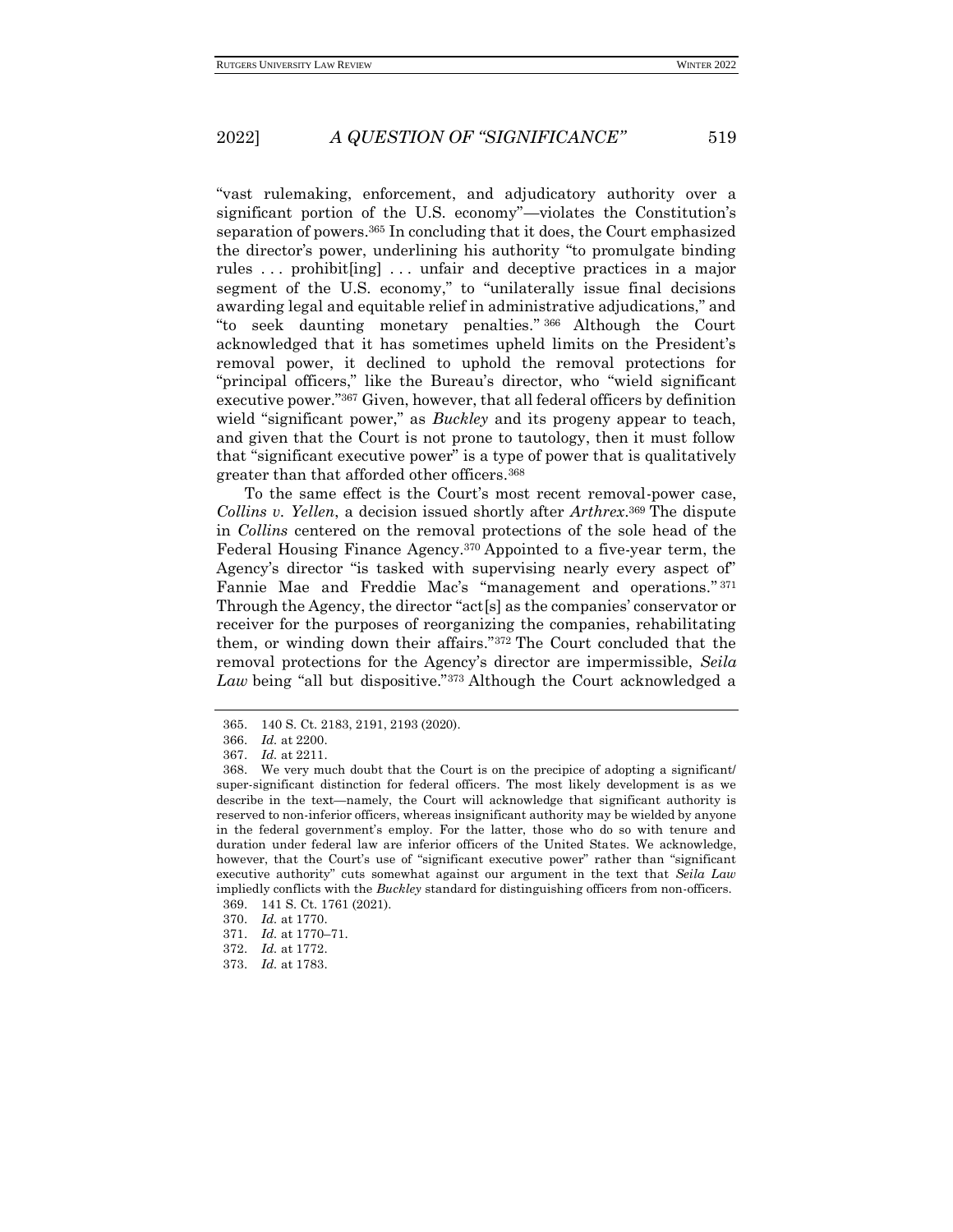few differences between the Agency and the Consumer Finance Protection Bureau, including that the head of the former may have enjoyed fewer protections against removal than the head of the latter, 374 these differences were unavailing, for "the Constitution prohibits even 'modest restrictions' on the President's power to remove the head of an agency with a single top officer." <sup>375</sup> Notably, the Court rejected the argument that *Seila Law* was distinguishable because, unlike the Bureau, the Agency directly regulates only government-sponsored enterprises, not individual citizens.<sup>376</sup> "This argument fails," the Court concluded, "because the President's removal power serves important purposes regardless of whether the agency in question affects ordinary Americans by directly regulating them or by taking actions that have a profound but indirect effect on their lives."<sup>377</sup> In any event, there could "be no question that the [Agency's] control over Fannie Mae and Freddie Mac can deeply impact the lives of millions of Americans by affecting their ability to buy and keep their homes."<sup>378</sup>

As *Seila Law* and *Collins* ably demonstrate, it is the *significance* of the agency's authority—and thus the significance of the authority of the officer who leads the agency—that is the key consideration when adjudging the constitutionality of removal protections enjoyed by that agency head. The Court's recent removal-power case law thus fittingly supports the Court's parallel development in Appointments Clause case law, as witnessed in *Arthrex*. Just as the significance of an officer's power determines whether he must be removable at will, so too the significance of his power—articulated for now as a function of the *Edmond*  factors—determines whether his appointment must be made by the President following Senate confirmation.<sup>379</sup>

<sup>374.</sup> *Id.* at 1784–86.

<sup>375.</sup> *Id.* at 1787.

<sup>376.</sup> *See id.* at 1784, 1786.

<sup>377.</sup> *Id.* at 1786.

<sup>378.</sup> *Id.*

<sup>379.</sup> We are not the first to draw a parallel between supervision within the context of the President's removal power and supervision within the context of the Appointments Clause. *See* Neomi Rao, *Removal: Necessary and Sufficient for Presidential Control*, 65 ALA. L. REV. 1205, 1245 (2014) ("If by definition an inferior officer is under the principal officer's direction and supervision and lacks the discretion to make autonomous policy choices, then removal at will by the President would not be necessary for control.").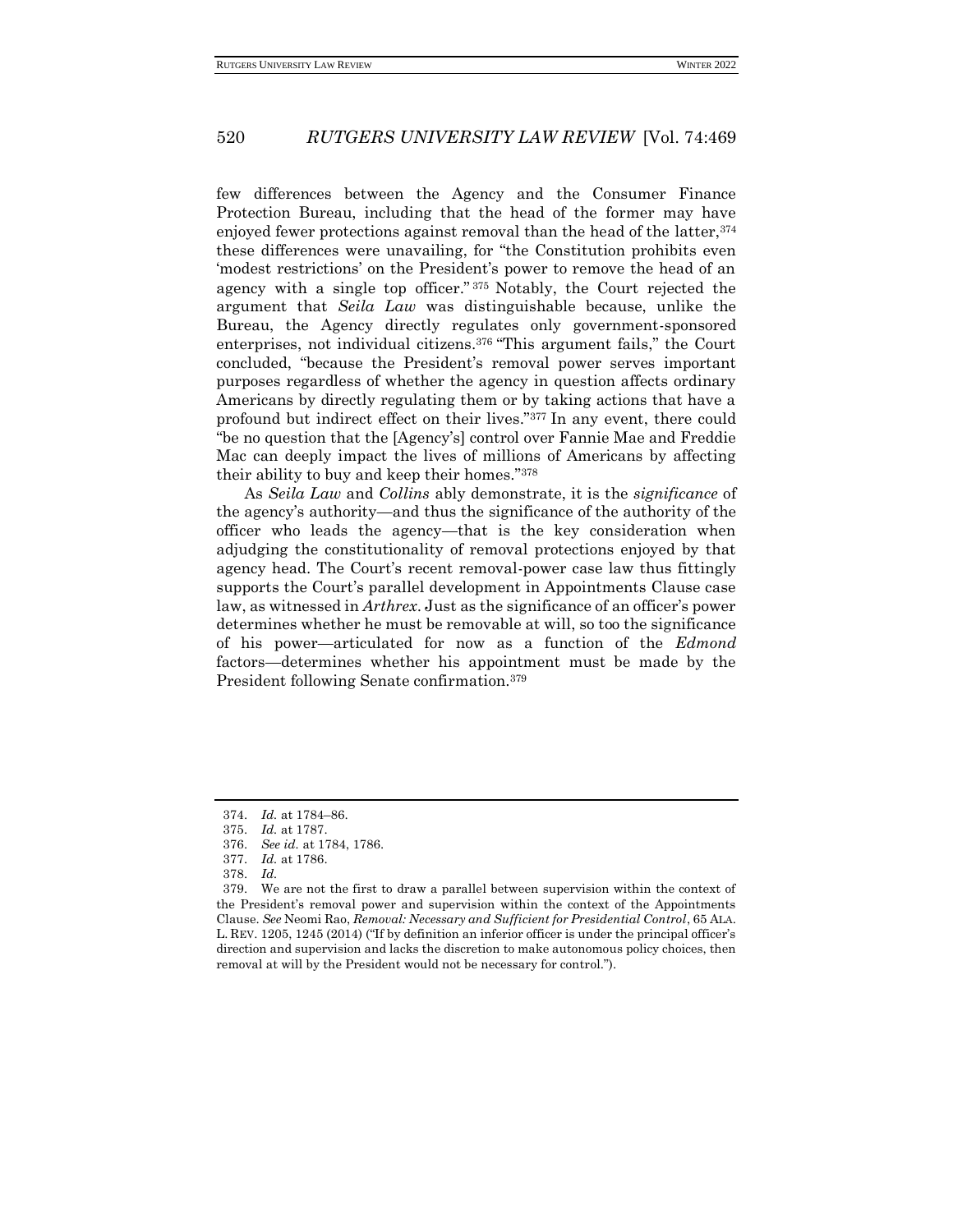V. CONCLUSION

<span id="page-52-0"></span>For the last several decades, the Supreme Court has struggled to articulate a clear, sensible, and historically authentic test for distinguishing inferior from non-inferior officers. But its recent decision in *Arthrex* signals a step in the right direction, by suggesting that the decisive criterion for distinguishing inferior from non-inferior officers is the significance of the power wielded.

Such a significance standard better conforms than the *Edmond*  multi-factor test to the original meaning of the Appointments Clause. It better harmonizes the Supreme Court's Appointments Clause and removal-power case law. And, perhaps most importantly, it better strengthens that clause's role in the separation of powers. The Founders wanted to ensure political accountability for appointees and to impose a check on the accumulation of power. <sup>380</sup> As Hamilton explained in the *Federalist Papers*, the Appointments Clause recognizes "that one man of discernment is better fitted to analise [sic] and estimate the peculiar qualities adapted to particular offices," but guards against "a spirit of favoritism in the President" by presumptively requiring Senate confirmation.<sup>381</sup> Or, as Madison put it at the Convention, giving the appointment power to the Executive but checked by Senatorial advice and consent "unite[s] the advantage of responsibility in the Executive with the security afforded in the [second] branch [against] any incautious or corrupt nomination by the Executive."<sup>382</sup>

The interpretation of the Appointments Clause, and especially its subordinate Excepting Clause, that *Arthrex* points to, however tentatively, furthers these twin aims of accountability and qualitycontrol in the appointing power. By requiring that non-inferior officers—that is, those federal officials who wield truly "significant" power—must be nominated by the President and appointed with the advice and consent of the Senate, a significance standard helps to ensure that the only federal official (other than the Vice President) chosen by all of the people will take direct responsibility for the selection of persons

<sup>380.</sup> Note, *Congressional Restrictions on the President's Appointment Power and the Role of Longstanding Practice in Constitutional Interpretation*, 120 HARV. L. REV. 1914, 1917 (2007); *see also* Blumoff, *supra* not[e 3](#page-3-1), at 1066 ("Rather, the debate focused largely on two questions: Was the Executive or the Legislature more likely to abuse its power? And which entity, the Executive or the Legislature, was more likely to be jealous and create discord if it was not given a role in the process?").

<sup>381.</sup> THE FEDERALIST NO. 76, at 510, 513 (Alexander Hamilton) (Jacob E. Cooke ed., 1961).

<sup>382.</sup> 2 THE RECORDS OF THE FEDERAL CONVENTION OF 1787, *supra* note 33, at 42–43.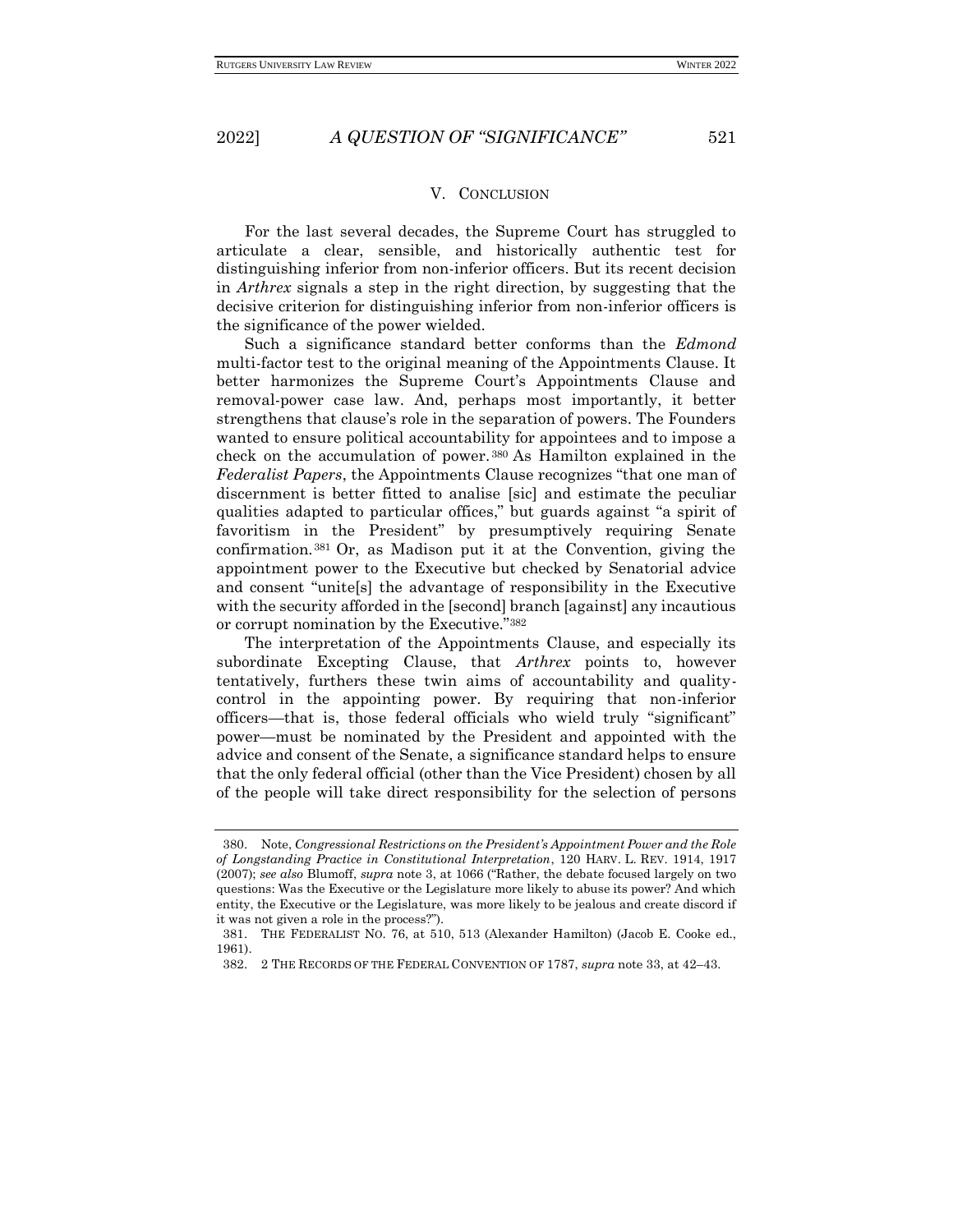who will make significant federal decisions.<sup>383</sup> The public therefore will not need to wonder "on whom the blame or the punishment of a pernicious measure, or series of pernicious measures ought really to fall."<sup>384</sup> And apart from concerns about accountability, by requiring that such powerful officials may be appointed only with the Senate's advice and consent, a significance standard makes it less likely that the federal officer corps will be filled with incompetent or corrupt functionaries.<sup>385</sup>

At the same time, the significance standard ensures that the Excepting Clause will continue to serve its housekeeping purpose.<sup>386</sup> As the delegates to the Convention recognized,<sup>387</sup> the requirements of the federal bureaucracy would overwhelm the President, were he required to appoint all persons—even tide waiters388—who wielded sovereign power. The Excepting Clause therefore allows Congress to relieve the Chief Magistrate of that drudgery by vesting the appointing power for inferior officers in persons other than the President, and thereby also dispenses with the potentially time-consuming process of Senate confirmation.<sup>389</sup> This tool of administrative convenience, made all the more important given that, as a matter of original understanding, nearly all federal employees are "Officers of the United States,"<sup>390</sup> in no way undercuts the main purposes of the Appointments Clause. For it stands to reason that the citizenry will care little about what truly inferior officers do, given that by *our* definition they can do nothing significant.

<sup>383.</sup> *Cf*. Seila Law, LLC v. CFPB, 140 S. Ct. 2183, 2203 (2020) ("[T]he Framers made the President the most democratic and politically accountable official in Government. Only the President (along with the Vice President) is elected by the entire Nation."). Accountability has properly become an important consideration of the Supreme Court. *See, e.g.*, Weiss v. United States, 510 U.S. 163, 186 (1994) (Souter, J., concurring) ("In the Framers' thinking, the process on which they settled for selecting principal officers would ensure 'judicious' appointments not only by empowering the President and the Senate to check each other, but also by allowing the public to hold the President and Senators accountable for injudicious appointments.").

<sup>384.</sup> United States v. Arthrex, Inc., 141 S. Ct. 1970, 1982 (2021) (quoting THE FEDERALIST NO. 70, at 476 (Alexander Hamilton)).

<sup>385.</sup> The Senate's quality-control role also gives it a share of responsibility "for both the making of a bad appointment and the rejection of a good one." Edmond v. United States, 520 U.S. 651, 660 (1997).

<sup>386.</sup> *Arthrex, Inc.*, 141 S. Ct. at 1979 (quoting *Edmond*, 520 U.S. at 660) ("Reflecting this concern for 'administrative convenience,' the Appointments Clause permits Congress to dispense with joint appointment, but only for inferior officers.").

<sup>387.</sup> *See* 2 THE RECORDS OF THE FEDERAL CONVENTION OF 1787, *supra* note 33, at 628.

<sup>388.</sup> *See supra* note 103 and accompanying text.

<sup>389.</sup> More than a potential—even a minority party in the Senate can dramatically slow down appointments. *See* Heather Ba & Terry Sullivan, *Why Does It Take so Long to Confirm Trump's Appointments?*, WASH. POST (Apr. 24, 2019), https://wapo.st/3jO8V6O.

<sup>390.</sup> *See* Mascott, *supra* note 24, at 546, 564.